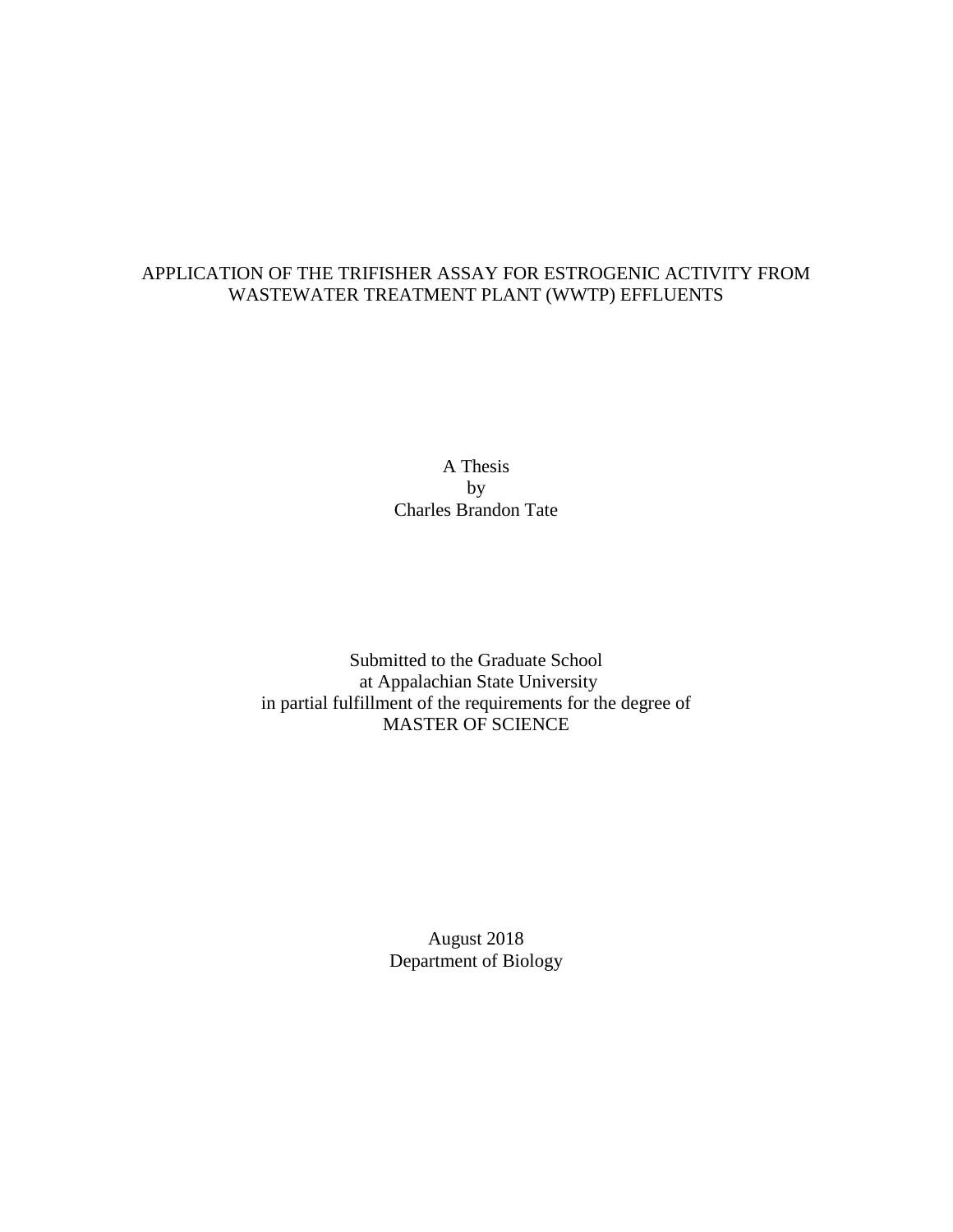## Application of the TriFISHer Assay for Estrogenic Activity from Wastewater Treatment Plant (WWTP) Effluents

A Thesis by Charles Brandon Tate August 2018

APPROVED BY:

Dr. Shea R. Tuberty Chairperson, Thesis Committee

Dr. Mike Madritch Member, Thesis Committee

Dr. Mary Beth Hawkins Member, Thesis Committee

Dr. Carol Babyak Member, Thesis Committee

Dr. Zack E. Murrell Chairperson, Department of Biology

Michael J. McKenzie, Ph.D Dean, Cratis D. Williams School of Graduate Studies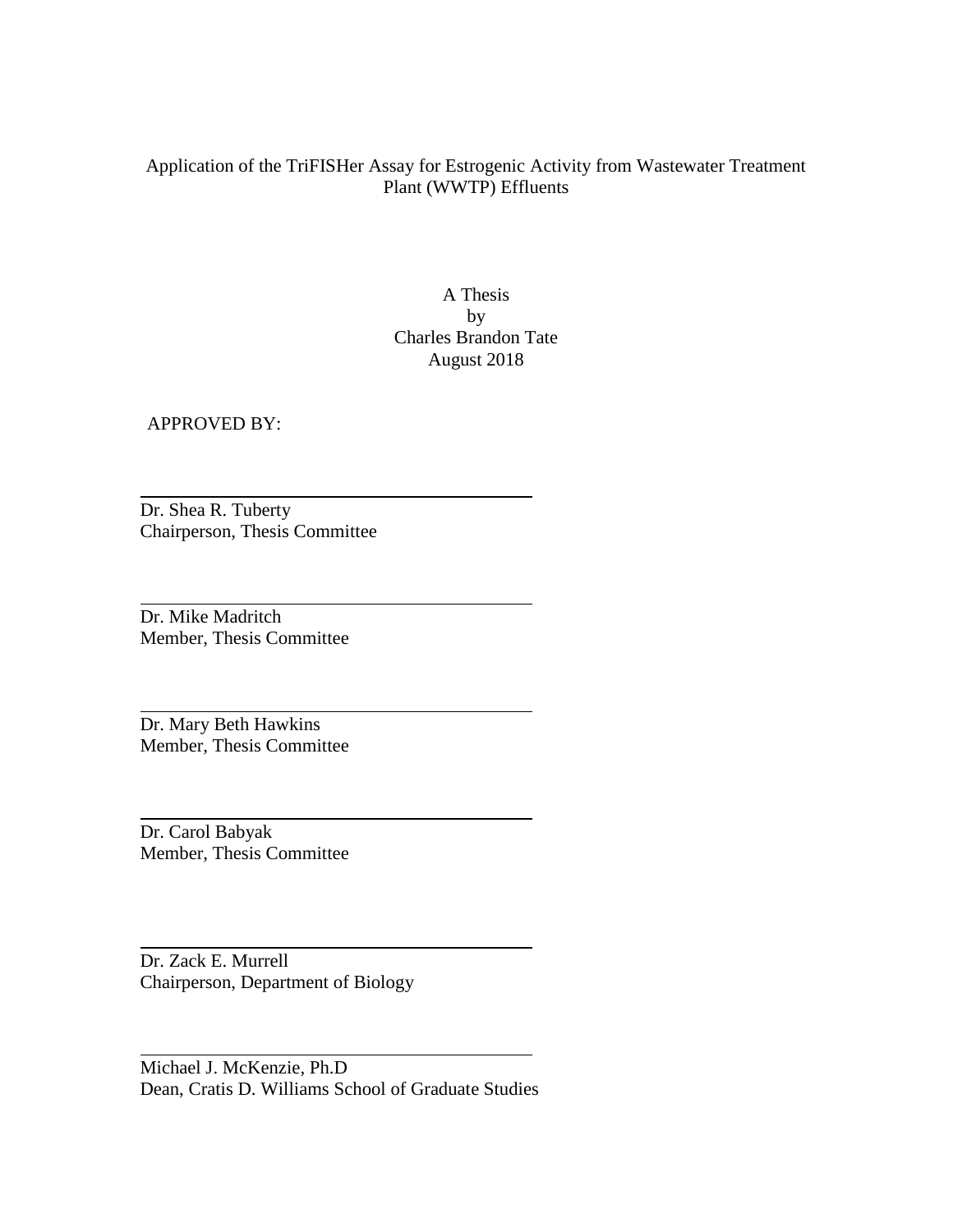Copyright by Charles Brandon Tate 2018 All Rights Reserved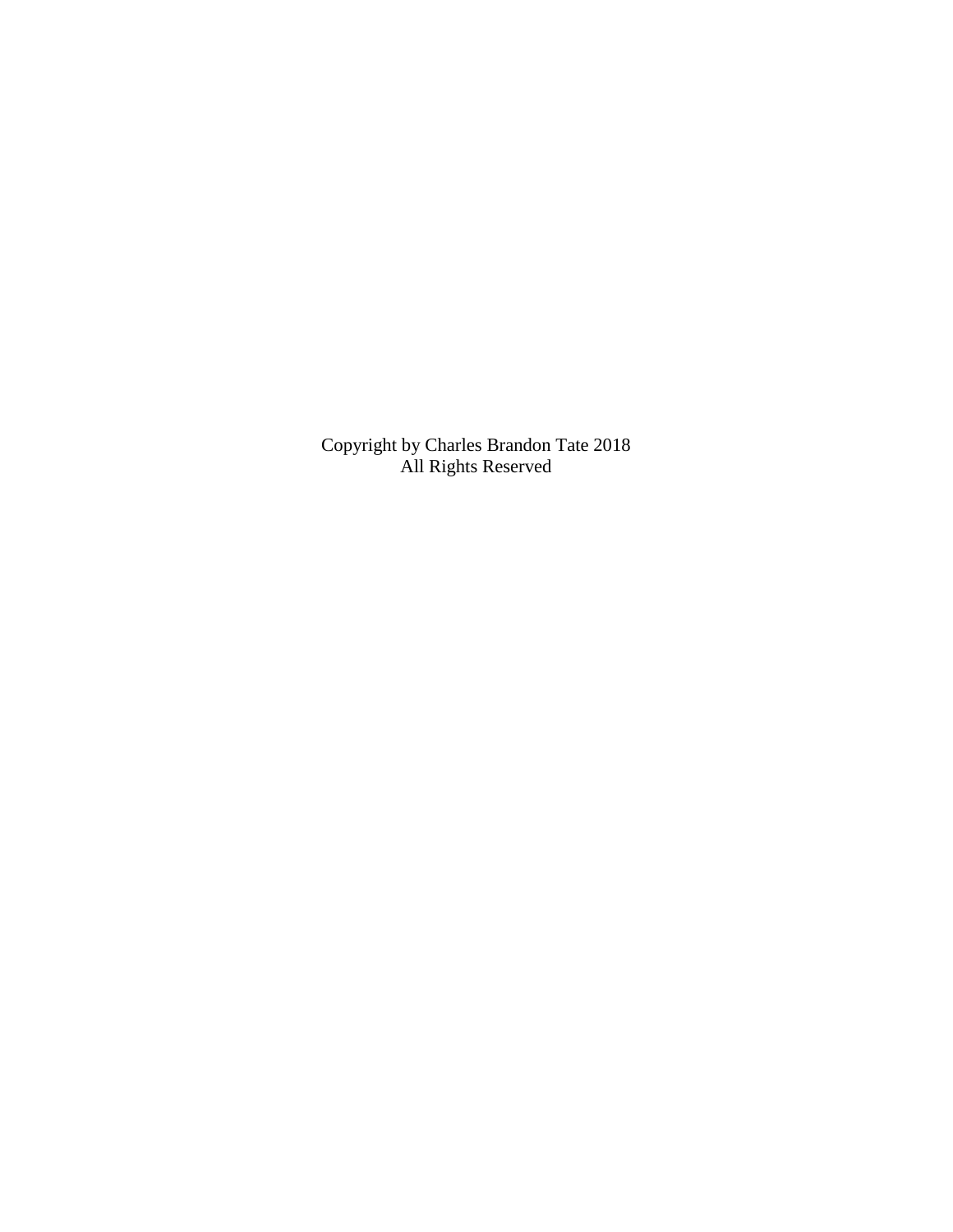#### **Abstract**

## APPLICATION OF THE TRIFISHER ASSAY FOR ESTROGENIC ACTVITY FROM WASTEWATER TREAMTMENT PLANT (WWTP) EFFLUENTS

Charles Brandon Tate B.A., North Carolina State University M.A., Appalachian State University

Chairperson: Dr. Shea R. Tuberty

Endocrine disrupting compounds (EDCs) that mimic natural estrogens (e.g.17ß-estradiol) have been found in aquatic environments and disturb reproduction and development of aquatic wildlife. This project provided an application of the TriFISHer assay and evaluated the risk from wastewater treatment plant (WWTP) effluent EDC effects to the citizens of Boone (on the S Fork New River, SFNR) and Blowing Rock (on the Middle Fork of the New River, MFNR) as well as the aquatic vertebrate populations. Water samples were taken along the SFNR ( $n = 16$ ) and the MFNR ( $n = 15$ ) from 2014 to 2016. Previous research suggests EDCs have potential impact at sub-ng/L concentrations, interfering with fish reproduction. Estrogen equivalent concentrations (EEQs) were negatively correlated with distance from the WWTPs along both rivers analyzed ( $p < 0.0001$ ). EEQ concentrations from Atlantic Croaker Estrogen Receptor (acER $\alpha$ ) were not significantly different between rivers analyzed but had a significant amount of variation (26-83%) due to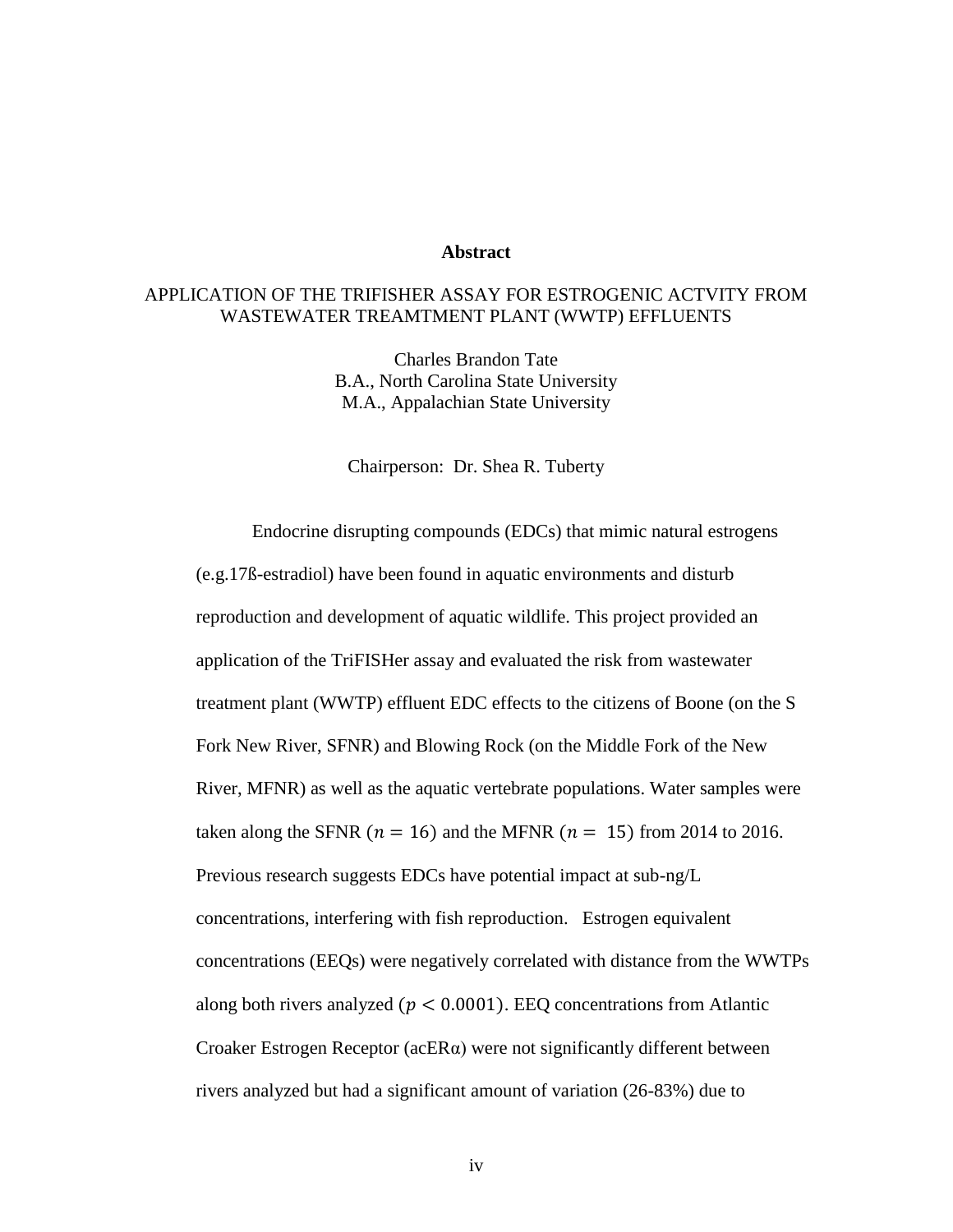seasonal effects ( $p = 0.0002$ ). acERβa and acERβb EEQ from SFNR and MFNR sewage effluent were different across all seasons analyzed ( $p = < 0.0001$ ). Seasonal differences in ACER activity along the rivers can be attributed to temperature influences on bacterial metabolic rates in WWTPs, variation in UV irradiation levels, or precipitation effects on dilution rates. Differences between effluents entering the rivers are likely associated with differences in employed WWTP treatment technology and differences in pharmaceutical use in populations with median ages of 21 (Boone) and 60 (Blowing Rock) years according to 2010 census data.

Keywords: environmental estrogens, estrogen receptors, wastewater treatment, TriFISHer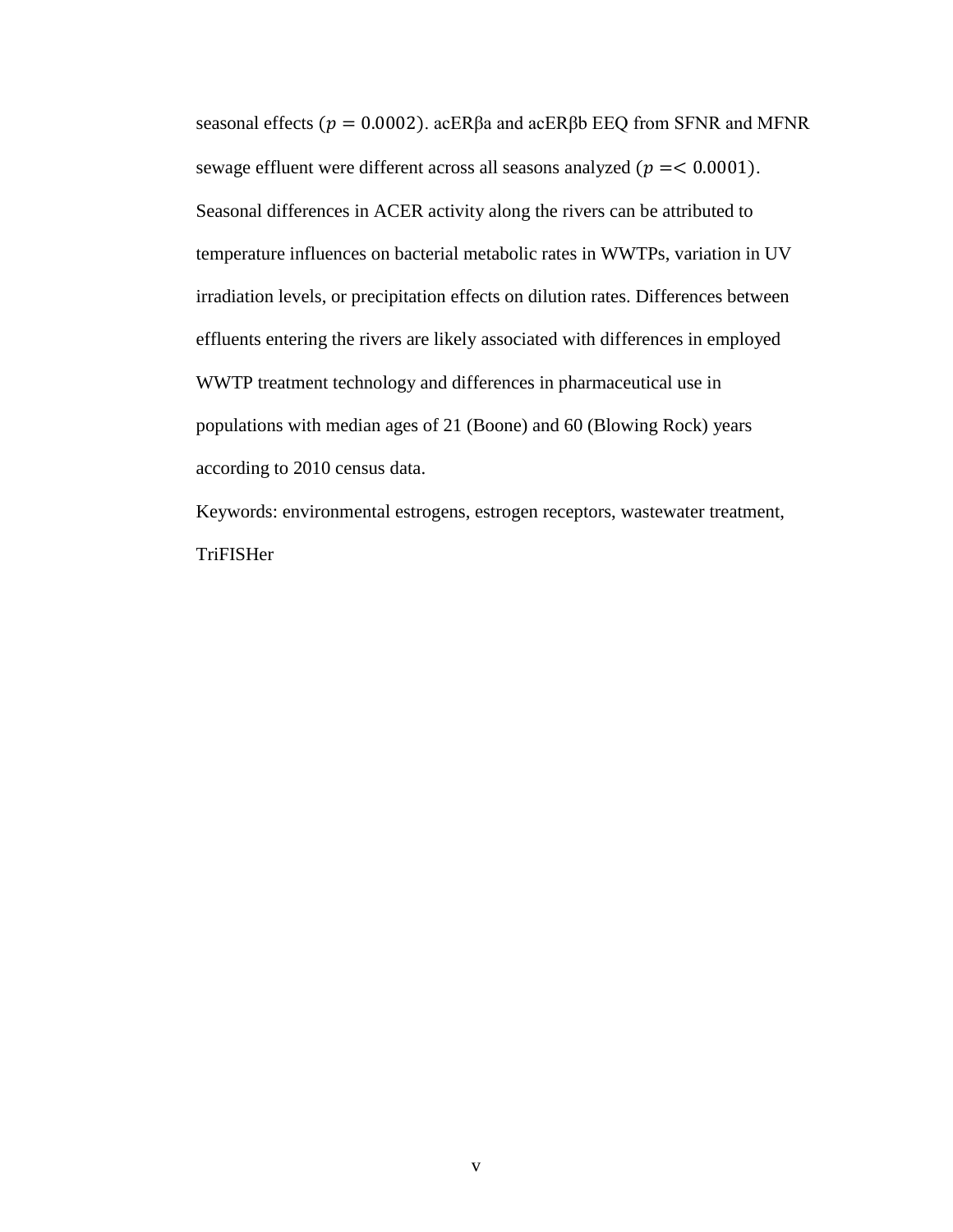### **Acknowledgments**

The author would like to express his deepest gratitude to the committee chair, DR. Shea Tuberty, for providing guidance and displaying patience throughout the graduate program, and for never giving up on the author or the project; Dr. Mary Beth Hawkins, for all the advice in about every aspect of the project; Dr. Carl Babyak for bring such a unique prospective to the project and for all the direction her advice produced. The author is grateful for his various funding sources including Appalachian state university office of student research and the cratis D. Williams Graduate School. Without these funds, a large portion of the work would not have been possible. The author would also like to think all his family and friends for their continued support and badgering.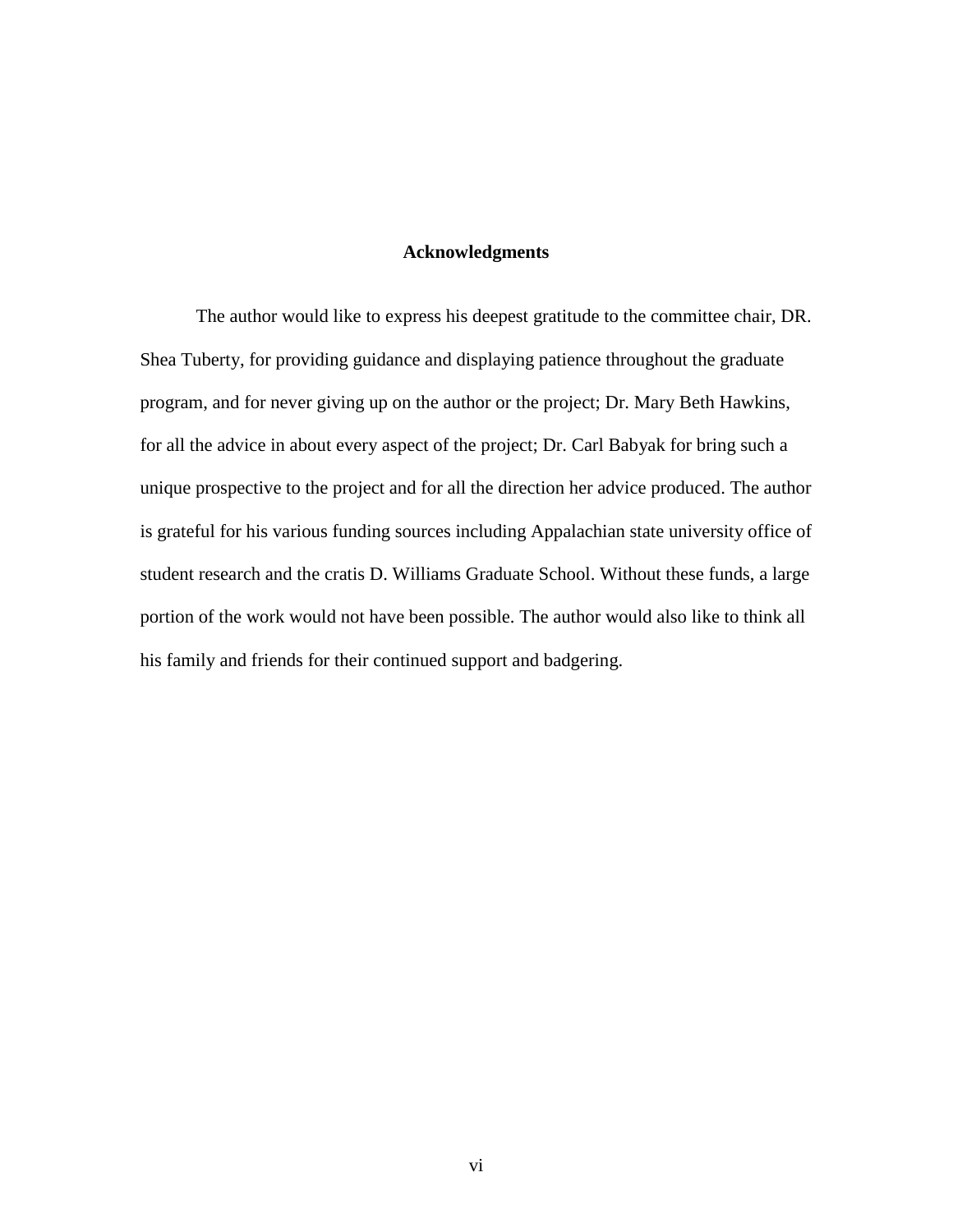## **Dedication**

I would like to dedicate this thesis to my unborn daughter (Charlotte), my wife (Ashley), my aunt (Betty Gail), and my grandma (Dorothy). Without the support and dedication you have shown me during my education this would not have been possible. To my daughter, I hope that one day this work will inspire you to always reach for the stars no matter how far you must climb.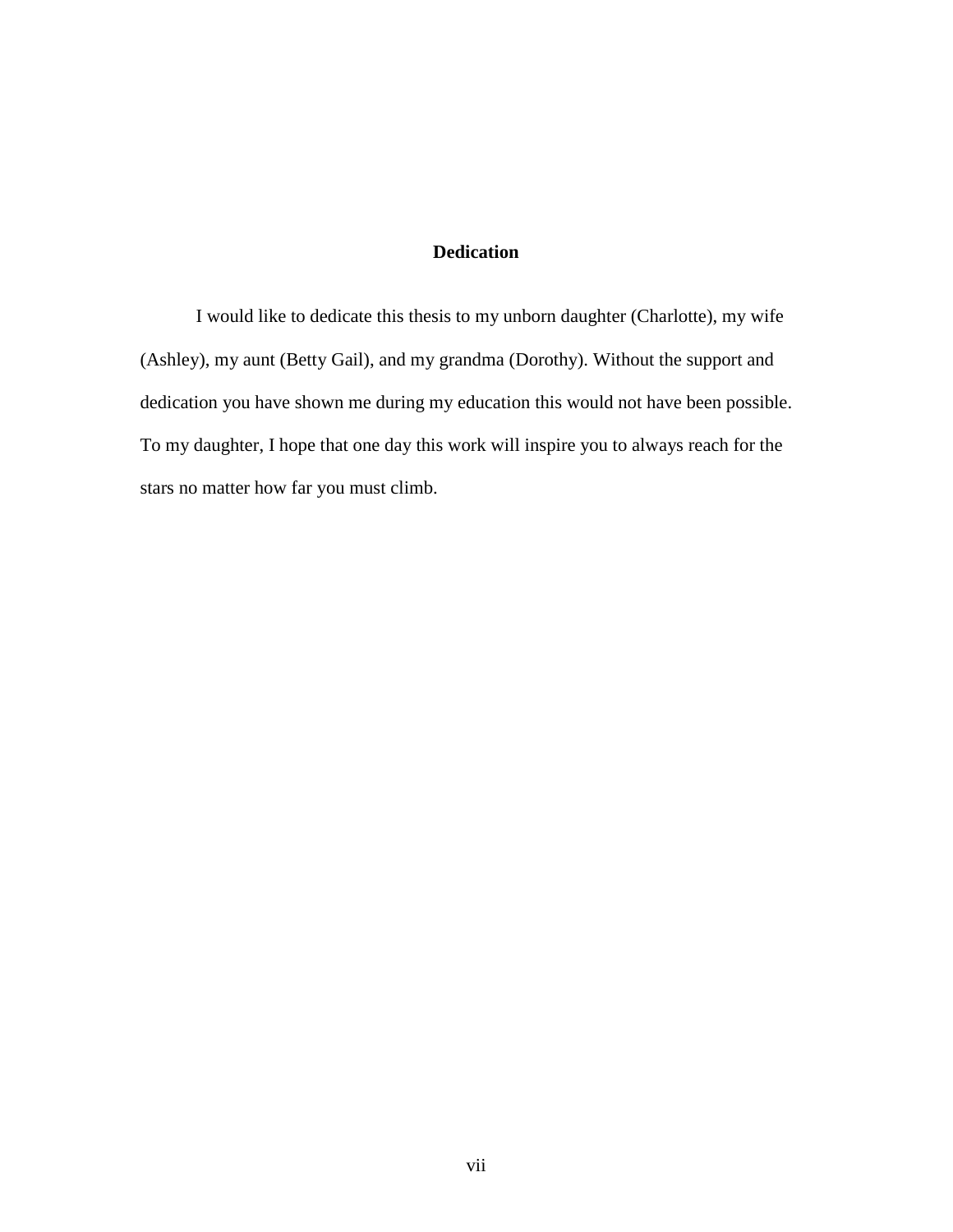## **Table of Contents**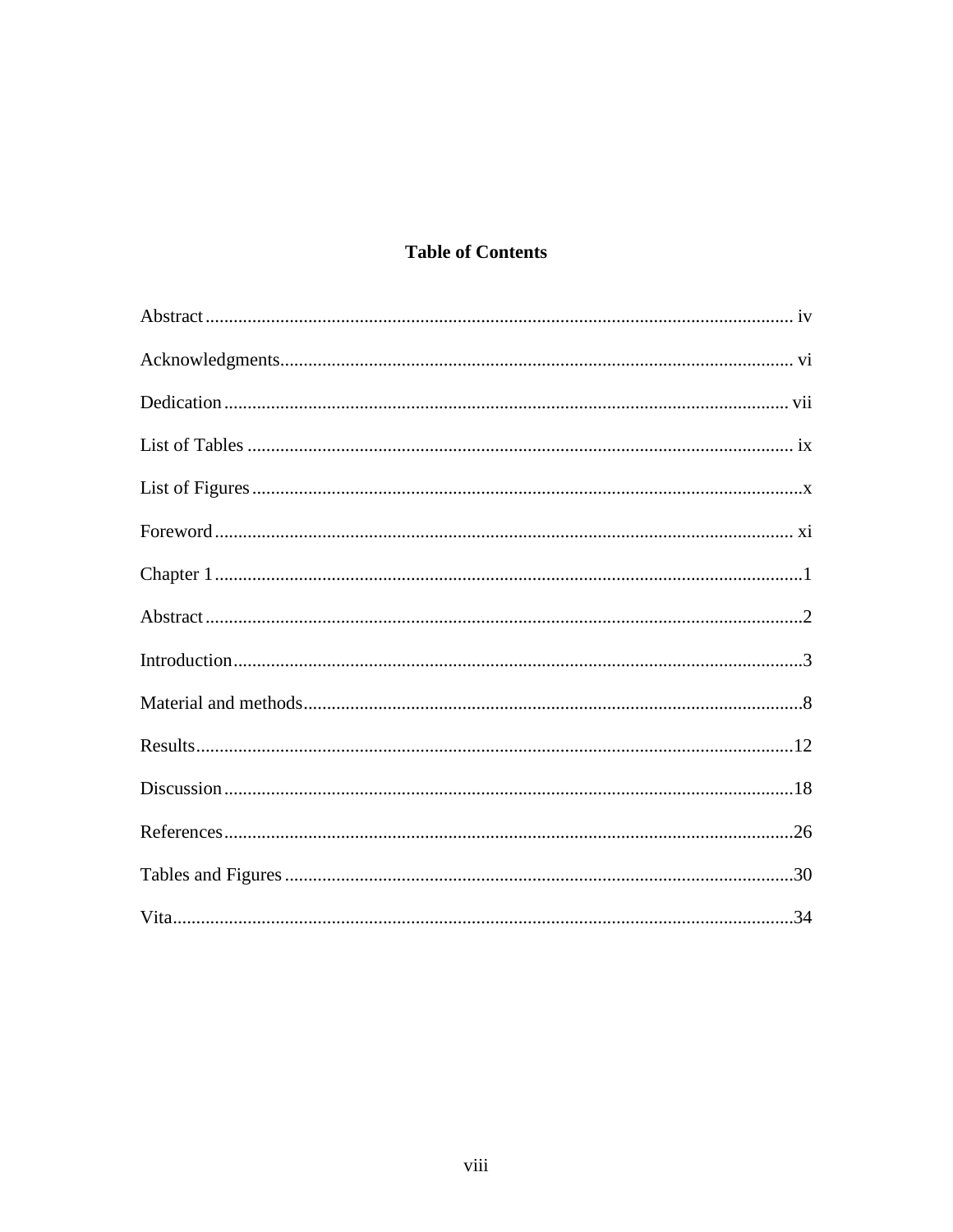## **List of Tables**

| Table 1. Correlation Data examining the relationship between the distance from sewage |
|---------------------------------------------------------------------------------------|
| effluent and E2 equivalent concentration of the South Fork and Middle Fork of the New |
|                                                                                       |
| Table 2. Percentage variation of three estrogen receptors calculated from two-way     |
| ANOVA between river and season. South Fork and Middle Fork were both analyzed         |
|                                                                                       |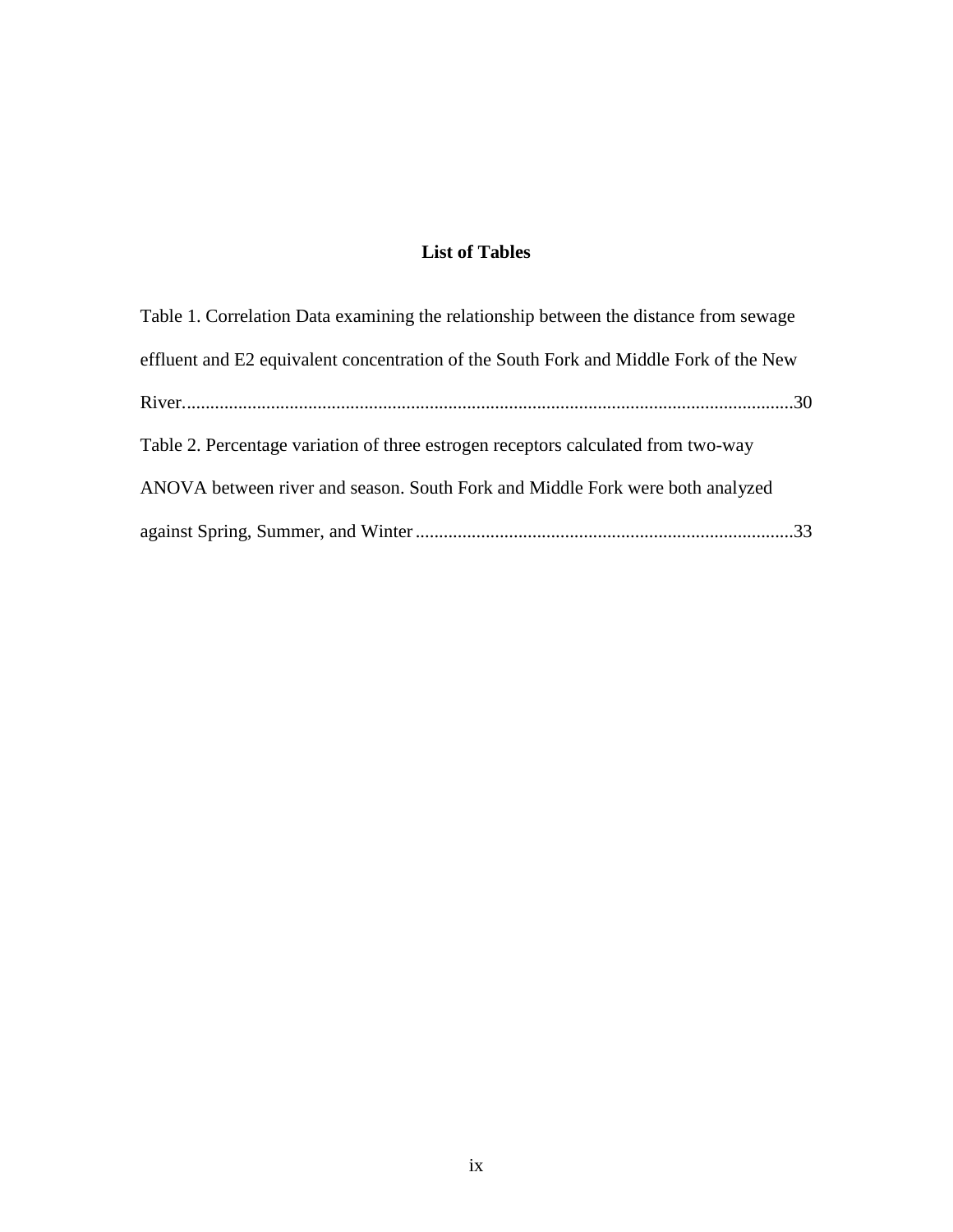# **List of Figures**

| Figure 1. South Fork of the New River E2 equivalent concentrations at increasing  |
|-----------------------------------------------------------------------------------|
|                                                                                   |
| Figure 2. South Fork of the New River E2 equivalent concentrations at increasing  |
|                                                                                   |
| Figure 3. South Fork of the New River E2 equivalent concentrations at increasing  |
|                                                                                   |
| Figure 4. Middle Fork of the New River E2 equivalent concentrations at increasing |
|                                                                                   |
| Figure 5. Middle Fork of the New River E2 equivalent concentrations at increasing |
|                                                                                   |
| Figure 6. Middle Fork of the New River E2 equivalent concentrations at increasing |
|                                                                                   |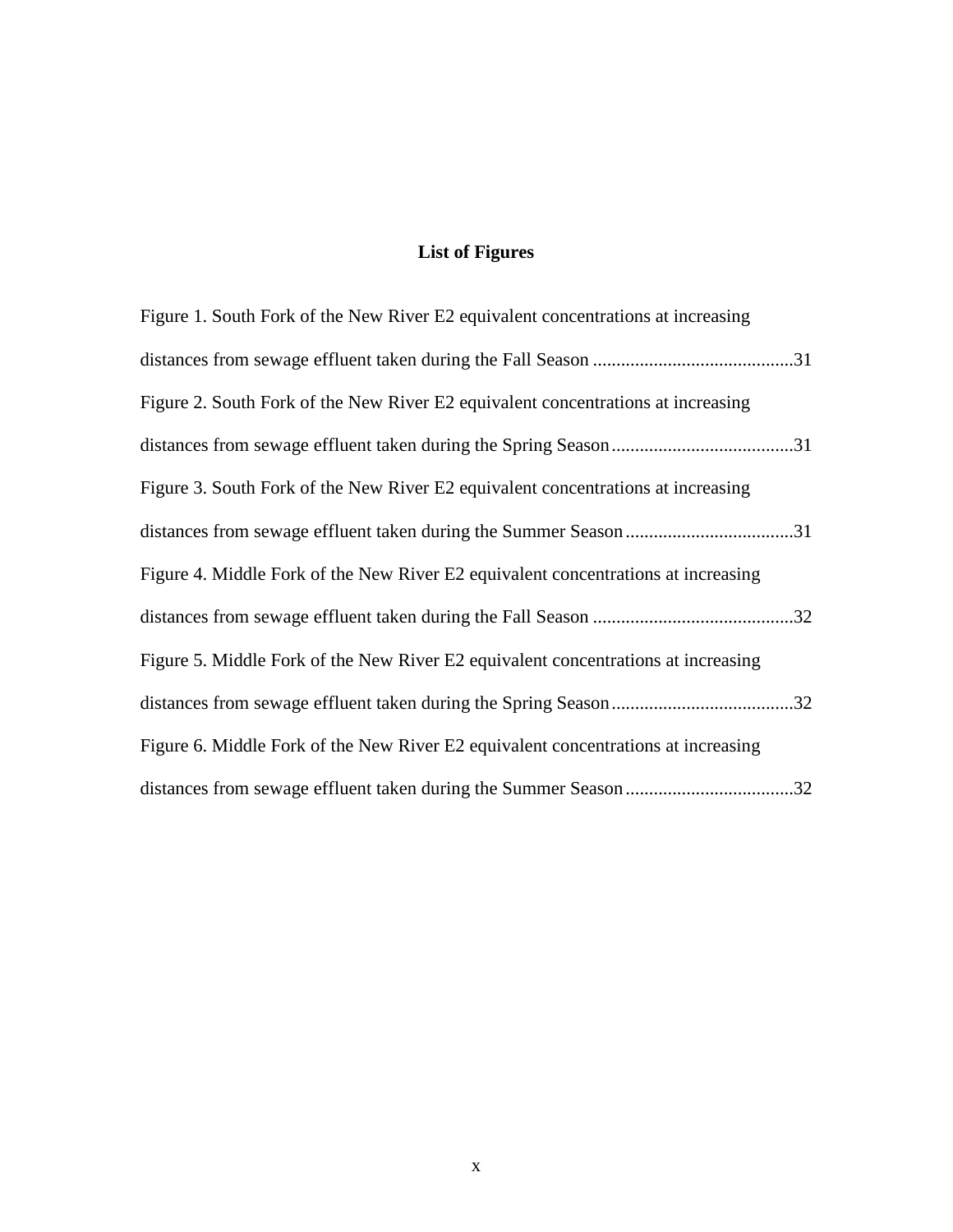## **Foreword**

Chapter 1 of this thesis manuscript will be submitted to the journal, *Environmetnal Monitoring and Assesment.* The thesis has been formatted according to the style guide for this journal for rapid acceptance with minimal revisions.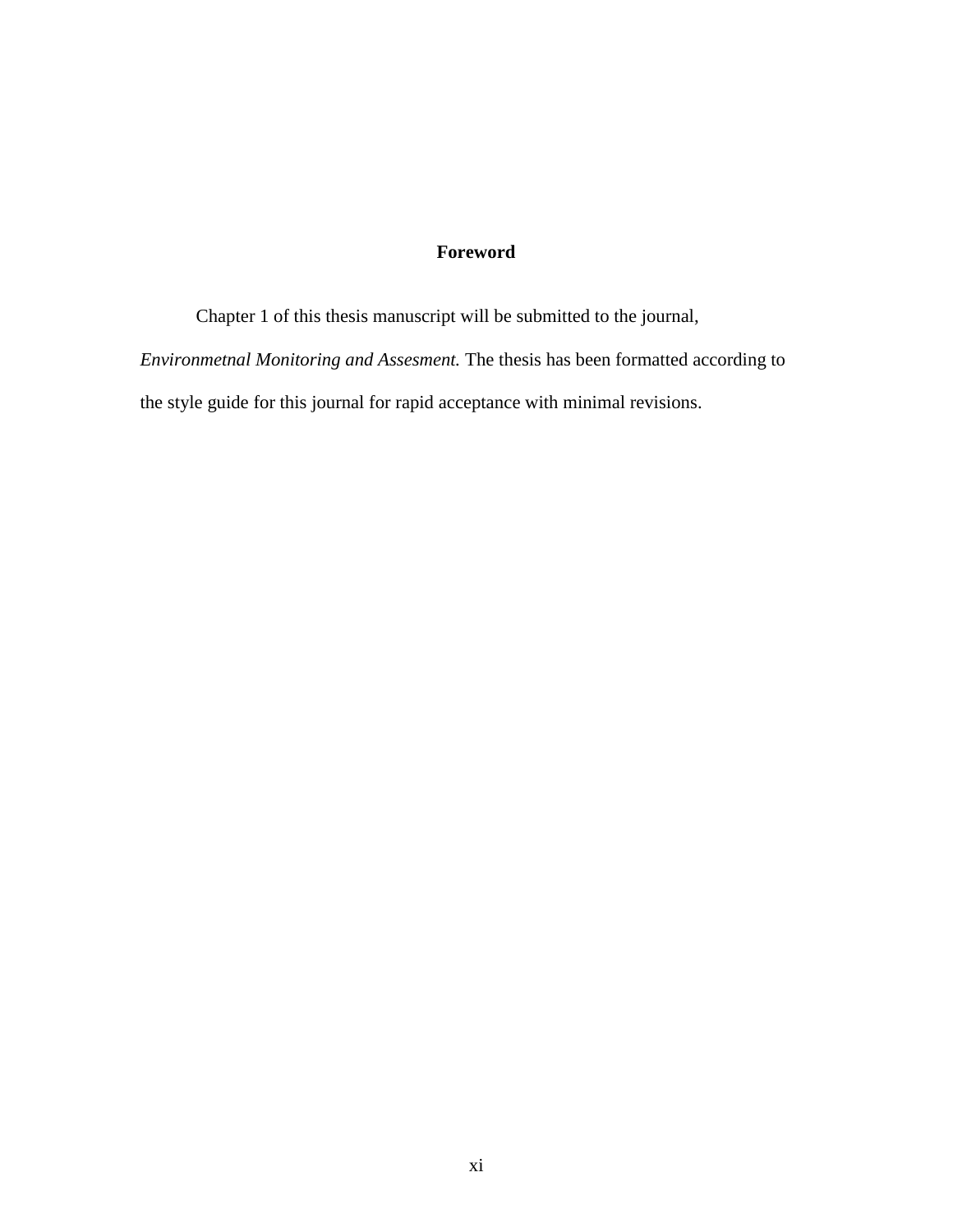## Application of the TriFISHer Assay for Estrogenic Activity from Wastewater Treatment

Plant (WWTP) Effluents Released into the New River

Brandon Tate

Appalachian State University 572 Rivers Street, Boone, NC 28608

Dr. Mary Beth Hawkins North Carolina State University 2727 Bostian Hall, Raleigh, NC 27695

Dr. Shea Tuberty Appalachian State University 572 Rivers Street, Boone, NC 28608

> Corresponding Author Dr. Shea Tuberty (828) 263-2443 tubertysr@appstate.edu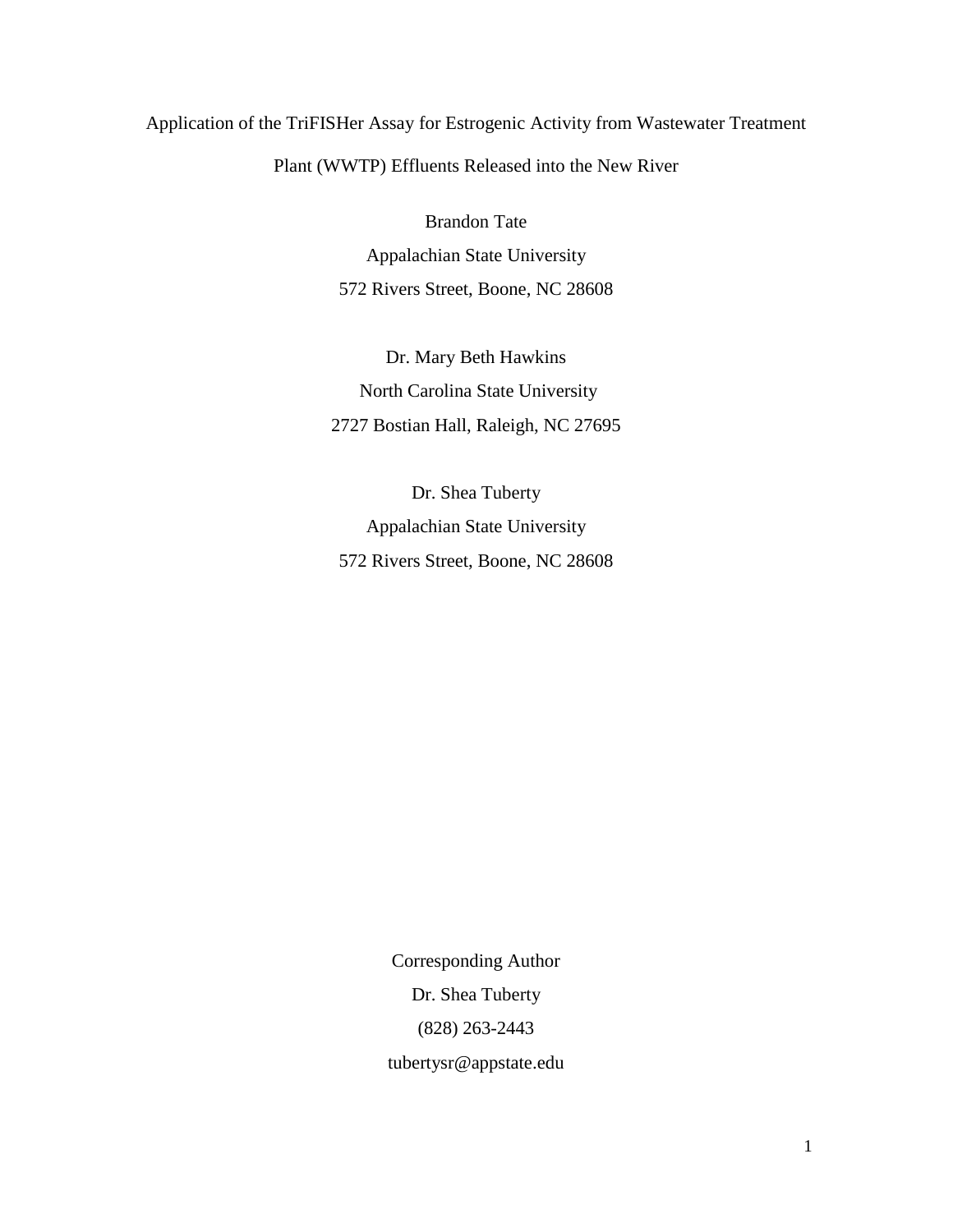#### **Abstract**

Endocrine disrupting compounds (EDCs) that mimic natural estrogens (e.g.17ß-estradiol) have been found in aquatic environments and disturb reproduction and development of aquatic wildlife. This project provided an application of the TriFISHer assay and evaluated the risk from wastewater treatment plant (WWTP) effluent EDC effects to the citizens of Boone (on the S Fork New River, SFNR) and Blowing Rock (on the Middle Fork of the New River, MFNR) as well as the aquatic vertebrate populations. Water samples were taken along the SFNR ( $n = 16$ ) and the MFNR ( $n = 15$ ) from 2014 to 2016. Previous research suggests EDCs have potential impact at sub-ng/L concentrations, interfering with fish reproduction (Jobling  $&$  Tyler 2003). Estrogen equivalent concentrations (EEQs) were negatively correlated with distance from the WWTPs along both rivers analyzed ( $p < 0.0001$ ). EEQ concentrations from Atlantic Croaker Estrogen Receptor (acERα) were not significantly different between rivers analyzed but had a significant amount of variation (26-83%) due to seasonal effects ( $p = 0.0002$ ). acER $\beta$ a and acERβb EEQ from SFNR and MFNR sewage effluent were different across all seasons analyzed ( $p = 0.0001$ ). Seasonal differences in ACER activity along the rivers can be attributed to temperature influences on bacterial metabolic rates in WWTPs, variation in UV irradiation levels, or precipitation effects on dilution rates. Differences between effluents entering the rivers are likely associated with differences in employed WWTP treatment technology and differences in pharmaceutical use in populations with median ages of 21 (Boone) and 60 (Blowing Rock) years according to 2010 census data. Keywords: environmental estrogens, estrogen receptors, wastewater treatment, TriFISHer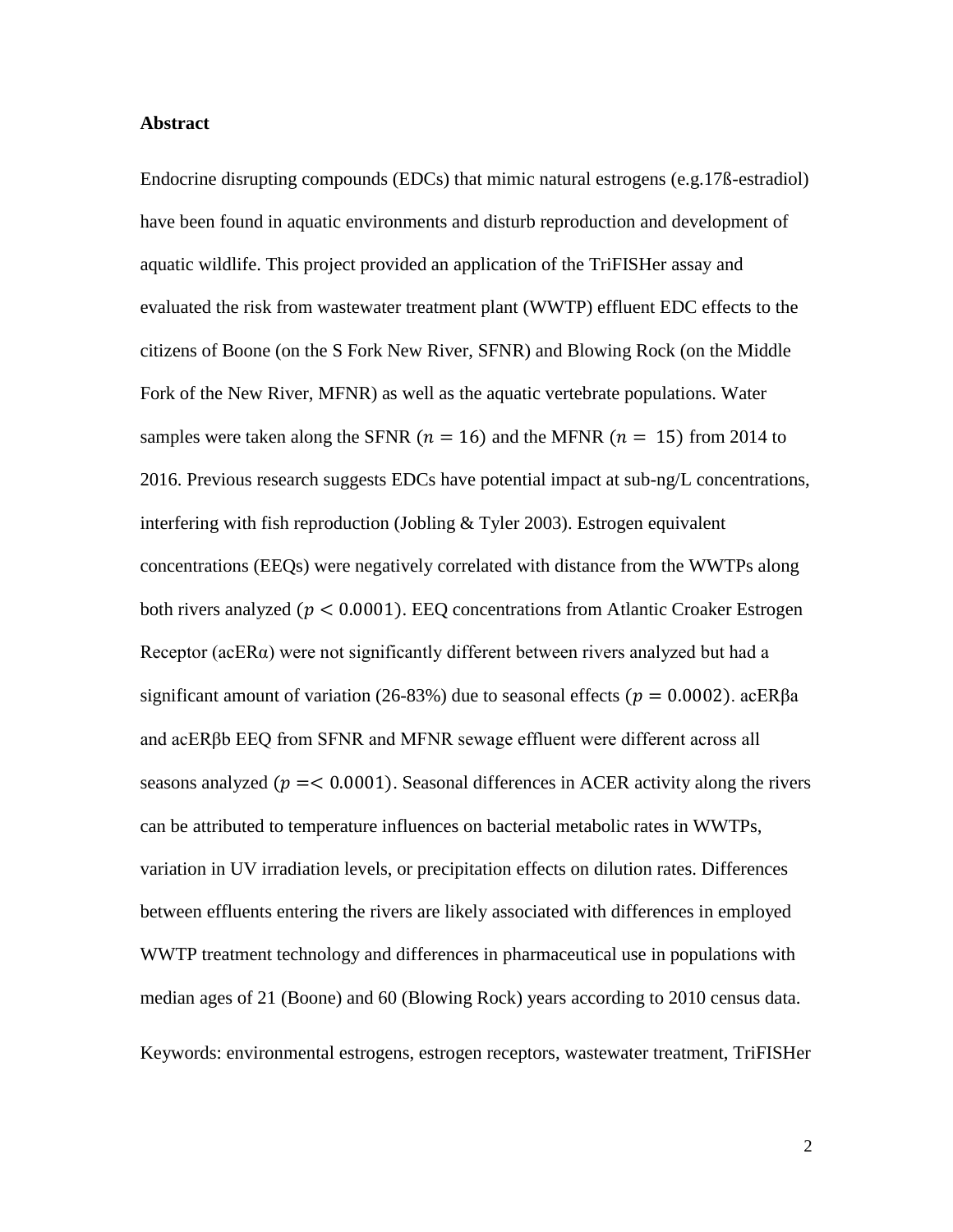#### **Introduction**

Wastewater in the United States is treated at different treatment levels through wastewater treatment plants (WWTP). Once treated, effluents are discharged back into the environment into adjacent surface waters. Due to the persistence of some classes of industrial compounds and inefficient removal by current water treatment systems, many chemicals are not completely removed and are discharged into surface and ground waters, including sources used for drinking water (Caldwell et al. 2010; Touraud et al. 2011). Pharmaceuticals are a wide spread group of chemicals designed to be biochemical active at low concentrations in order to treat diseases and improve health. However, pervasive use of these compounds has led to their occurrence in surface and ground waters (Norris and Carr 2006). Among the wide variety of pharmaceuticals released to the environment, estrogenic compounds (both estrogen hormones and compound that mimic estrogens) have emerged as a concern in the last few decades (Jobling and Tyler 2003) due in part to their biological activity at concentrations in the sub ng/L level (Norris and Carr 2006). Approximately 40% of all oral contraceptives consumed arrive at WWTP before entering streams in the form of active synthetic estrogen (Wise et al.2011). Khanal et al. (2006) reported that 90% of the estrogen load in the environment comes from animal manure that contains steroidal hormones used in herd health programs. Roughly 30 tons of livestock natural steroid compounds are released into the environment surrounding Sydney, Australia every year (Fisher and Borland 2003). The presence of estrogens in the environment has generated concern related to the effects that these compounds may have on non-target species, including humans.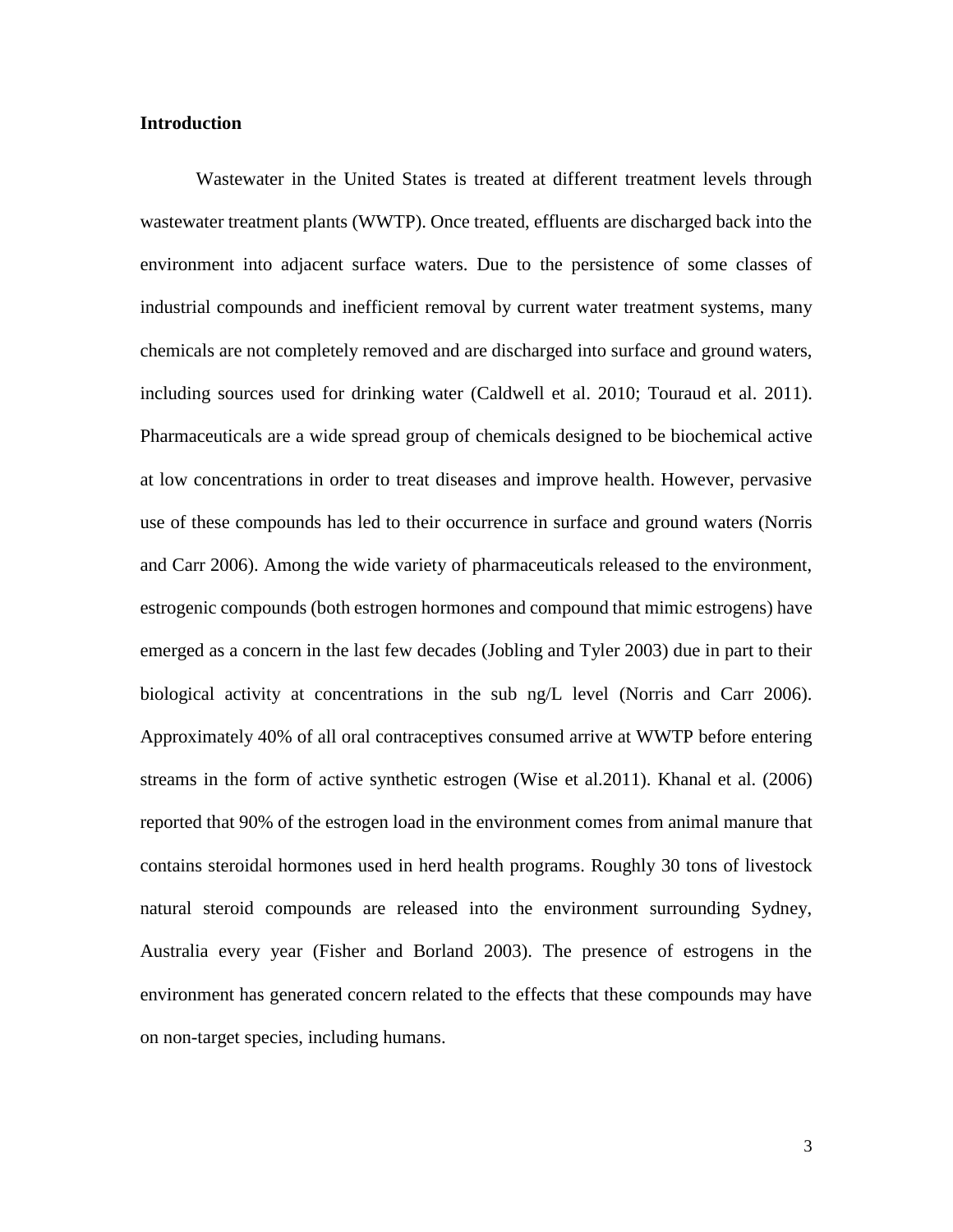During the last 20 years, the scientific community have established evidence and discussed the ecological significance of endocrine disrupting compounds (EDCs). The majority of the discussion on endocrine disruption in regard to a compound's ability to cause reproductive and/or developmental anomalies in a wide range of wildlife species, from invertebrates to mammals, through their effects on the endocrine system (Jobling and Tyler 2003). The endocrine system is responsible for the regulation and secretion of hormones that influence various functions such as metabolism, growth, development, and reproduction. The current testing on chemicals that elicit EDC have been found to have the ability to interfere with the endocrine system through the mimicking of naturally found hormones, a topic first discussed by E. C. Dodds and others (1938) when he discovered a synthetic compound that had the ability to mimic natural estrogen (Dodds et al. 1938).

Endocrine disruption were initially recognized as an environmental issue in 1993 with the publication of Theo Colborn's *Developmental Effects of Endocrine-Disrupting Chemicals in Wildlife and Human*, which discussed the known effects of EDCs (Colborn et al. 1993). While it is unclear how the majority of endocrine disrupting compounds have made it into the environment, many compounds are released directly into the environment through pest management practices, such as the case of DDT (Carson 1962). Compounds can also be released indirectly and make their way into the environment via effluents from wastewater treatment plants, runoff, and private wells. Many compounds can remain in the environment for many generations, being stored in fat tissue within animals or within aquatic sediments (Pinto et al. 2014). EDCs have been identified in many aquatic environments and are known to mimic natural estrogens (e.g.17ß-estradiol)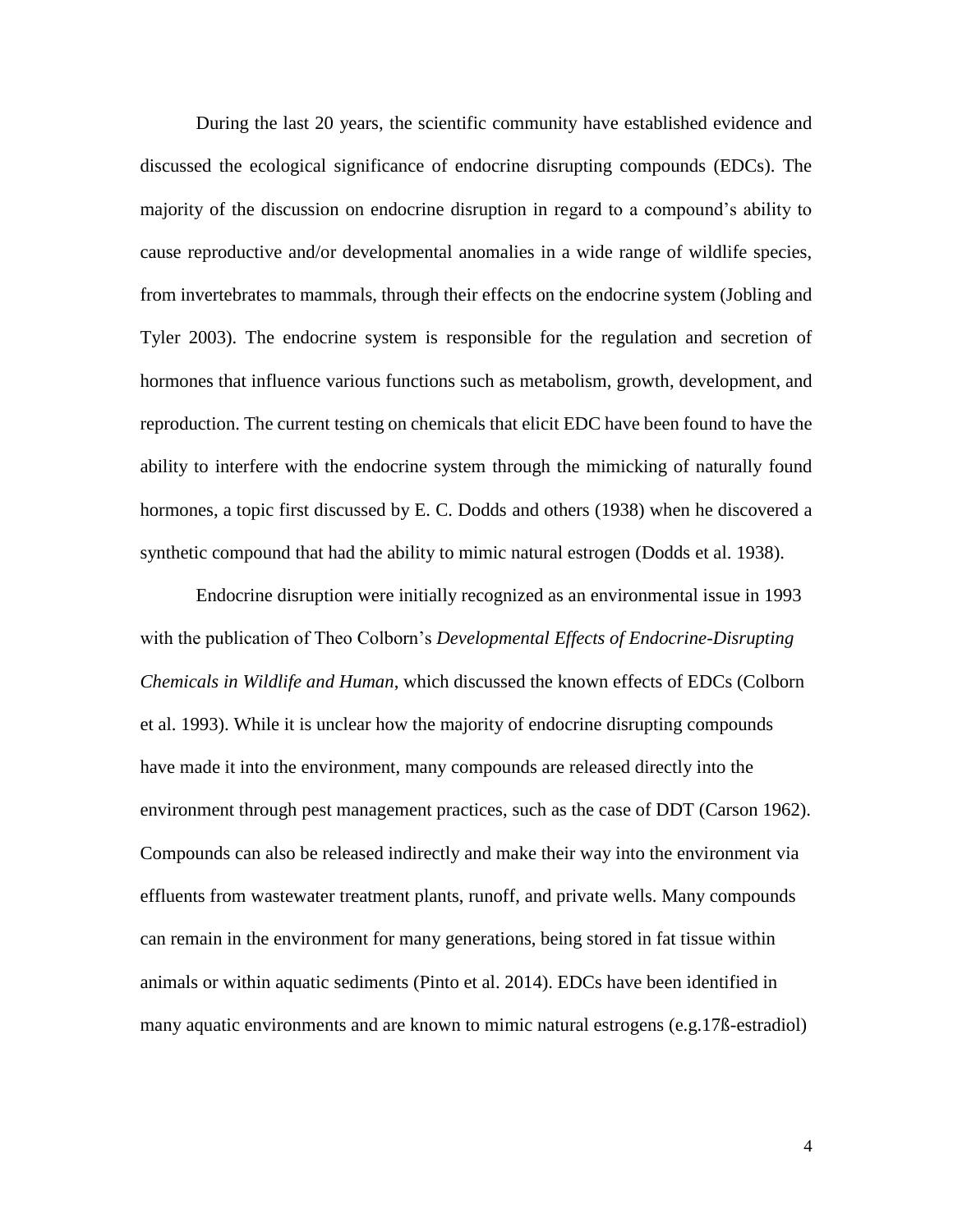and disturb reproduction and development of aquatic wildlife (Carson 1962; Norris and Carr 2006).

Unfortunately, the removal of estrogens and/or estrogenic activity from water is not an easy task. In several cases, conventional treatment processes are not sufficient to remove these micropollutants from water (Jelic et al. 2010) and, under recharge conditions, residues of these compounds may leach into groundwater aquifers. Thus, estrogenic compounds have been reported to occur in ground and drinking water samples downstream from municipal wastewater that use bank filtration or artificial groundwater recharge (Koplin et al. 2002). In natural waters, the main removal processes for estrogens are biodegradation, sorption and photolysis (Xu et al. 2010). Nevertheless, many of these compounds are highly biorefractory and the ability of sediments to adsorb these materials is highly dependent on their nature and composition (Scheytt et al. 2005), resulting in variable and limitations in the efficiency of the most important elimination pathways (Xu et al. 2010).

The identification of specific EDCs that interact with estrogen receptors (ERs) is a complex issue due to the diversity of endocrine disrupting chemicals found in the environment. Even more uncertain is the number of the ~70,000 chemicals not yet tested for EDC activity (USEPA, 2013). Therefore, it remains unknown if these unidentified chemicals contribute to the combined effects of EDCs. The US EPA has developed a two-tier system of standardized testing to determine if a compound is likely to affect humans and wildlife through an estrogen, androgen, or thyroid hormone (EAT) mode of action (Escher et al. 2008; USEPA 2013). The routes of uptake, patterns of bioactivation, biotransformation, excretion, and metabolism of these compounds have yet to be fully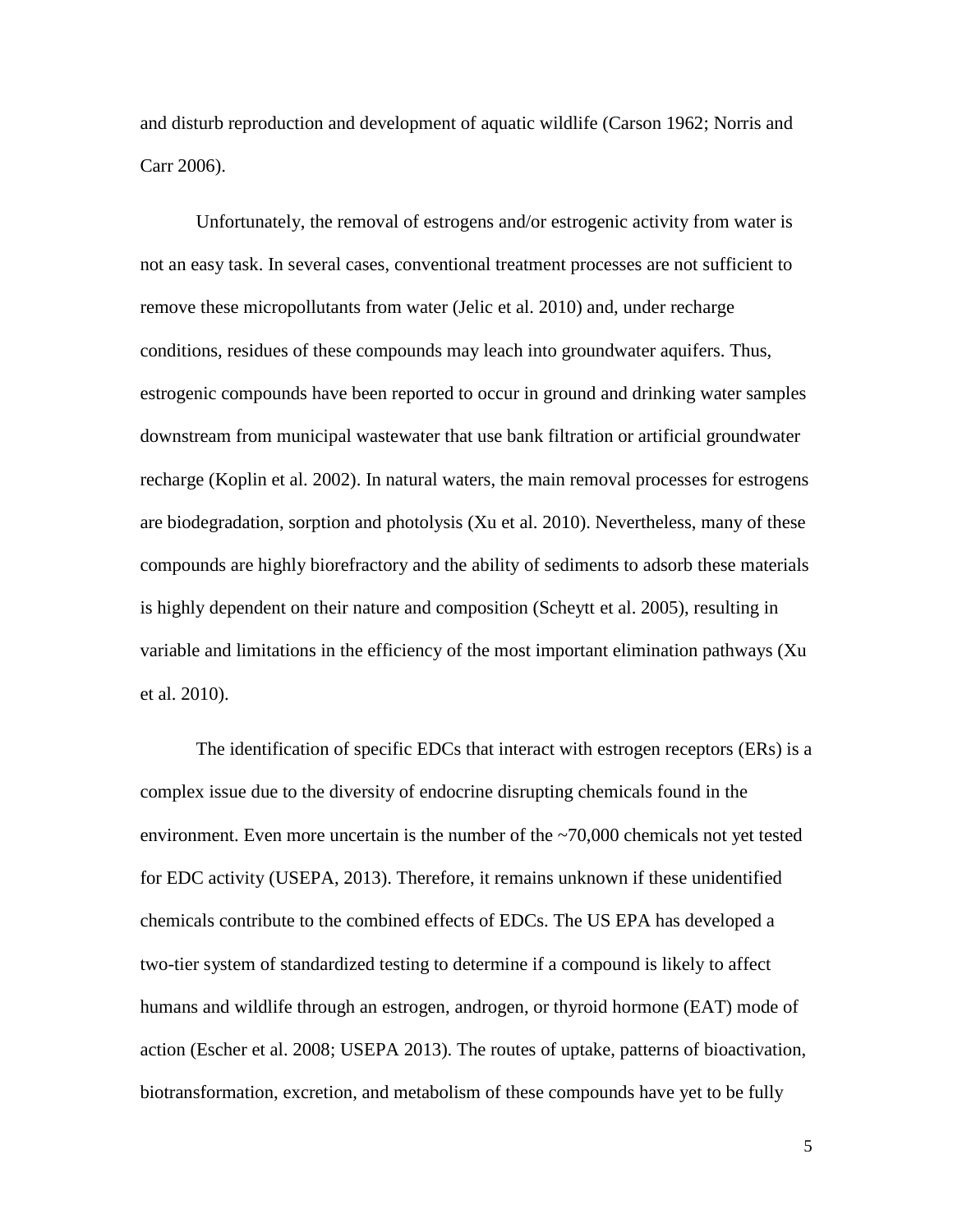studied. Furthermore, the role of endocrine disrupting compounds in different matrices and mixtures have not been well studied to understand how the components act additively, synergistically or antagonistically (Luna et al. 2015).

Although vertebrates possess multiple ER subtypes with different ligand binding and transactivation properties, most screening is done using a single ER subtype, the human ERα (Hawkins and Thomas 2004). This approach may result in an underreporting of estrogenic contamination, particularly for non-mammalian and aquatic species. Although there is a high percentage of conservation in the sequences between ERs of many vertebrates groups studied to date (Hawkins et al. 2004), teleost fish express three ER subtypes ( $ER\alpha$ ,  $ER\beta a$ , and  $ER\beta b$ ), with ligand binding profiles distinct both from each other and from mammalian  $ERs$  ( $ER\alpha$  and  $ER\beta$ ) (Hawkins and Thomas 2004). Currently, the most adopted protocol for determining an estrogenic mode of action is the human α-estrogen receptor-based yeast estrogen screen (YES) assay, which may not identify EDCs that are environmentally relevant to aquatic species due to differential binding of fish ERs (Hawkins and Thomas 2004; USEPA 2013).

Mode of action assays such as the YES assay, LYES assay, E-Screen-assay, and the receptor binding-assay with hER- $\alpha$  and hER- $\beta$ , are conventional assays that have been used to quantify estrogenicity of compounds (Soto et al. 1995; Andersen et al. 1999; Schultis and Metzger 2004; Escher et al. 2008). The yeast estrogen screen (YES) is based on a recombinant strain of *Saccharomyces cerevisiae* yeasts DNA which contains the human estrogen receptor and a reporter gene *lac-Z* (Escher et al. 2008*;* Sanfilippo et al. 2010). The YES assay is a cheap assay that takes 3 to 5 days to run and has a working sensitivity of  $1.4 \pm 0.3 \times 10^{-10}$  (Andersen et al. 1999; Schultis and Metzger 2004). An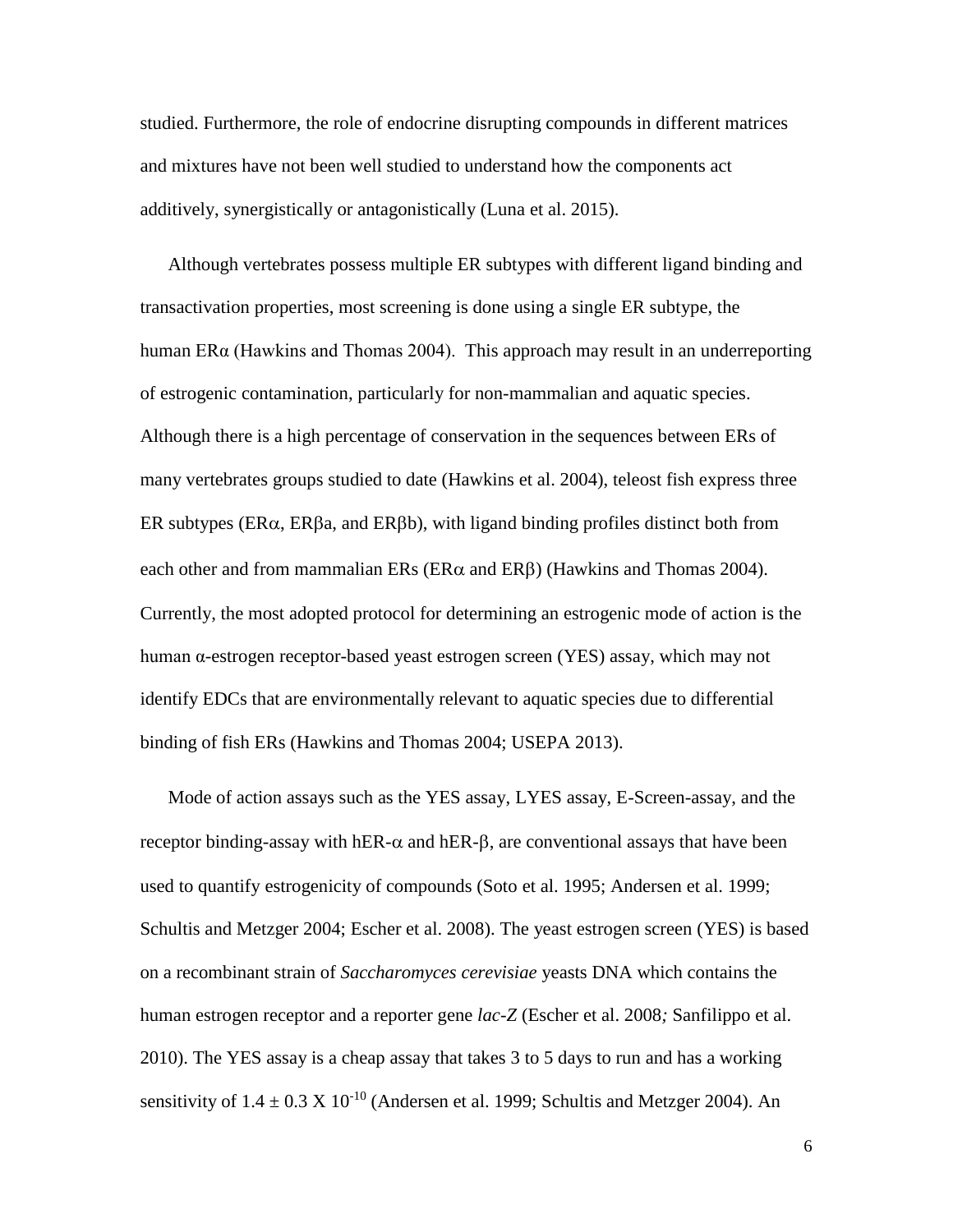alternative version of the YES assay is the optimized LYES assay which adds a step during the digestion stage of the YES assay for faster conversion of CPRG to chlorophenol red (Routledge and Sumpter 1996) and therefore takes only 7 hours to complete (Schultis and Metzger 2004). The E-SCREEN assay uses human breast cancer cells (MCF-7), which proliferate quickly in the presence of estrogens (Soto et al. 1995; Andersen et al. 1999). The E-SCREEN assay is the most expensive assay of the 4 described, takes 6 days to complete, and has the highest sensitivity  $1.2 \pm 0.2 \times 10^{-12}$ (Schultis and Metzger, 2004). The receptor binding-assay with hER- $\alpha$  and hER- $\beta$  uses human estrogen receptors  $ER-\alpha$  and  $ER-\beta$  in a receptor-fluorescent ligand complex to test for estrogenicity (Schultis and Metzger, 2004; Scheytt et al. 2005). This assay was the least costly and fastest out of the 4 assays described with a working time of 2 hours, but has the least sensitivity working in a range of 7.5 to  $3.9 \pm 0.5 \times 10^{-9}$  (Schultis and Metzger 2004).

This project will provide an application of the TriFISHer assay by screening WWTP effluents as they enter the river to determine presence and activity of xenoestrogens. Results of the screening will allow evaluation of risk from wastewater treatment plant (WWTP) effluent EDC effects to the citizens of Boone (on the S Fork New River, SFNR) and Blowing Rock (on the Middle Fork of the New River, MFNR) as well as the aquatic vertebrate populations. The triFISHer assay was employed because of its unique ability to measure the individual activity of each of the three ER that is common among teleost fish making it more environmentally relevant as compared to traditional yeast assays that employ different vertebrate receptors. Having the ability to measure activity from all three ERs has the advantage of giving the total activity of all estrogens in the matrix.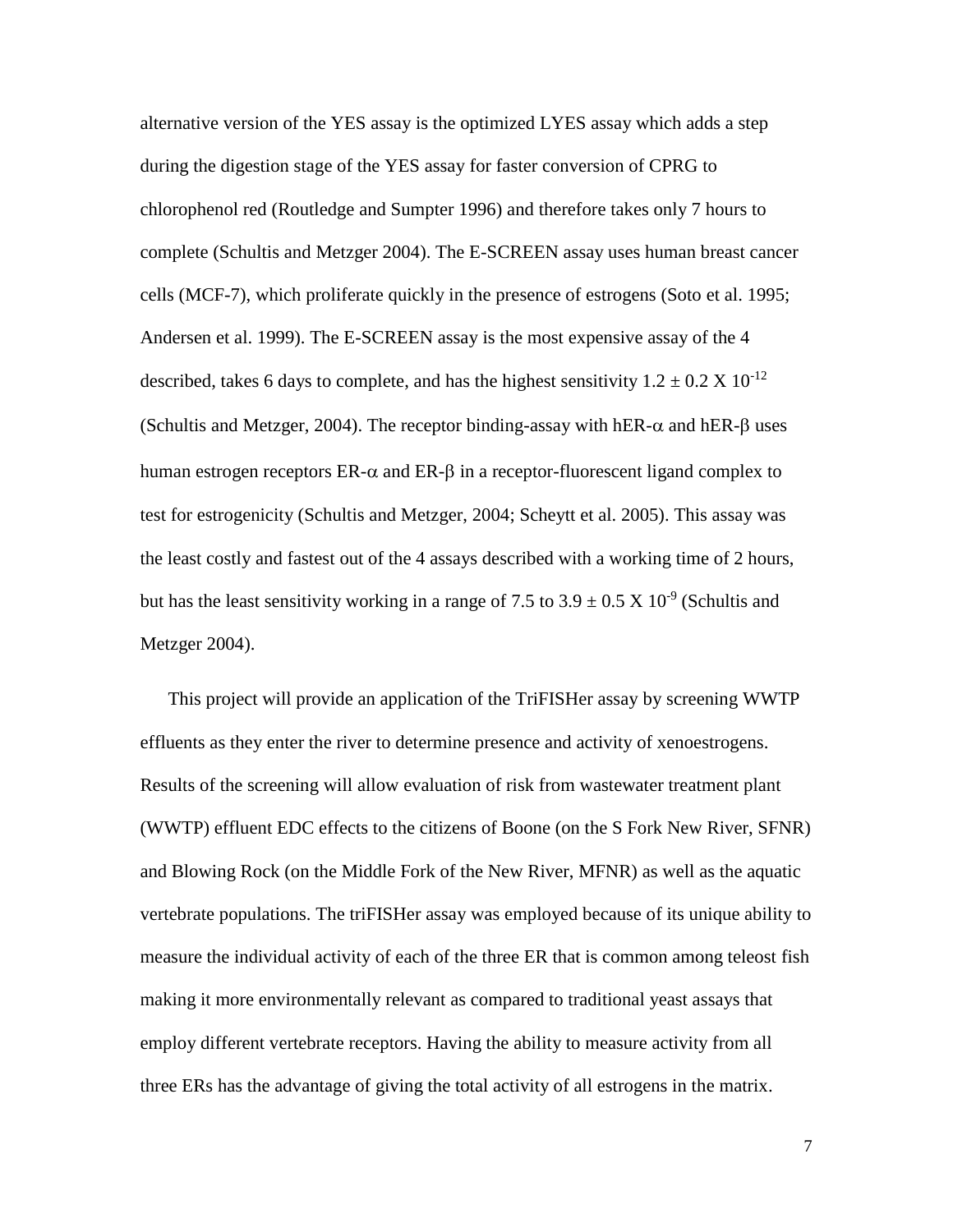#### **Material and methods**

Water collection and sample sites

Water samples were collected using 500mL acid washed amber vials with PTFElined lids. Water grab samples were taken from mid-depth below the water surface from each site and kept on ice until transported to the Appalachian State Aquatic Ecophysiology and Toxicology lab. Samples were then filtered through a Whatman P05 11-centimeter quantitative filter paper and kept at  $4^{\circ}$ C until processing. The 500mL amber vials were shaken for 30 seconds and triplicate samples of 5mL were dried down via centrifugal evaporation (speedvac). All samples were analyzed using the TriFISHer binding assay for total binding. Water chemistry measurements (temperature, conductivity, pH, dissolved oxygen) were taken using a YSI multi-meter before each water sample is collected. Discharge was determined using a flow meter (Global Water) and tape measure at each pre-determined location from the sewage effluent site to the end of the study reach.

The Town of Boone is located in North West North Carolina in Watauga County, the town is home to 17,122 full time residents according to the 2010 US Census (City Data 2016) and approximately 18,000 students who attend Appalachian State University. The headwaters of the South Fork of the New River (SFNR) originate in Boone, NC and combine to create the SFNR which flows north to combine with the North Fork of the New River becoming the New River proper thereafter. The Jimmy Smith Waste Water Treatment plant has been in operation since 1966 and is permitted to a release a maximum of 4.82 million gallons per day (MGD) of sewage into the SFNR (Jimmy Smith 2018). The SFNR samples were collected adjacent to the Jimmy Smith Wastewater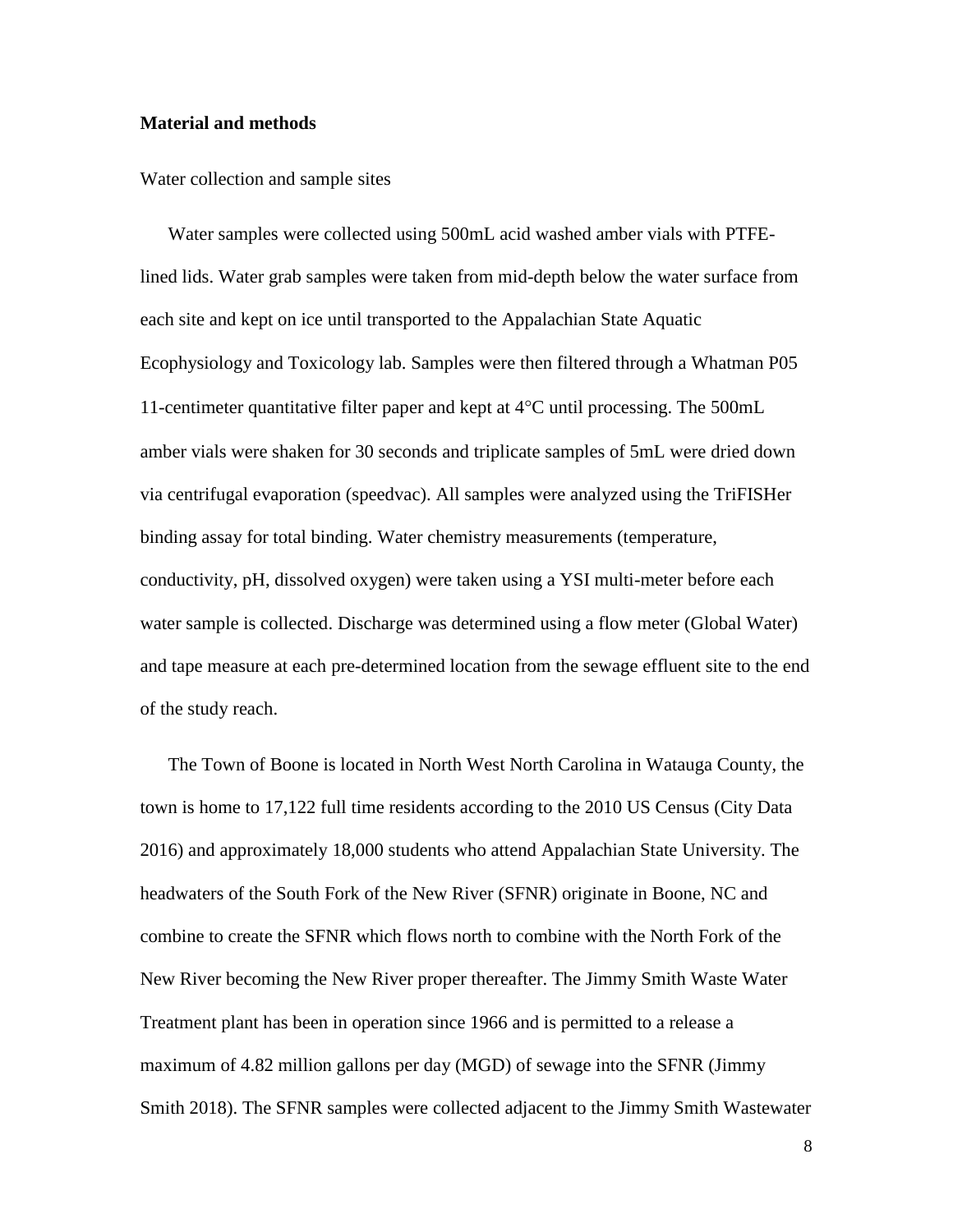Treatment plant in distance 0 increasing by factor of 2 for 24 miles terminating at a proposed location for an additional Town of Boone drinking water intake facility. Reference water samples were taken from a pristine SFNR headwater, Winkler's Creek, that flows from the forested drainage of the Blue Ridge Parkway. Water samples ( $n =$ 16) were taken from the SFNR from 2014 to 2016 samples were taken upstream at Winkler's Creek (Reference Stream), Sewage Effluent (0 meters), 50 meters, 100 meters, 150 meters, 300 meters, 500 meters, 725 meters, 1609 meters, 6437 meters, 7242 meters, 8046 meters, 9656 meters, 20921 meters, and 38624 meters.

The Town of Blowing Rock is located in North West North Carolina between Watauga and Caldwell Counties and is home to 1250 full time residents and tourists that fluctuate with the season. The Middle Fork of the New River (MFNR) originates from a weir dam that holds back a 45-million-gallon pond on Brick house creek. The MFNR flows north to Boone, NC, where is combines with several head waters and the East Fork of the New river to create the SFNR. The Town of Blowing Rocks Wastewater Treatment Plant was built in 1978 and operates at 1.0 MGD and is expandable to 2 MGD. The MFNR samples were collected adjacent to the Town of Blowing Rock's Wastewater Treatment plant and from increasing distances for 8 miles until the MFNR joins the East Fork to become the SFNR. Water samples ( $n = 15$ ) were taken from the MFNR from 2014 to 2016 samples were taken upstream at Winkler's Creek (Reference Stream), Sewage Effluent (0 meters), 50 meters, 100 meters, 150 meters, 300 meters, 500 meters, 1609 meters, 3400 meters, 5000 meters, 6437 meters, 7242 meters, 8046 meters, 10500 meters, and 12000 meters. Locations for flow measurements were chosen based on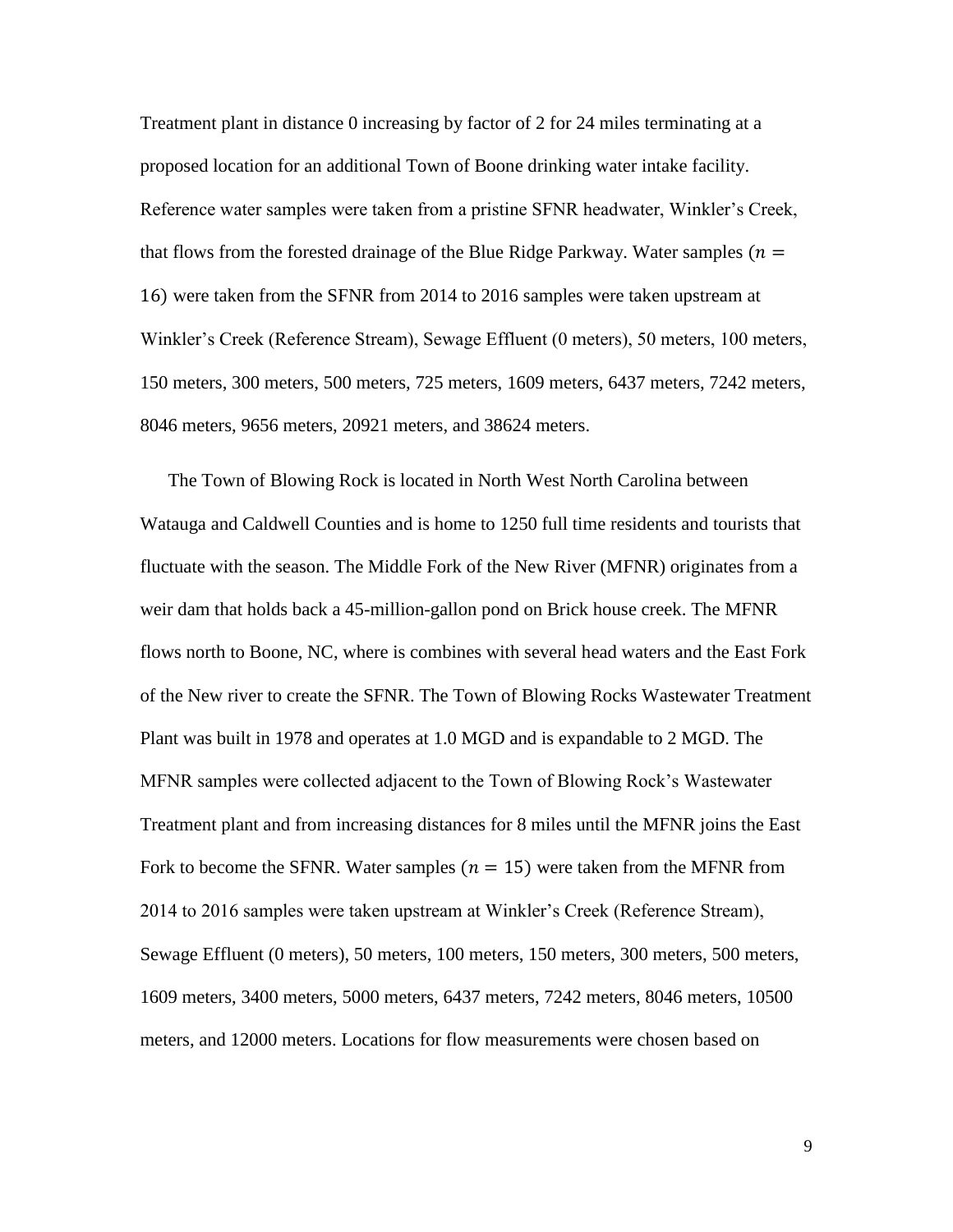accessibility of site location, proximity of sampling locations, and channel cross section conditions.

#### TriFISHer assay

In order to express Atlantic Croaker Estrogen Receptor (acER) proteins, ligand binding domains of each of the three acER cDNA were subcloned into the pET-27b<sup>+</sup>vector. BL21(DE3)-competent cells were then transformed with these constructs for bacterial expression. *Escherichia coli* cells containing acER constructs were grown in Luria-Bertoni media (pH 7.6; 30 μg/ml kanamycin, 37°C) to an optical density at 600 nm of 0.6-0.8. Cell cultures were placed on ice and protein translation induced with 1 mM isopropyl-b-dthiogalactopyranoside. Induced cells were incubated at 25°C for 16–20 hours and then harvested via centrifugation. Cell pellets were stored at -80°C until they were weighed and resuspended in GUS buffer (20 mM HEPES, 150 mm NaCl, 10% (wt/vol) glycerol, 1.5 mM EDTA, 6 mM monothioglycerol, and 10 mM NaMoO<sub>4</sub>) at a dilution factor of 3.5 mL/g pellet. Lysozyme (at a final concentration of 1 mg/mL) was added to the resuspended cells and the cell/lysozyme mixture was placed on ice for 5 minutes and sonicated (with twelve 1-sec bursts at 30% power) using a sonic horn. Protease inhibitor cocktail set III (Calbiochem, San Diego, CA) was added after sonication at a concentration of 2.5% by volume and the crude bacterial lysate was centrifuged (12,000 x *g* at 4°C for 30 min) and the supernatant collected.

This lysate was diluted in GUS buffer at  $4^{\circ}$ C and incubated with varying concentrations of tritiated estradiol,  $[{}^{3}H]E2$  (Hawkins and Thomas 2004), in a final concentration range of  $0.12 - 9.6$  nM. The concentration of  $[^{3}H]E2$  resulting in saturation of the ERs was determined for each lysate preparation. Nonspecific binding at each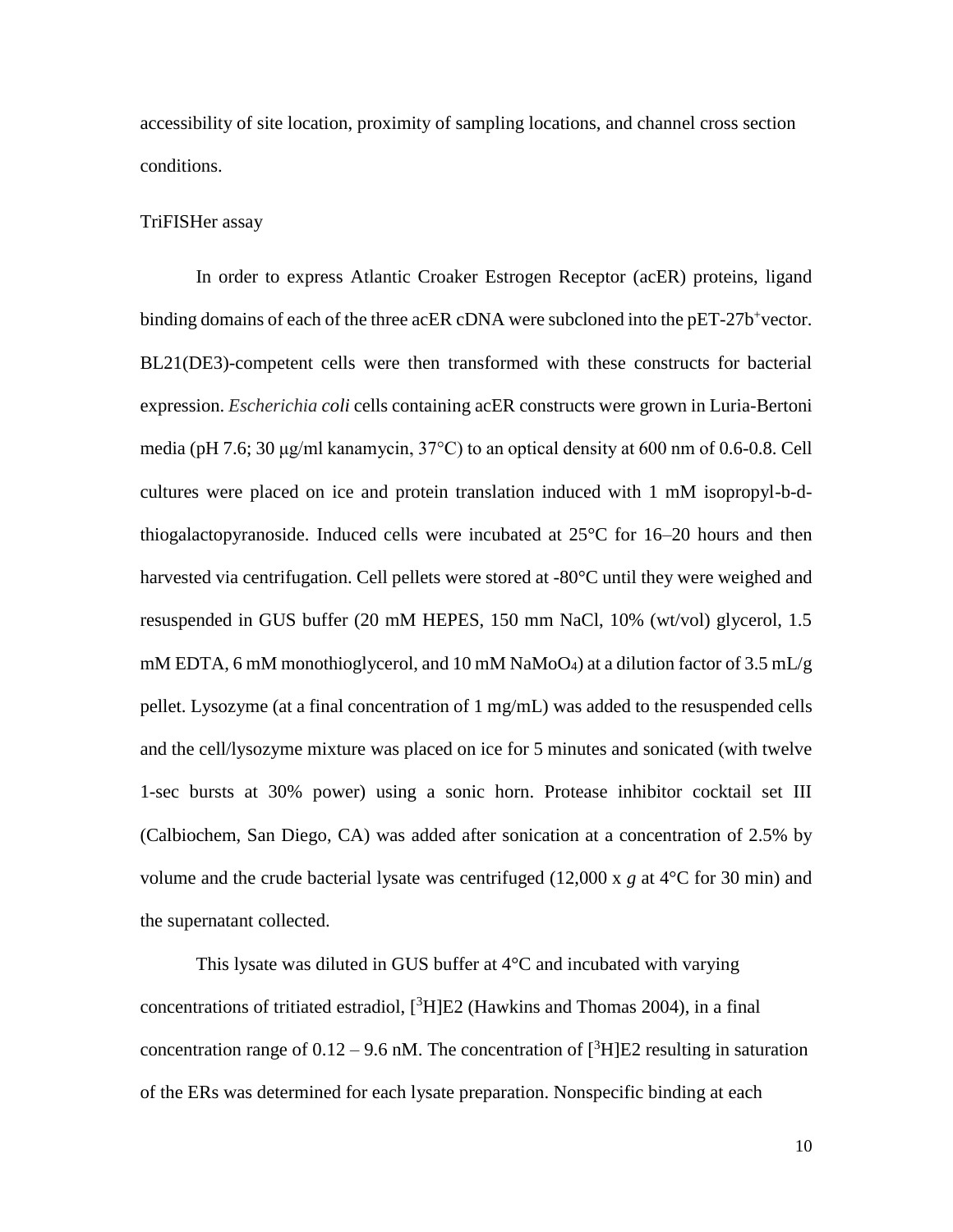concentration of  $[3H]E2$  was determined by adding 4 $\mu$ l of 1M diethylstilbestrol to duplicate tubes. 4µl of Ethanol was added to duplicate tubes to measure total binding. Tubes were incubated overnight at  $4^{\circ}$ C. Free  $[{}^{3}H]E2$  was removed by incubating each tube with an equal volume of dextran coated charcoal (0.1% dextran and 0.5% charcoal) for 10 min at 4°C, followed by centrifugation (3400 x *g* at 4°C for 10 min). The supernatant was transferred to scintillation vials and 5 ml CytoScint scintillation cocktail added. A liquid scintillation counter was then used to determine the total bound  $[{}^{3}H]E2$ . Nonlinear regression analysis determined the equilibrium  $K_d$  and binding capacity using a one-site binding model. Specific binding was determined by subtracting nonspecific binding from total binding. Reconstituted water samples (1 mL) added to each tube before adding lysate and saturating amounts of  $\binom{3}{1}E2$  ( $\sim$  2–3 nM). Total binding and nonspecific binding determined as noted above, and the estrogenic activity of the water sample determined by comparison of scintillation counts between experimental and standard samples. All assays were performed in triplicate.

#### Data analysis

Data were analyzed using GraphPad PRISM v. 7.03 (GraphPad, 2017). This study utilized estradiol (E2) equivalent concentrations (EEQ) determined by three estrogen receptors  $ERα$ ,  $ERβ_a$ , and  $ERβ_b$  from water samples collected along the SFNR and MFNR between October 2014, to May 2016. E2 equivalent concentrations were paired with the distance below sewage effluent where the samples were collected. Repeated measures ANOVAs were used to analyze E2 equivalent concentrations at increasing distances from sewage effluent. Geisser-Greenhouse Epsilon correction was employed when the assumption of sphericity was violated to produce a more valid critical F-value.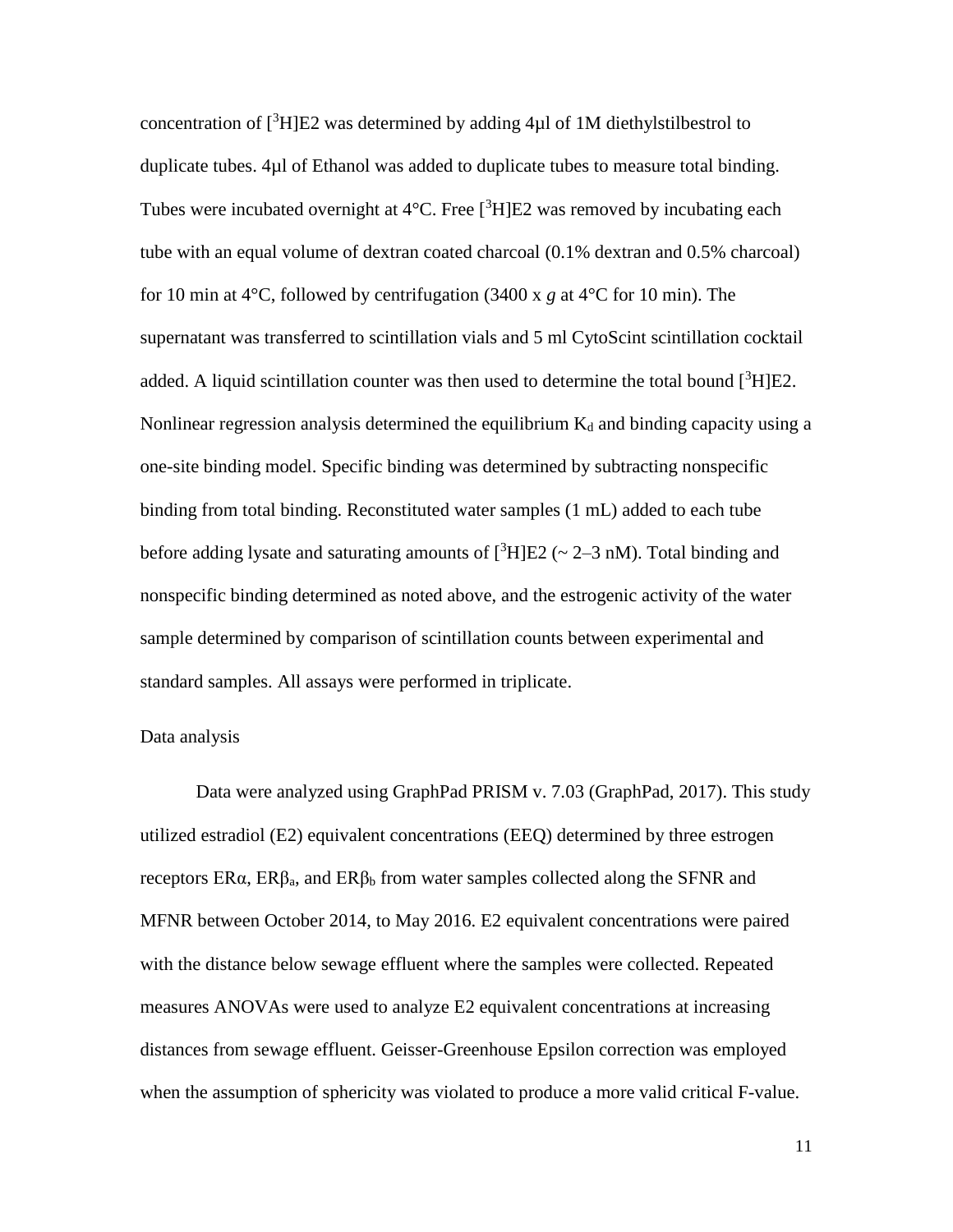Sphericity is violated when the variances of the differences between all combinations of related groups are not equal. Post hoc comparisons using Dunnett's multiple comparison test were used to compare stream samples to the upstream reference. Post hoc comparisons using Tukey's test were used to compare samples with each other to determine significant differences. Two-way ANOVA analyses were employed to determine significance between samples collected from the SFNR and the MFNR during spring, summer, and fall seasons. Pearson correlation coefficient was used to determine the strength of the linear regression between distance from sewage effluent and mean EEQ from the three estrogen receptors  $\alpha$ CER $\beta$ a, and  $\alpha$ CER $\beta$ b during Spring, Summer, and Fall.

### **Results**

Association between downstream distance and E2 equivalent concentrations (EEQ)

Sewage effluent (distance from source = 0M) to 500m samples were examined to determine if samples downstream of the sewage effluent correlated with E2 equivalent concentrations (EEQs) in both the SFNR and the MFNR. EEQs from samples taken along the SFNR had a strong and negative correlation that ranged from -0.909 to -0.9892 (Table 1) across all seasons among the three estrogen receptors acER $α$ , acER $β$ a, and acER $β$ b. SFNR correlations were stronger during the fall season (Average -0.9696) as compared to spring (-0.9691) and summer (-0.9407). All correlations with SFNR data were significant  $(P < 0.005$ , two tailed). EEQs from samples taken along the MFNR also had a negative correlation with distance that ranged from -0.8698 to -0.9948 (Table 1) between seasons among the three estrogen receptors acERα, acERβa, and acERβb. MFNR correlations were stronger during the spring season (Average -0.9909) as compared to fall (-0.9142)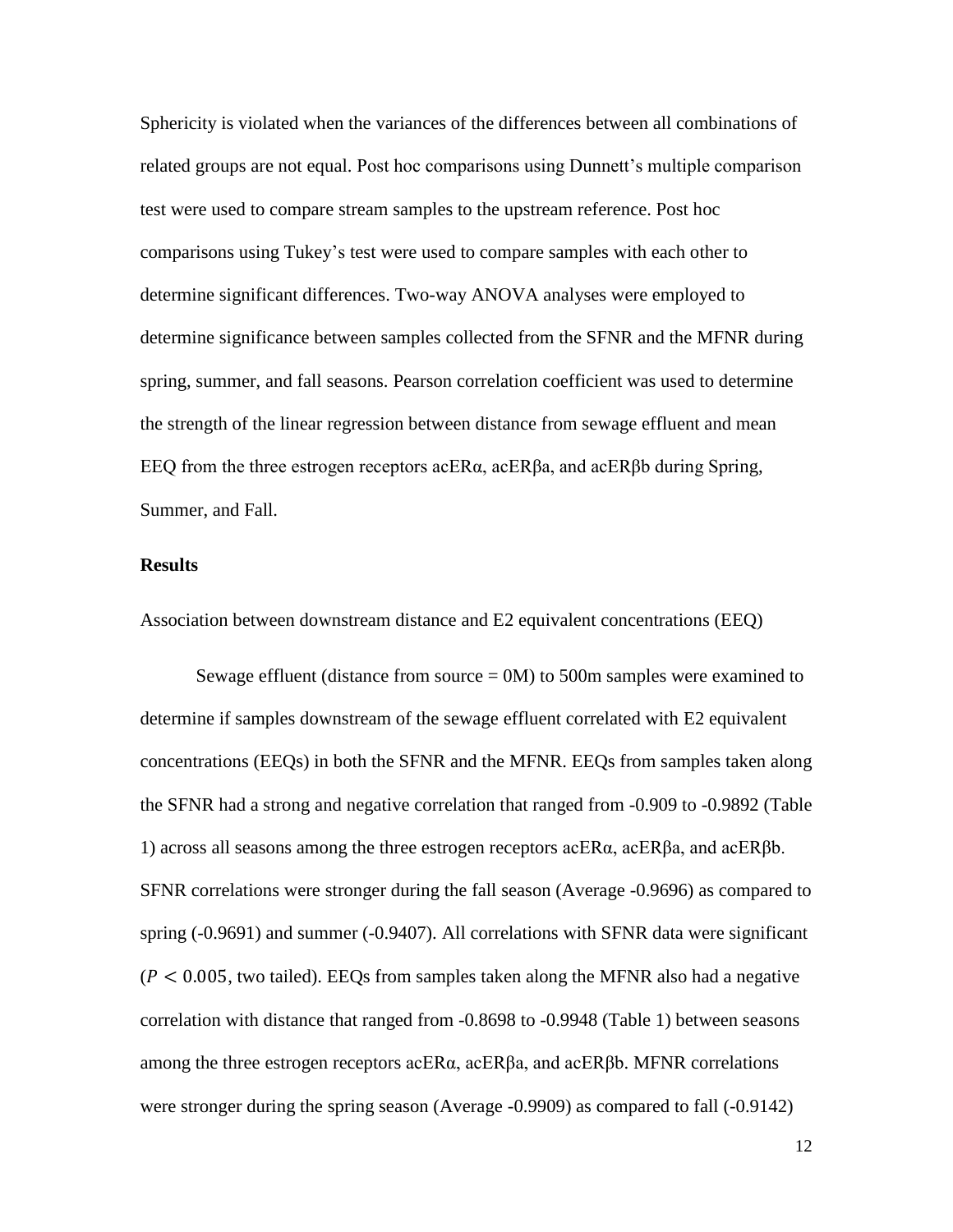and summer (-0.9130). Correlations with the SFNR data were significant ( $P < 0.05$ , two tailed).

Seasonal effects on EEQs in the South Fork of the New River

During the fall season there was an effect of EEQ from acER $\alpha$  by distance [F]  $(1.215, 3.644) = 33.42$ ,  $p = 0.0054$ . The assumption of sphericity was violated, so the Geisser-Greenhouse's epsilon correction (0.08677) was used. Post hoc comparison using the Dunnett's multiple comparison test indicated that the mean EEQs of sewage effluent  $(p = 0.03)$ , 50m  $(p = 0.0367)$ , 100m  $(p = 0.046)$ , and 150m  $(p = 0.024)$  were significantly different than the upstream reference ( $M = 0.8596$ ,  $SD = 0.2085$ ), but found no other significant differences between the upstream reference and distance past 150 meters downstream of the sewage effluent to 38624 meters(**Fig 1**). EEQs from the acERβa estrogen receptor had a significant effect on distance at the  $p < 0.05$  level [F  $(1.704, 5.113) = 58.35, p = 0.0003$ . The assumption of sphericity was violated so the Geisser-Greenhouse's epsilon correction (0.1217) was used. Post hoc comparison using the Dunnett's multiple comparison test indicated that the mean concentrations of sewage effluent ( $p = 0.0034$ ) was significantly different than the upstream reference (M = nd,  $SD = nd$ ) (**Fig 1**). Dunnett's multiple comparison test found no other significant differences among samples downstream of the sewage effluent discharge point in the SFNR. E2 equivalent concentration from the acERβb did not have a significant effect on distance at the  $p < 0.05$  level [F (1.043, 3.129) = 4.27,  $p = 0.1271$ ]. The assumption of sphericity was violated so the Geisser-Greenhouse's epsilon correction (0.07451) was used. Post hoc comparison using the Dunnett's multiple comparison test indicated that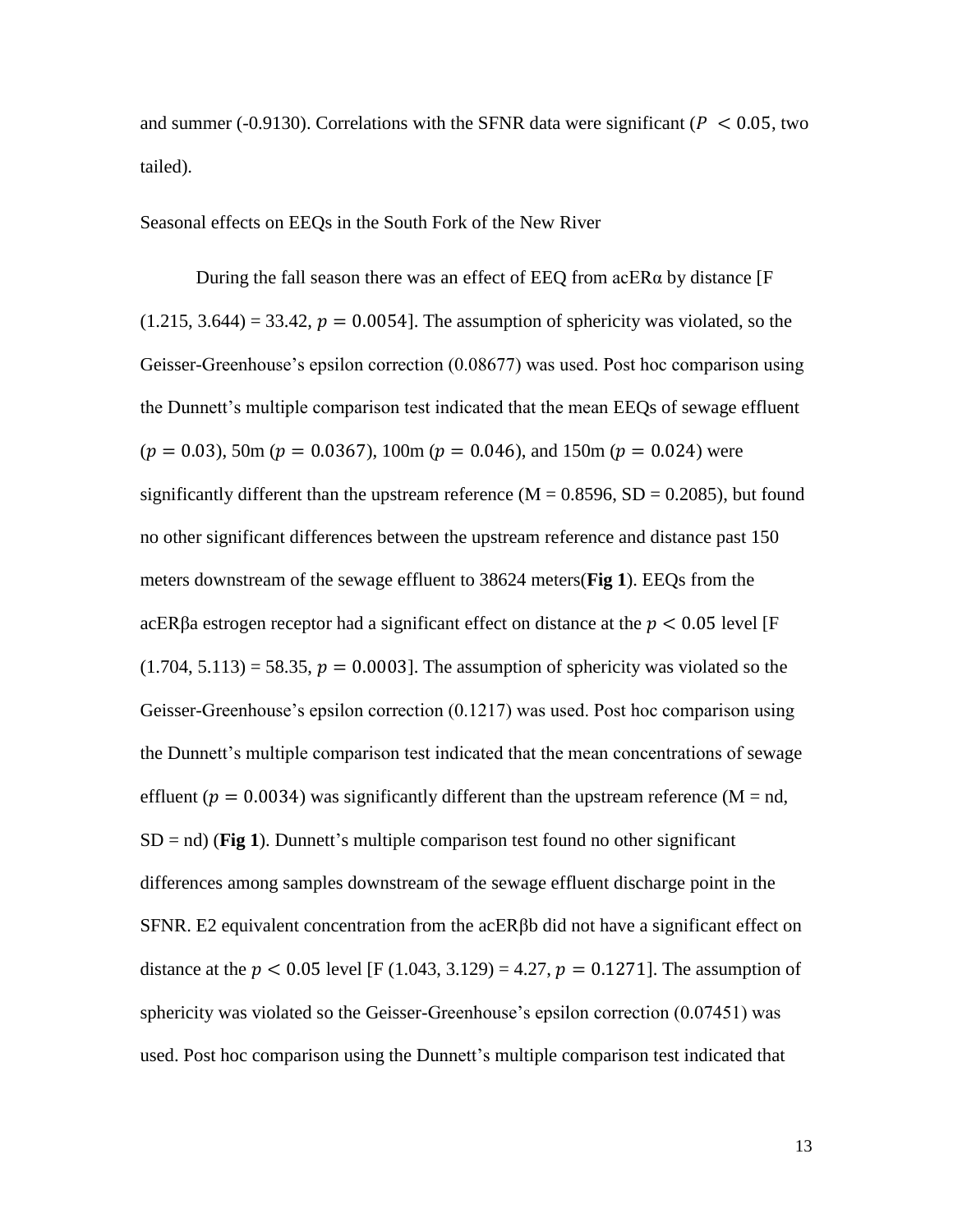the mean concentrations analyzed were not significantly different from the concentration of upstream reference (**Fig 1**).

During the spring season there was an effect of acERα EEQs by distance at the  $p<0.05$  [F (1.618, 3.236) = 18.48,  $p = 0.0178$ ]. EEQs from the acERβa assay did not have a significant effect by distance downstream at the  $p < 0.05$  level [F (1.007, 2.014) = 14.79,  $p = 0.0608$  (Fig 2). However, post hoc comparison using the Dunnett's multiple comparison test indicated that the mean concentrations of sewage effluent ( $p = 0.0121$ ) was significantly different than the upstream reference  $(M = nd, SD = nd)$  but found no other significant differences between the reference and other sample sites.

There was not an effect during the summer season of acERα EEQs by distance at the  $p < 0.05$  level [F (1, 1) = 52.46,  $p = 0.0873$ ]. Post hoc comparisons using the Dunnett's multiple comparison test indicated that the mean concentrations of sewage effluent ( $p = 0.0339$ ) was significantly different than the upstream reference (M = 0.4405,  $SD = 0.3623$  (Fig 3). However, no other significant differences between the upstream reference and sites downstream of the sewage effluent were determined. There were no other significant effects during the summer season between EEQs of acERβa or acERβb along the SFNR.

#### Middle Fork of the New River

There was an effect of acERα EEQs during the summer season by distance at the  $p < 0.05$  level [F (1, 1) = 984.2,  $p = 0.0203$ ]. The assumption of sphericity was violated so the Geisser-Greenhouse's epsilon correction (0.07143) was used. Post hoc comparison using the Dunnett's multiple comparison test indicated that the mean concentrations of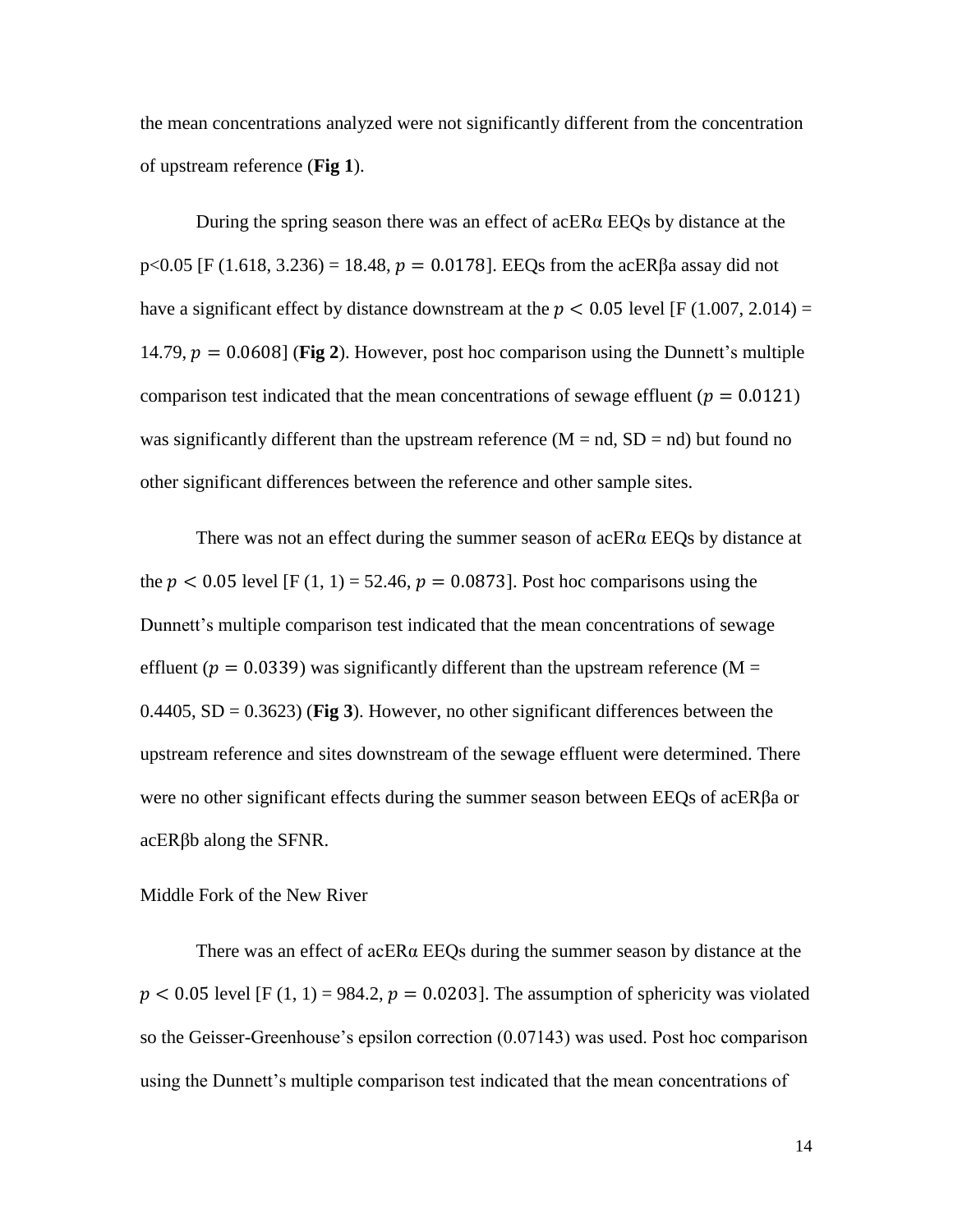Sewage Effluent ( $p = 0.0057$ ), 100m ( $p = 0.0291$ ), 150m ( $p = 0.00359$ ), and 300m  $(p = 0.0162)$  was significantly different than the upstream reference (M = 0.2347, SD = 0.1352) (**Fig 4**). There were no other significant differences between the upstream reference and distance past 300m downstream of the sewage effluent revealed by Dunnetts multiple comparison test to 12000 meters. EEQs from the acERβa had a significant effect on distance at the  $p < 0.05$  level [F (1, 1) = 194.1,  $p = 0.0456$ ]. The assumption of sphericity was violated so the Geisser-Greenhouse's epsilon correction (0.07143) was used. Post hoc comparison using the Dunnett's multiple comparison test indicated that the mean concentrations of Sewage Effluent ( $p = 0.0308$ ) was significantly different than the upstream reference  $(M = 0.5089, SD = 0.08886)$  (**Fig 4**). acERβb EEQ had no significant effect on distance at the  $p < 0.05$  level [F (1, 1) = 106.8,  $p = 0.0614$ . Post hoc comparison using the Dunnett's multiple comparison test indicated that only the mean concentrations of Sewage Effluent ( $p = 0.0223$ ) was significantly different than the upstream reference  $(M = nd, SD = nd)$  (**Fig 4**).

During the spring season there was not an effect of acERα EEQs by distance at the  $p < 0.05$  level [F (1, 1) = 8.147,  $p = 0.2145$ ]. The assumption of sphericity was violated so the Geisser-Greenhouse's epsilon correction (0.07143) was used. Post hoc comparison using the Dunnett's multiple comparison test indicated that the mean concentrations of Sewage Effluent ( $p = 0.0316$ ) was significantly different than the upstream reference  $(M = 0.1896, SD = 0.2682)$  (Fig 5). Dunnetts multiple comparison test found no other significant differences once the effluent mixed with stream water of the MFNR. There were no other significant effects during the summer season between EEQs of acERβa or acERβb along the MFNR. Mean concentrations of Sewage Effluent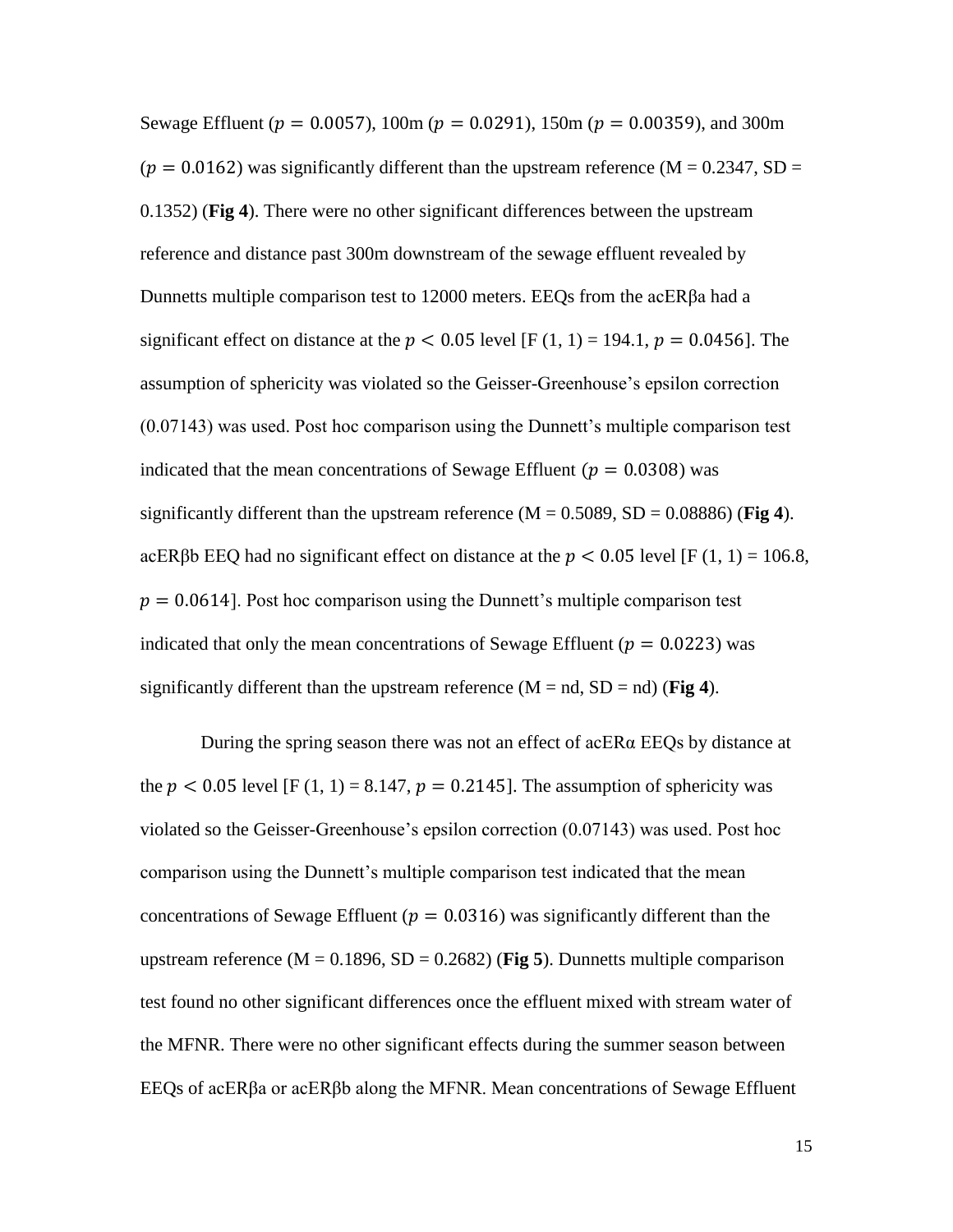$(p = 0.0363)$  was significantly different than the upstream reference (M = 0.1429, SD = 0.2021) (**Fig 5**).

During the summer season there was not an effect of acERα EEQs by distance at the  $p < 0.05$  level [F (1, 1) = 107.2,  $p = 0.0613$ ]. The assumption of sphericity was violated so the Geisser-Greenhouse's epsilon correction (0.07143) was used. Post hoc comparison using the Dunnett's multiple comparison test indicated that the mean concentrations of Sewage Effluent ( $p = 0.0497$ ) was significantly different than the upstream reference  $(M = 0.03261, SD = 0.04612)$  (Fig 6). Dunnetts multiple comparison test found no other differences past sewage effluent downstream of the Middle Fork of the New River. There was not a significant effect of acERβa EEQ during the summer season on distance at the  $p < 0.05$  level [F (1, 1) = 144.5,  $p = 0.0528$ ]. Post hoc comparison using the Dunnett's multiple comparison test indicated that the mean concentrations of Sewage Effluent ( $p = 0.0076$ ) was different than the upstream reference ( $M = 0.004364$ ,  $SD = 0.0006172$ ) (**Fig 6**). There was a significant effect of acERβb EEQ during the summer season by distance at the  $p < 0.05$  level  $[F(1, 1) = 410.1, p = 0.0314]$ . Post hoc comparison using the Dunnett's multiple comparison test indicated that the mean concentrations of Sewage Effluent ( $p = 0.0463$ ) and 50m ( $p = 0.0119$ ) was different than the upstream reference (M = nd, SD = nd). Difference between rivers and seasonal differences

Two way anova was used to determine if E2 concentrations from acERα, acERβa, and acERβb were significantly different between the South Fork and Middle Fork of the New River at increasing differences from the sewage effluent. Sewage Effluent acERα EEQ between the South Fork and the Middle Fork of the New River had  $63.08\%$  ( $p < 0.0001$ )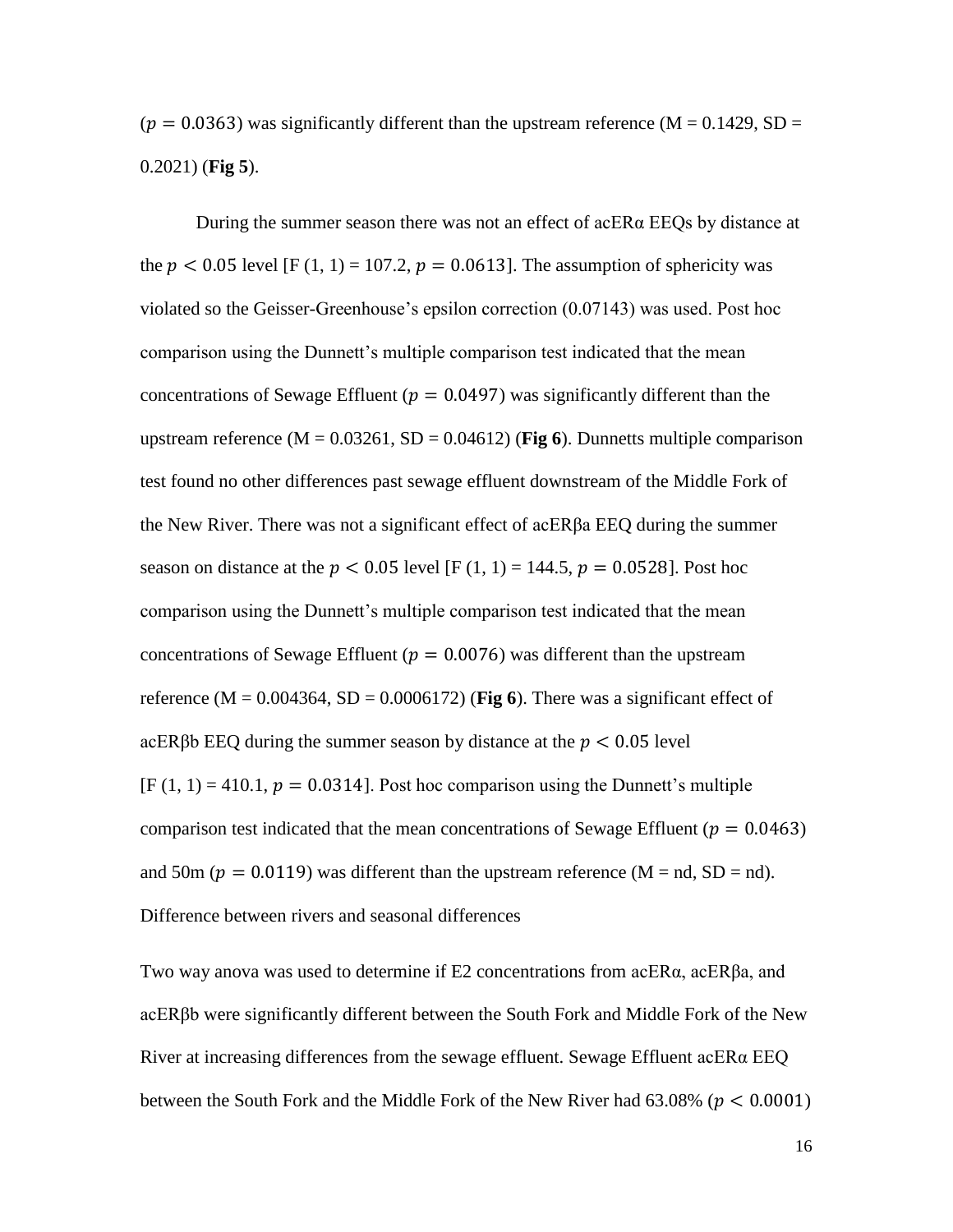variation from seasonal effects, acERβa EEQ had 73.16% ( $p < 0.0001$ ) variation from river effects, and Sewage Effluent acERβb EEQ had  $72.77\%$  ( $p < 0.0001$ ) variation from river effects (Table 2). 50m downstream of the sewage effluent samples at the South Fork and the Middle Fork of the New River had  $78.458\%$  ( $p < 0.0001$ ) variation from seasonal effects from the acER $\alpha$ , acER $\beta$ a and acER $\beta$ b EEQ had 61.34% ( $p < 0.0001$ ) and 67.3% ( $p < 0.0001$ ) variation from river effects, respectively (Table 2). At 100m downstream of the sewage effluent, acERα EEQs between the South Fork and the Middle Fork of the New River had 82.66% ( $p < 0.0001$ ) from seasonal effects, acER $\beta$ a and acERβb EEQ had 60.1% ( $p = 0.0003$ ) and 43.83% ( $p = 0.0193$ ) variation from river effects, respectively. 150m downstream of the sewage effluent acER $\alpha$  EEQ between the South Fork and the Middle Fork of the New River had 78.89% ( $p < 0.0002$ ) variation from seasonal effects, acERβa and acERβb had 62.93% ( $p = 0.0005$ ) and 33.43%  $(p = 0.0401)$  variation from river effects (Table 2). 300m downstream of the sewage effluent acERα EEQ between the South Fork and the Middle Fork of the New River had 48.18% ( $p = 0.0060$ ) variation from seasonal effects, acERβa and acERβb had 52.64%  $(p = 0.0010)$  and 32.52%  $(p = 0.0452)$  variation from river effects (Table 2). 500m downstream of the sewage effluent acERα EEQ between the South Fork and the Middle Fork of the New River had 56.41% ( $p = 0.0037$ ) variation from seasonal effects, acERβa and acERβb had 51.45% ( $p = 0.0006$ ) and 23.06% ( $p = 0.0452$ ) variation from river effects (Table 2). 1600m downstream of the sewage effluent alpha E2 equivalent concentration between the South Fork and the Middle Fork of the New River had 26.28%  $(p = 0.0463)$  variation from seasonal effects while acERβa and acERβb had no significant effects from river or season (Table 2).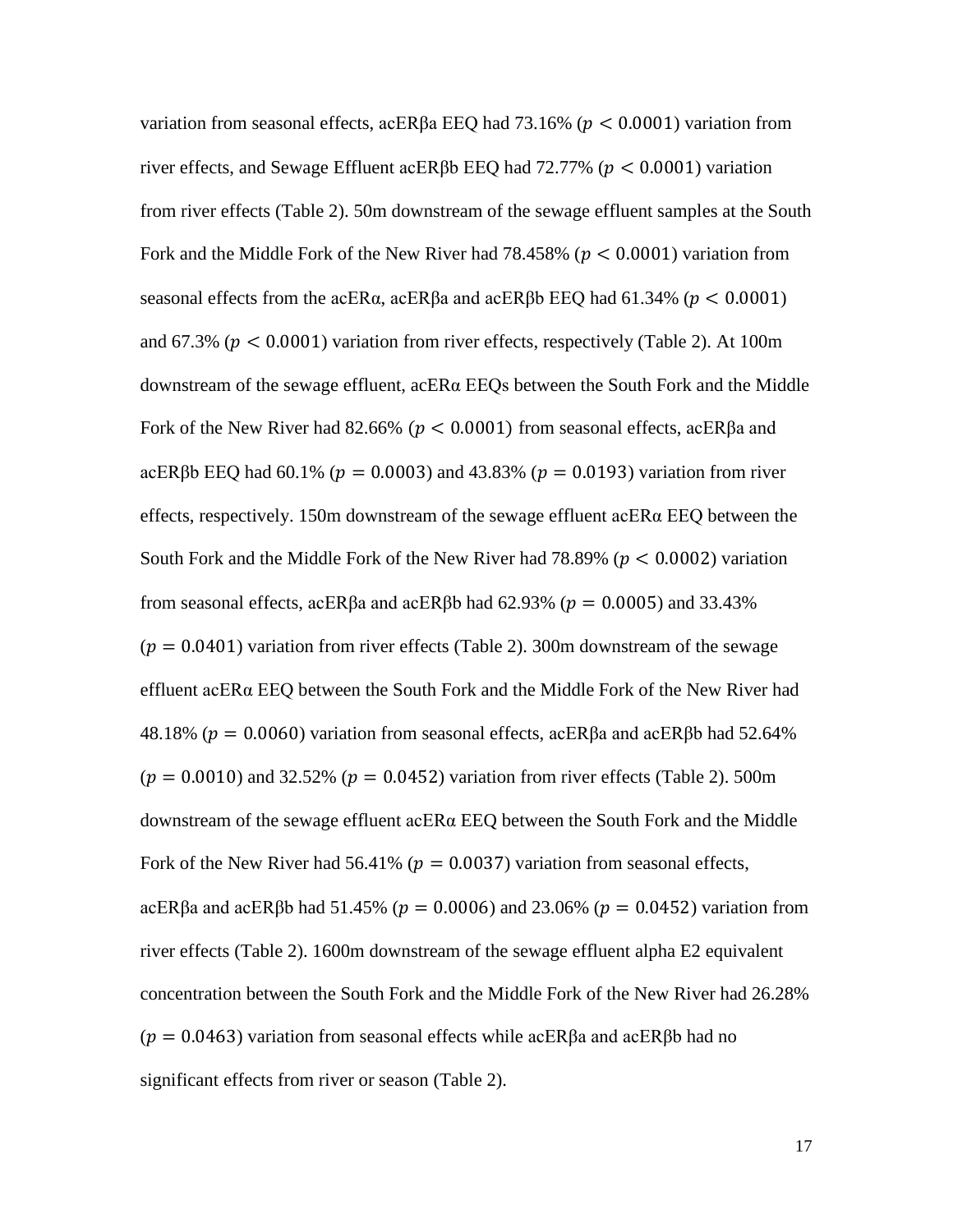#### **Discussion**

The purpose of this study was to determine estrogenic EDC activity of municipal wastewater effluent and persistence of the extent of activity in water downstream from the WWTPs on the South Fork and Middle Fork of the New River. Monitoring the EDC activity of effluent downstream from WWTPs is important so that any variation can be correlated with changes to the river ecosystem and observe new sources of EDC activity along the river. The triFISHer assay was employed because of its unique ability to measure the individual activity of each of the three ER that is common among teleost fish making it more environmentally relevant as compared to traditional yeast assays that employ different vertebrate receptors. Having the ability to measure activity from all three ERs has the advantage of estimating the total activity of all estrogens in the matrix. However, this technique has the disadvantage as compared to more direct methods (LC/MS) because it is unable to identify specific compounds. Water samples were taken from the South Fork and Middle Fork at increasing distances downstream of the WWTP discharge point for twenty-four and eight miles, respectively, over a two-year period. 56%-82% of the of the variability among alpha EEQ concentrations were due to seasonal effects ( $p < 0.0001$ ). Seasonal effects such as higher estrogenic activity during colder months (mean temperatures 26-56 F) as compared to warmer months (mean temperatures 60+ F) as well as changes in activity during periods of low (mean discharge below 30 cfs SFNR and 7cfs MFNR) and high (mean discharge above 40 cfs SFNR and 10cfs MFNR) stream discharge. EEQ concentrations for all three estrogen receptors from fall samples were 2-10 fold higher when compared to summer samples. Samples taken during the spring months were highly variable and generally had low concentrations due to dilution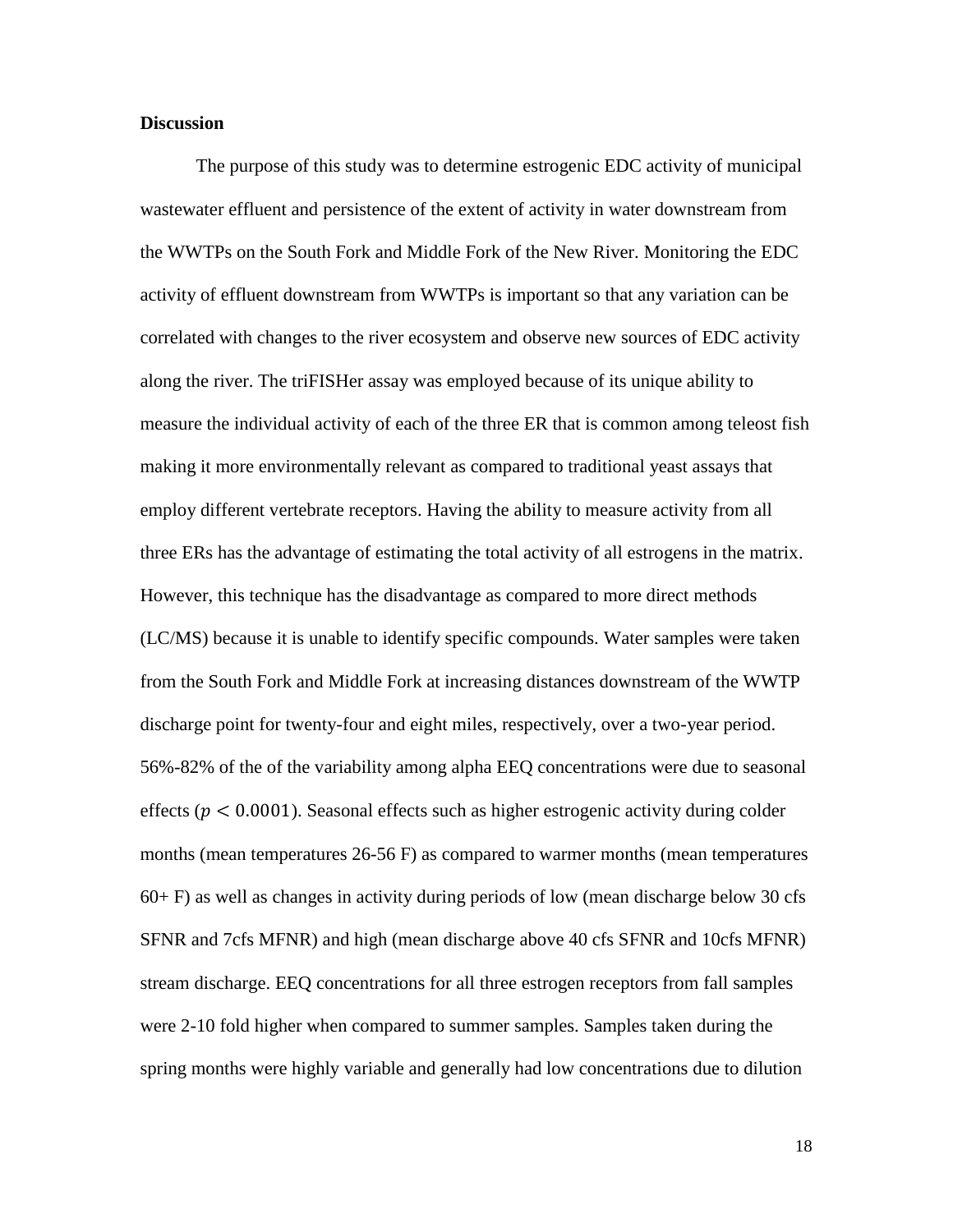from seasonally increased rainfall and elevated river discharge. Discharge levels and concentration patterns observed in this study (Fig 2) are consistent with previous studies that found concentration of chemicals were higher during dry or drought conditions as compared to samples taken after a precipitation event (Benotti and Brownawell 2007; Benotti et al. 2009). The seasonal differences can also be explained in part by temperature effects on the rate of microbial degradation of compounds in the WWTPs which Rodgers-Gray et al. (2000) was able to show for both natural estrogens and synthetic compounds. A review of the microbial degradation of compounds concluded that while several microbial strains were able to degrade estrogen, the degradation resulted in metabolites that could also be estrogenic (Combalbert and Hernandez-Raquet 2010). Estrogenic compounds usually follow the accepted estriol E3 degradation pathway (Lee and Liu 2002) which results in estradiol E2, and eventually estrone (E1). Hawkins and Thomas (2004) found that the EEQ activity of the chemicals in that degradation process for acERα is E2>E1>E3, acERβa E2>E3>E1, and acERβb E2>E1>E3. Microbial degradation rates of estrogenic compounds also depend on environmental conditions such as nutrient availability, retention time, and access to carbon and energy sources (Combalbert & Hernandez-Raquet 2010). Estrogenic activity varys according to differences in physiochemical properties of individual chemicals and the environment they are being introduced (Jobling & Tyler 2003). Estrogenic chemicals usually present relatively high hydrophobic properties causing them to be sorbed to organic carbon and other byproducts of wastewater (Lai et al. 2000). However, sewage effluent specific studies have found that estrogen sorption is very low (0-14%) during primary treatment attributed to the low sorption to suspended solids and colloid interactions with estrogenic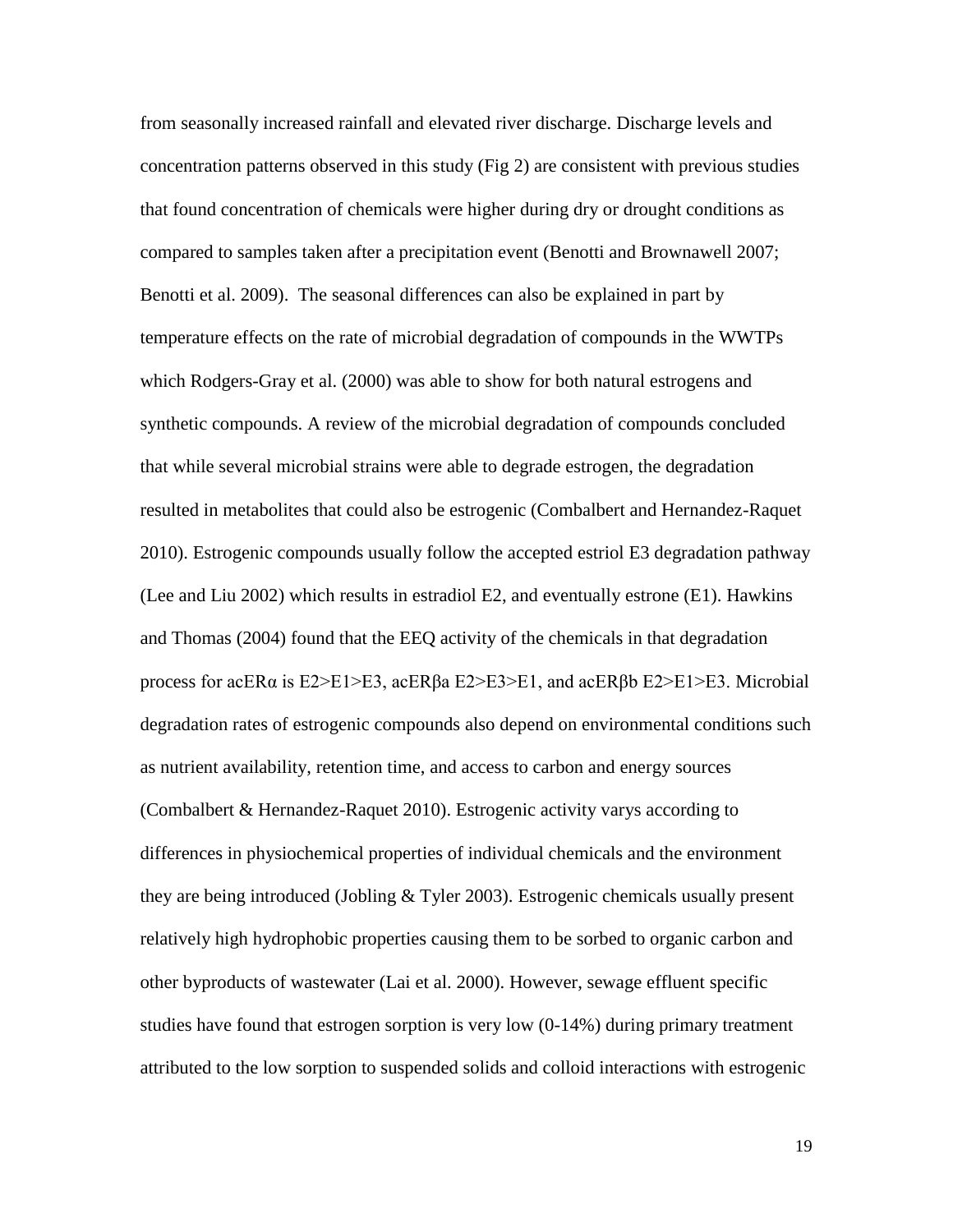compounds that are only present in the primary treatment step in contemporary WWTP process (Lai et al. 2000, Yu and Huang 2005, Muller et al. 2008).

This study examined estrogenic activity of the SFNR for twenty-four miles downstream at a location on the river proposed to become a new water intake for the town of Boone. Boone has a growth rate in excess of 15% a year putting pressure on current drinking water resources (Appalachian Voice, 2018). The location of the new town of Boone raw water intake caused much debate about effects on water quality, risk to recreational use, and increased estrogenicity of the water downstream of the munciple WWTP, farms, septic tank drain fields, and landfill leachate. Results displayed in Fig 1-3 detail the findings of mean EEQ concentrations of neat sewage effluent which ranged from 0.77 ng/L to 7.5  $\mu$ g/L and samples within the river ranged from 0.76 ng/L to 4.06 µg/L. Physiological effects due to EDC have been well documented in freshwater fisheries, most notably the synthesis of the female specific egg yolk protein precursor in male fish, inhibited gonad development, abnormal hormones levels in blood, intersex (condition where genital from both sexes are present in an individual), impaired reproductivity, complications of maturity, and altered behavior (Vos et al. 2000). Results of measurable river EEQ levels many kilometers downstream of sewage plants are not uncommon as Harries et al. (1997) found measurable EDCs at distances of over 5km which caused a response in the synthesis of vitellogenin (VTG, the yolk protein precursor) in male fish. Cellular mechanisms such as the lipid cell membrane, targeted binding proteins, and negative feedback loops are in place to deter the expected outcome of EDCs, research has shown these events still occur both in nature and in controlled laboratory experiments. One of the first novel experiments to determine if male fish could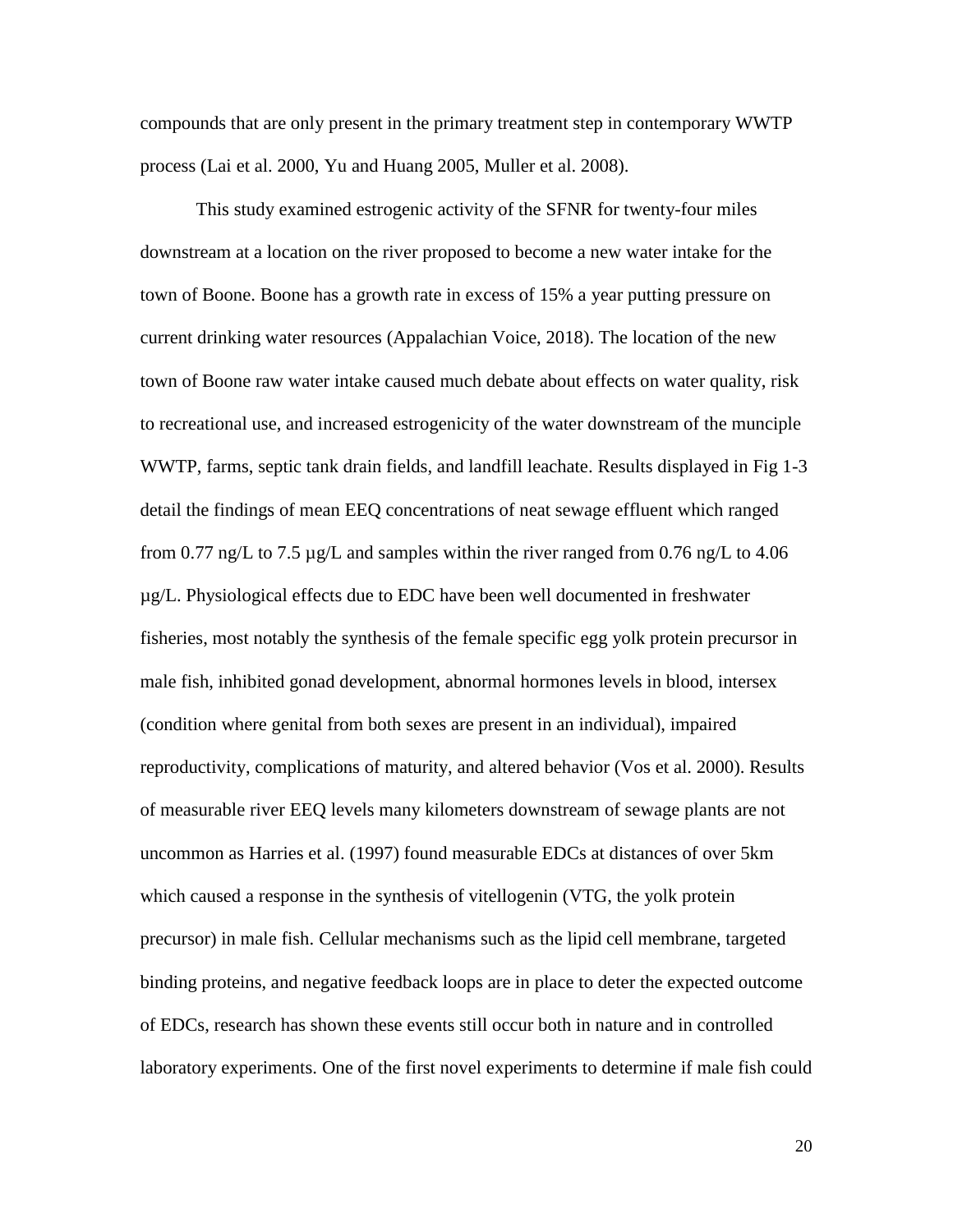produce vitellogenin was conducted in the laboratory by C.E. Purdom et al. in 1994. The experiment was designed to assess if treated sewage effluent being introduced into the river could induce the protein vitellogenin in male rainbow trout. Purdom et al. found plasma levels of vitellogenin in male rainbow trout increased 1000-fold over a period of 3 weeks (Purdom et al. 1994). They also determined that 17B-estradiol, estrone, estriol, and 17a-ethynylestradiol at levels as low as 1 ng/l in exposed male trout were enough to cause vitellogenin production (Purdom et al. 1994). Purdom et al. placed trout directly below WWTP sites in steel cages for several weeks, for the duration of this study the lowest concentration observed below the WWTP from  $\alpha$ ER $\alpha$  was 7 ng/l which is seven times more than the low level observed during Purdom's experiment. In the same location directly below the SFNR WWTP male white suckers were found to have synthesized VTG (unpublished data). Environmentally relevant concentrations are difficult to express in a single concentration for individual chemicals because the physiological effects on fish vary by species and life stage. Sappington et al. (2001) found slight differences between surrogate fish (Fathead Minnow and Rainbow Trout) and fish that are endangered or federally listed (Bonytail Chub, Colorado Pikeminnow, Lahontan Cutthroat Trout, Greenback Cutthroat Trout, and Apache Trout) from both warm and cold waters when exposed to known EDCs. One other study found that estrogen responsive gene transcription was higher in juvenile and male adult medaka as compared to the larval stage or female adult medaka (Yuanxiang et al. 2011). Asimilar study that exposed fish in early life stages to ethinylestradiol induced VTG synthesis and disrupted the development in sex cell development in male fathead minnow (Van Aerle et al 2002). Despite well-documented effects of single compounds there are several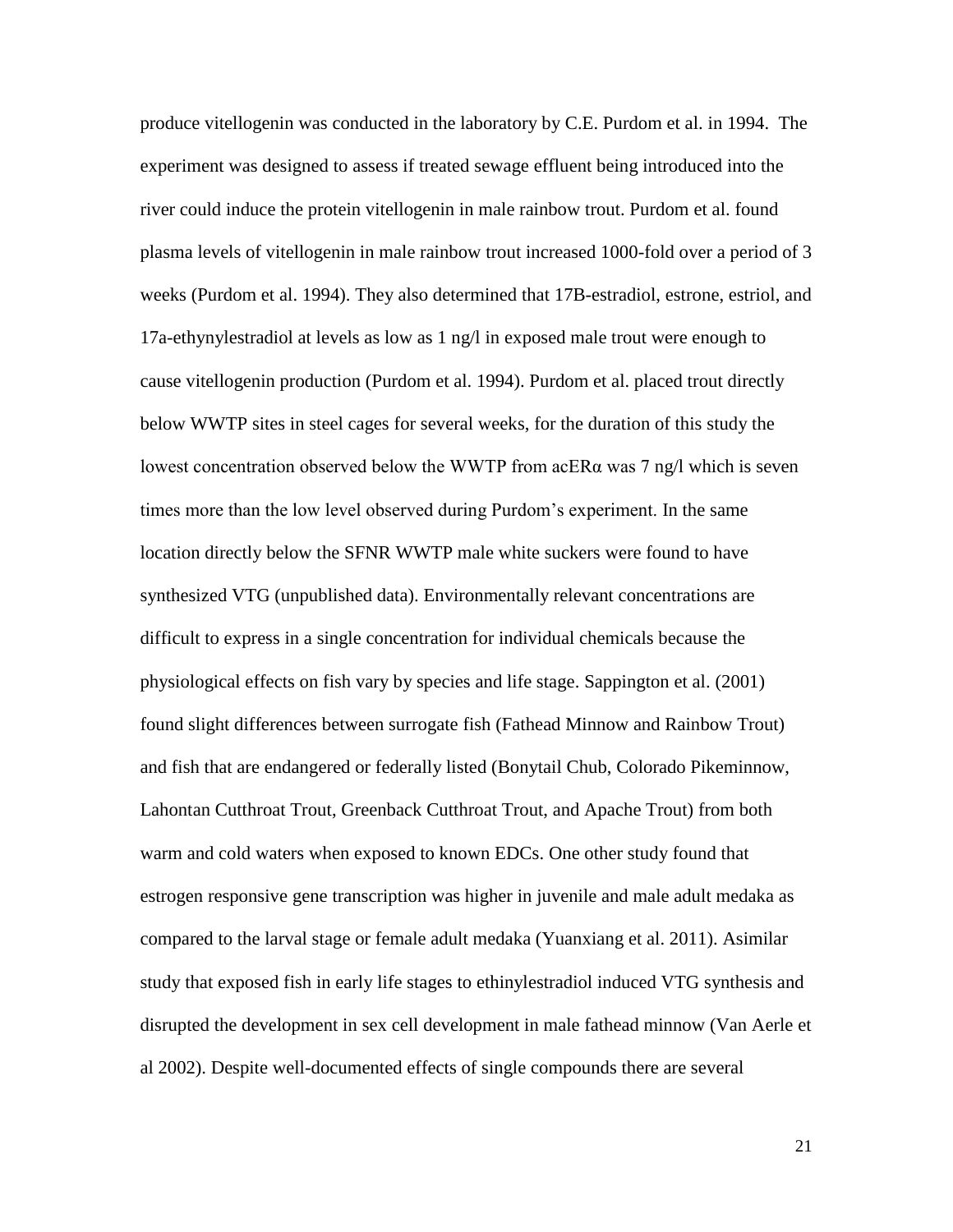confounding variables that limit the understanding of mixted EDC effects from point source solutions such as wastewater (Thorpe et al. 2001).

Sewage effluent is a mixture of chemicals from public waste, agricultural waste, runoff, and commercial waste with many chemicals. A report published in 2013 from the US EPA advisory committee approximated that ~70,000 chemicals that are in use have not had little to no testing for EDC activity (USEPA 2013). Therefore, it remains unknown if compounds present in sewage effluent respond additively, synergistically, or antagonistically (Jobling and Tyler 2003). The triFISHer assay does not require any additional filtering or column step to prepare the sample, instead uses whole water samples to measure the combined risk of all compounds in the water sample rather than attempting to determine presence and concentration of individual compounds.

The MFNR was selected as the other river sampled during this study due to similarities in watersheds but also because the WWTP is located roughly 2000m upstream of a municipal drinking water treatment plant. Results of this study show EEQ concentrations just upstream of the drinking water treatment plant of 13 ng/L at the lowest and to 211 ng/L at their highest. These observations bring into question the potential human impacts from tap water drawn from this source. A recent study in Las Vegas, Nevada on drinking water frequently found 11 EDC such as atrazine, carbamazepine, estrone, gemfibrozil, meprobamate, naproxen, phenytoin, sulfamethoxazole, TCIP, and trimethoprim in source water samples (Benotti & Brownawell 2007). The same study discovered that compounds were detected less frequently in tap waters compared to source or finished water samples attributing the reduction to drinking water treatment plants employment of chlorination or ozone as a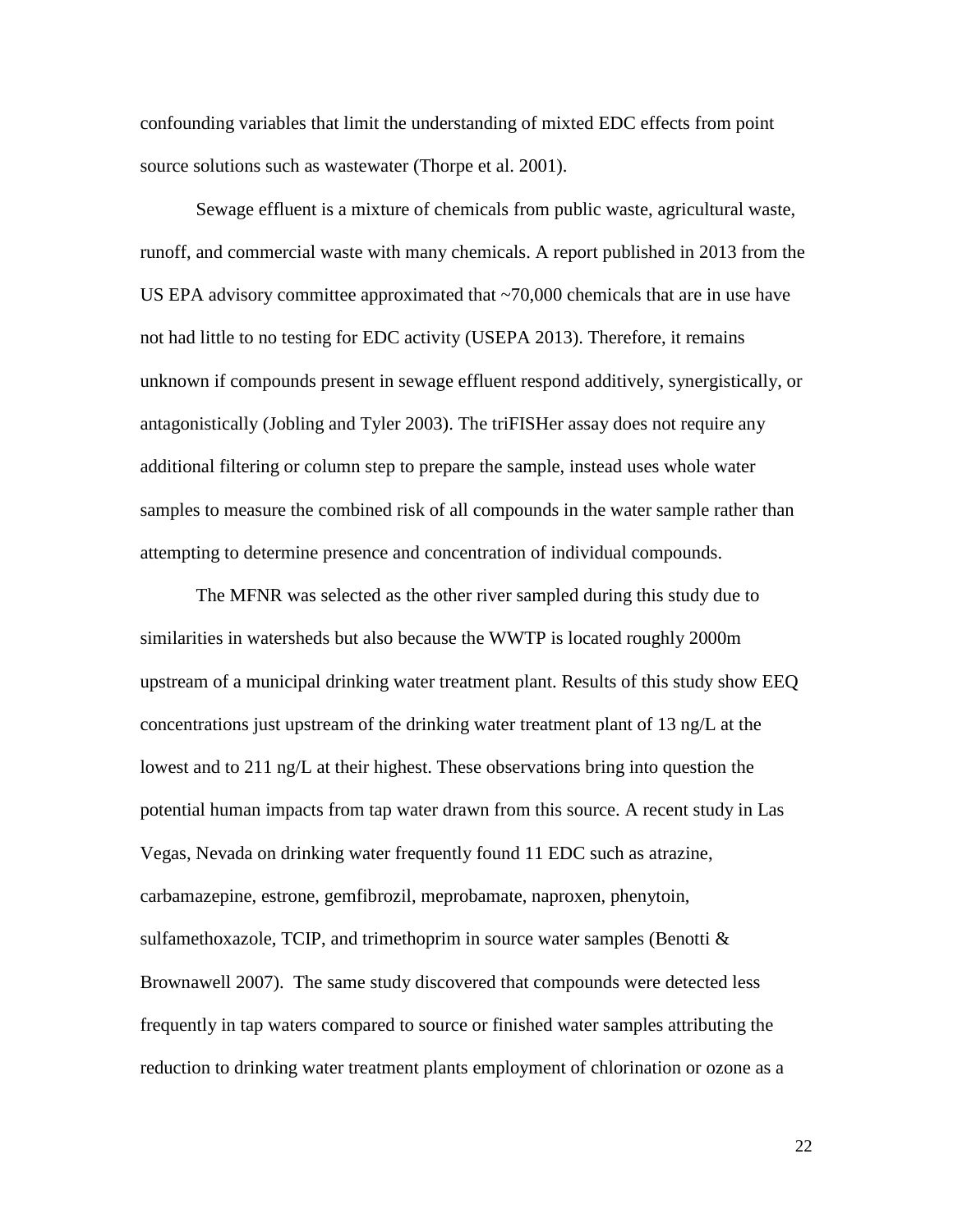means of oxidization (Benotti & Brownawell 2007). This information would lead one to conclude that potential human impact from drinking water should be minimal despite elevated levels of EDC concentrations present in surface waters receiving sewage effluent.

Differences in samples taken from the South Fork of the New River and the Middle Fork of the New River are not very apparent from EEQ concentrations of the alpha receptor which only accounted for  $0.6\%$  to 15% of the variation (p $>0.1$ ) (Table 1). However, data generated from the acERβa or acERβb showed a significant difference in EEQ concentrations (p<0.0001) between rivers which accounted for 20-70% of the total variation (Table 1). EEQ concentration differences between rivers is the result of the WWTP effluent each river receives, which directly reflect WWTP technology efficiency and differences in populations of the area served by their prospective WWTP. The WWTP on the South Fork of the New River was newly renovated in 1998, is permitted to discharge up to 4.82 million gallons per day and takes advantage of an advanced system with ultraviolet irradiation tertiary treatment of sand filters for solid removal (Jimmy Smith wastewater treatment plant 2018). Wastewater on the Middle Fork of the New River is processed through a smaller facility that was refurbished in 1989, has a permitted discharge of up to 1.2 MGD, and uses conventional aeration treatments (Vison 2018). The South Fork WWTP services the college town of Boone, NC which includes Appalachian State University (~20,000 students) a population of 18130 residents where the median age is 21.4 according to 2014 census data (City Data 2018). The Middle Fork WWTP services Blowing Rock, NC which has a permanent population of 1,233 with the median age at 60.7 years old in 2014 (City Data 2018). Data collected on the South fork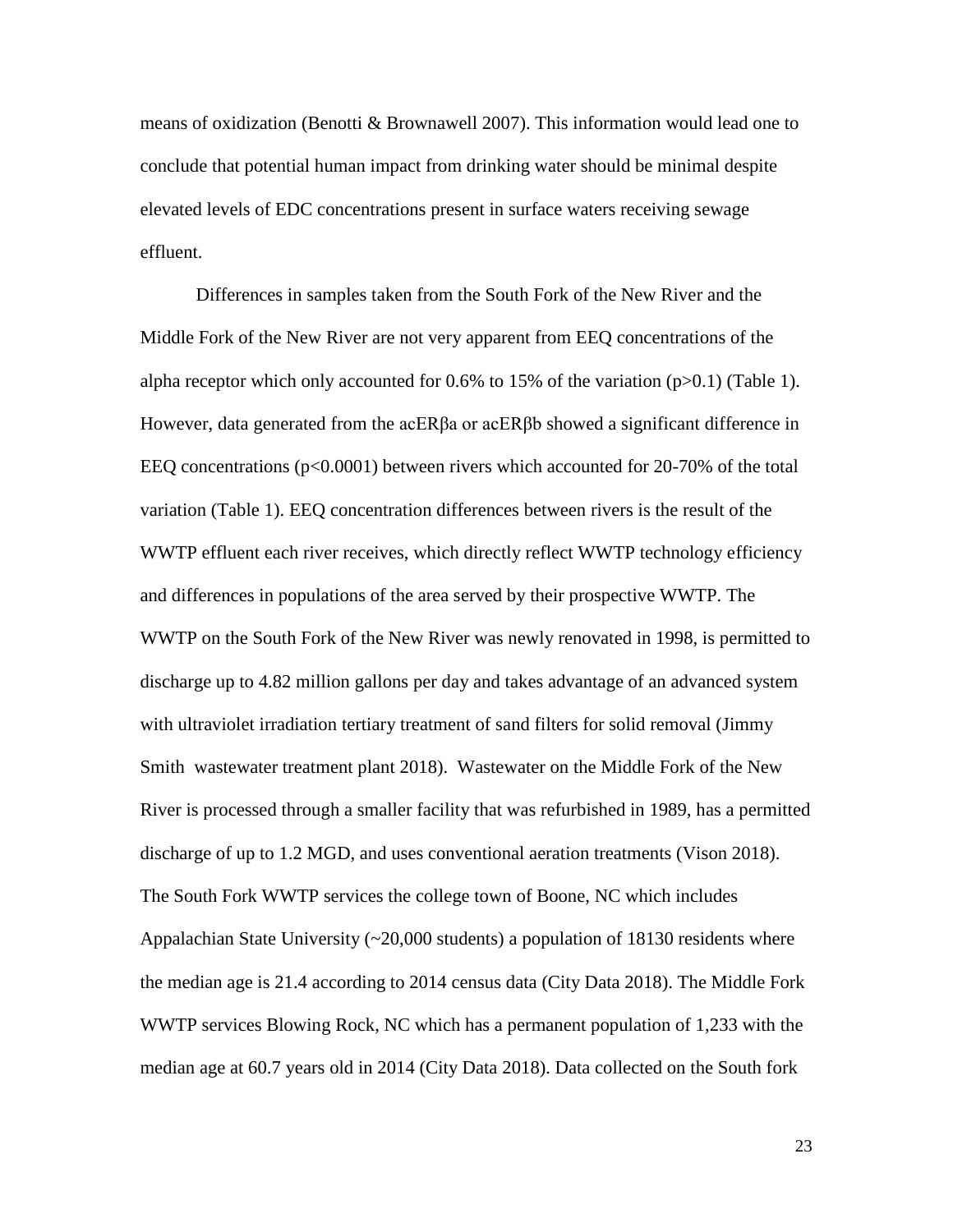has lower levels of EEQ concentration form Ba and Bb receptors (0.98 to 343.7 ng/L) when compared to EEQ concentrations from the Middle Fork (13 to 3499 ng/L). These distinct differences are in part due to the age of the population of each community and that age groups use of pharmaceutical and personal care products. The CDC report on Health prepared by Zhong et al. found that among adults age 18-44 36% had used at least one prescription drug compared to finding of 70% in the population range of 45-64. A recent study in 2013 found that the most frequently prescribed drugs in Americans age 19-29 were systemic contraceptives, antibiotics, and antidepressants, while adults age 50- 64 most commonly used antilipemic, antidepressants, and opioid analgesics (Zhong et al. 2013).

In summary, EDC activity was negatively correlated with distance along the SFNR and the MFNR showing a decrease in EDC activity with distance from the original source. Water samples were taken along the SFNR  $(n=16)$  and the MFNR  $(n= 15)$  at increasing distances from 2014 to 2016 during different spring, summer, and fall seasons. Seasonal effects such as higher estrogenic activity during colder months (mean temperatures 26-56 F) as compared to warmer months (mean temperatures  $60 + F$ ) as well as changes in activity during periods of low (mean discharge below 30 cfs SFNR and 7cfs MFNR) and high (mean discharge above 40 cfs SFNR and 10cfs MFNR) stream discharge. EEQ concentrations for all three estrogen receptors from fall samples were 2- 10 fold higher when compared to summer samples. Samples taken during the spring months were highly variable and generally had low concentrations due to dilution from seasonally increased rainfall and elevated river discharge. The use of the triFISHer assay demonstrated that it had the ability to distinguish EDC activity due to difference in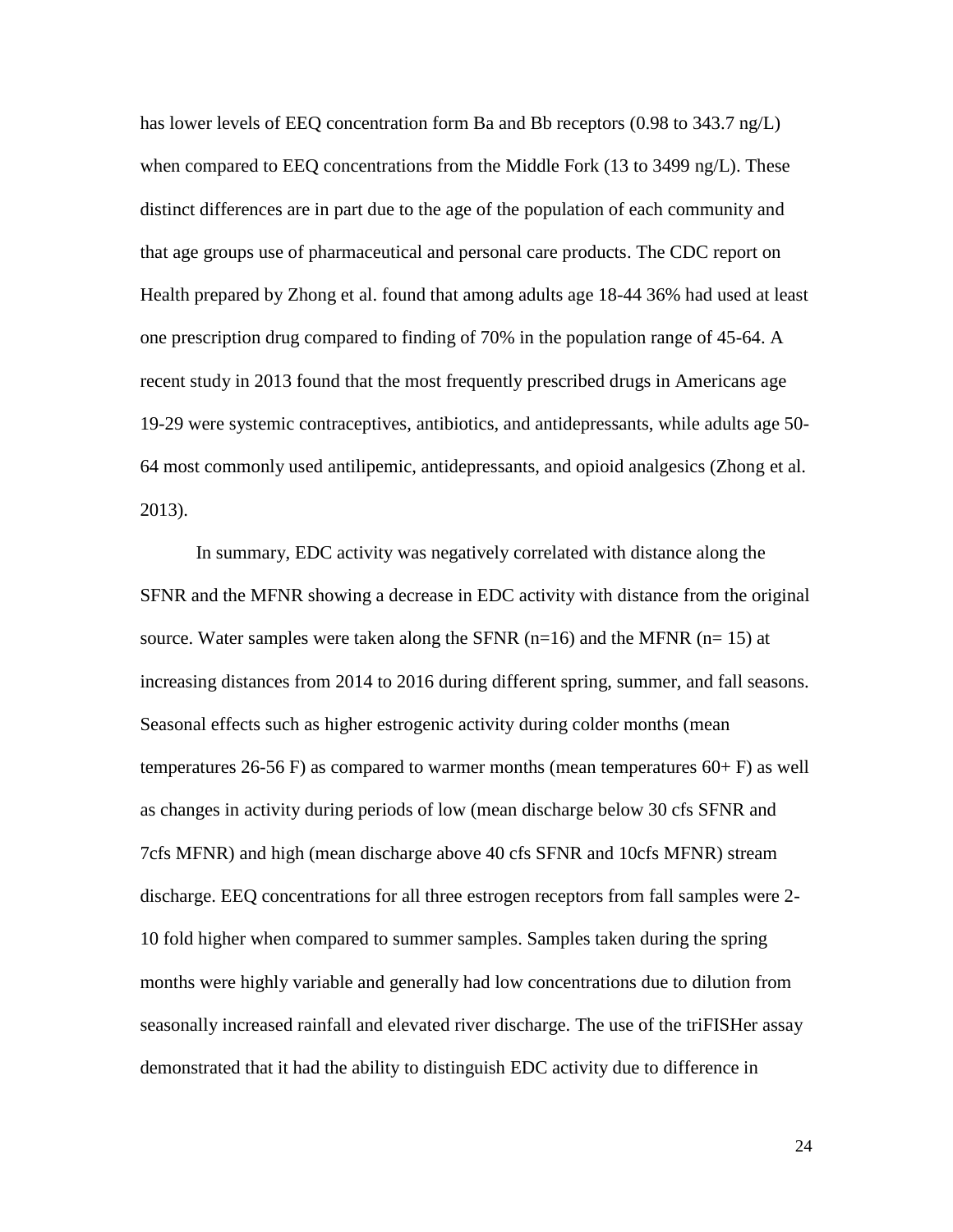WWTP effluent inputs between SFNR and MFNR across all three estrogen receptors acERα, acERβa, and acERβb. Differences in WWTP effluent can be associated with the composition of the population that generates the waste entering the WWTP.

This project has demonstrated that there is sufficient EEQ EDC activity that could influence the river ecosystem. In the future all water samples that have been tested with the triFISHer assay would benefit from being tested for common estrogenic compounds with a more quantitative method such as LC/MS to confirm the level of risk associated with the concentration of chemicals found. Having EDC activity data and quantitative results of chemicals of the water samples should build a stronger case of risk and warrant a survey of the aquatic ecosystem and the histology of the fish populations to determine effects of the WWTP effluents.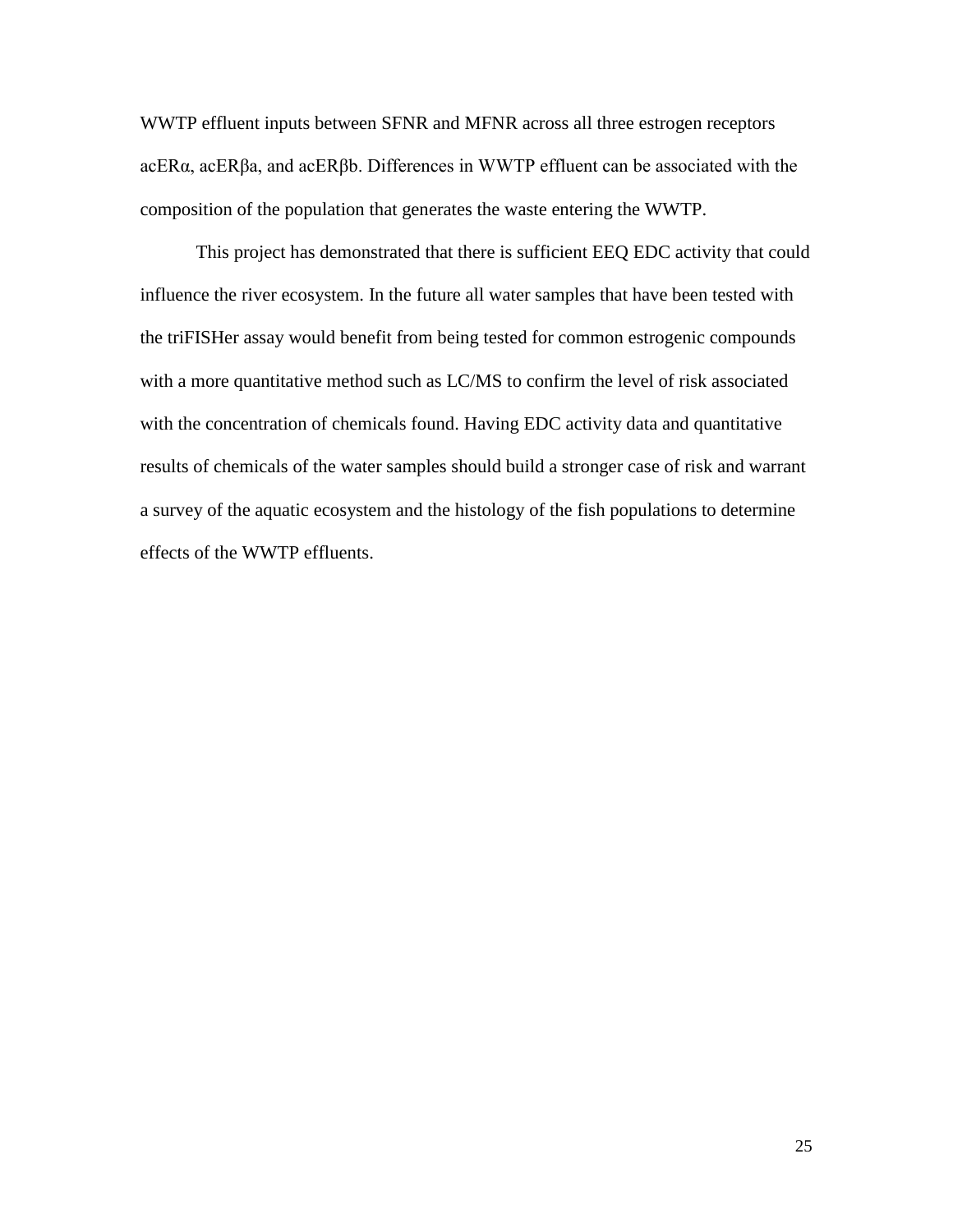#### **References**

- Andersen, H. R., A. Andersson, S. F. Arnold, H. Autrup, M. Barfoed, N. A. Beresford, P. Bjerregaard, L. B. Christiansen, B. Gissel, R. Hummel, E. B. Jorgensen, B. Korsgaard, R. Le Guevel, h. Leffers, J. McLachlan, A. Moller, j. Bo Nielsen, Nl Olea, A. Oles-Karasko, F. Pakdel, K. L. Pendersen, P. Perez, N. E. Skakkeboek, C. Sonnenschein, A. Soto, J. P. Sumpter, S. M. Thorpe, and P. Grandjean. (1999). Comparison of Short-Term Estrogenicity Tests for Identification of Hormone-Disrupting Chemicals. *Environmental Health* Perspectives 107:89-108.
- Appalachin Voice. (2018, April 5). Retrieved from
- http://appvoices.org/2018/02/19/water-systems-the-invisible-infrastructure/.
- Benotti, M. J., & Brownawell, B. J. (2007) Distributions of Pharmaceuticals in an Urban Estuary during both Dry and Wet- Weather Conditions. Environmental Science and Technology, 41, 5795-5802.
- Benotti, M. J., Trenholm, R. A., Vanderford, B. J., Stanford, B. D. & Snyder, S. A. (2009) Pharmaceuticals and Endocrine Disrupting Compounds in U.S. Drinking Water. Environmental Science and Technology, 43, 597-603.
- Caldwell, D.J., Mastrocco, F., Nowak, E., Johnston, J., Yekel, H., Pfeiffer, D., Hoyt M., DuPlessie, B.M., Anderson, P.M. (2010) An Assessment of potential Exposure and Risk from Estrogens in Drinking Water. Environmental Health Perspectives 118(3): 338-344.
- Carson, R. (1962) Silent Spring. Boston: Houghton Mifflin, Boston, MA
- City Data (2018, April 5) Retrieved from http://www.city-data.com/city/Boone-North-Carolina.html.
- Combalbert, S., & Hernandez-Raquet, G. (2010) Occurrence, Fate, and Biodegradation of Estrogens in Sewage and Manure. Applied Microbiology and Biotechnology, 86, 1671-1692.
- Colborn, T., F. Vomsaal, and A. Soto. (1993) Developmental Effects of Endocrinedisrupting Chemicals in Wildlife and Humans. Environmental Health Perspectives 101(5):378-84.
- Dodds, E. C., Lawson, W., & Campbell, N. R. (1938). Estrogenic Activity of Anol; A highly Active Phenol Isolated from the By- Products. Nature, 12(142), 3608.
- Escher, B.I., N. Bramaz, P. Quayle, S. Rutishauser, and E. L. M. Vermeirssen. (2008) Monitoring of the ecotoxicological hazard potential by polar organic micropollutants in sewage treatment plants and surface waters using a mode-ofaction based test battery. Journal of Environmental Monitoring 10: 622-631.
- Fisher, P.M.J., Borland, R. (2003) Gauging the Pharmaceutical Burden on Sydney's Environment: A Preventative Response. Journal of Cleaner Production 11: 315- 320.
- Harries, J.E., Sheahan, D.A., Jobling, S., Matthiessen, P., Neall, P., Sumpter, J.P., Tylor, T., and Tylor, T., and Zaman, N., (1997) Estrogenic Activity in Five United Kingdon Rivers Detected by Measurement of Vitellogenesis in Caged Male Trout. Environmental Toxicology and Chemistry, 16: 534-542
- Hawkins, M.B., Thomas, P. (2004) The Unusual Binding Properties of the Third District Teleost Estrogen Receptor Subtype ERBa are Accompanied by Highly Conserved Amino Acid Changes in the Ligand Binding Domain. Endocrinology 145(6): 2968- 2977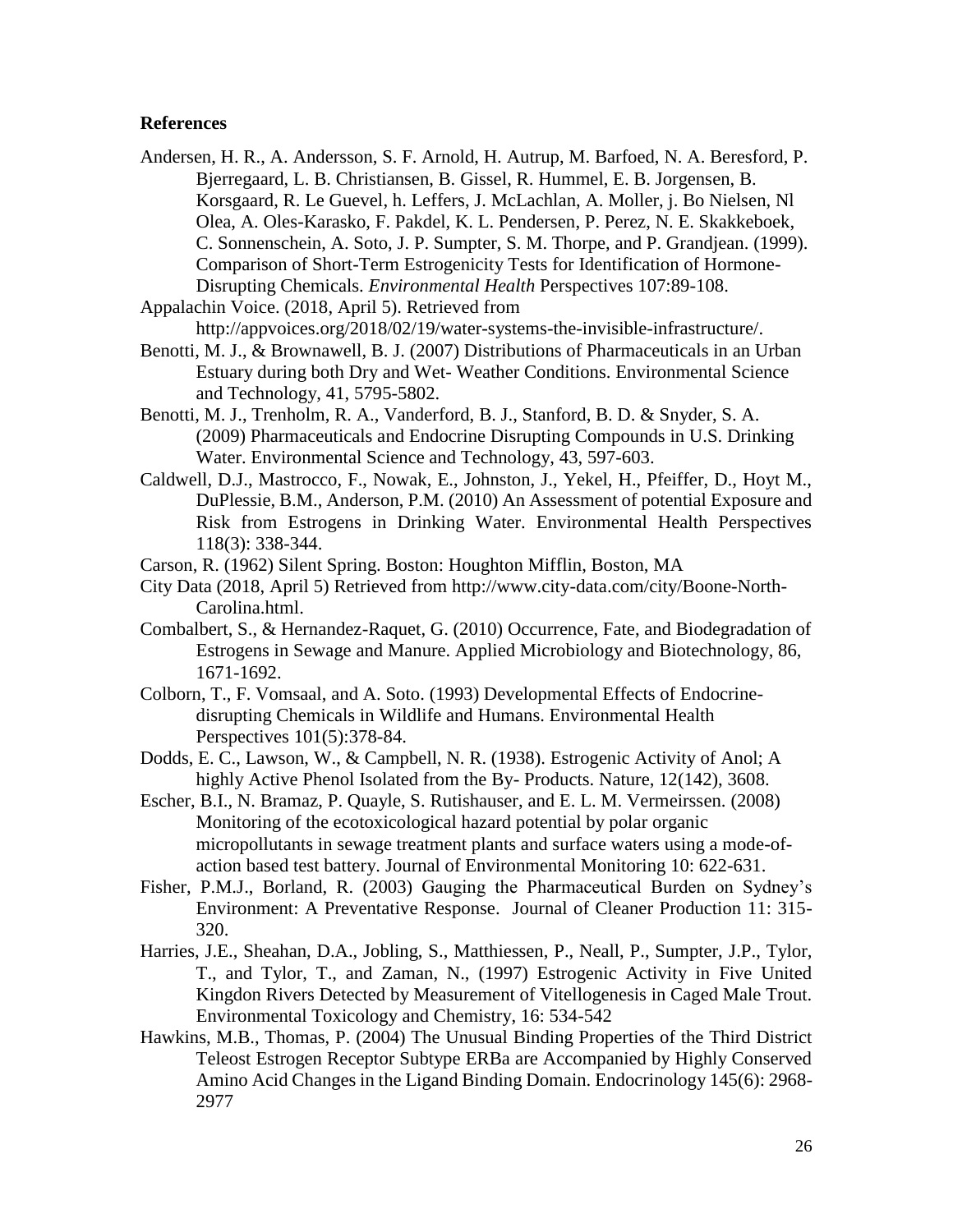- Jelic A., Gros M., Ginebreda A., Céspedes-Sánchez R., Ventura F., Petrovic M., Barcelo D. (2010) Occurrence, Partition and Removal of Pharmaceuticals in Sewage Water and Sludge During Wastewater Treatment. Water Research 45(3): 1165-1173.
- Jimmy Smith Wastewater Treatment Plant. (2018, April 5). Retrieved from https://www.water-technology.net/projects/boone.
- Jobling, S., & Tyler, C. R. (2003) Endocrine Disruption in Wild Freshwater Fish. Pure and Applied Chemistry. 75(11-12), 2219-2234.
- Khanal, S.K., Xie, B., Thompson, M.L., Sung, S., Ong, S., van Leeuwen, J. (2006) Fate, Transport and Biodegradation of Natural Estrogens in the Environment and Engineered Systems-A review. Environmental Science and Technology 40(21): 6537-6546.
- Koplin D.W., Furlong E.T., Meyer M.T., Thurman E.M., Zaugg S.D., Barber L.B., Buxton H.T. (2002) Pharmaceuticals, Hormones, and Other Organic Wastewater Contaminants in U.S. Streams, 1999-2000: A National Reconnaissance. Environmental Science and Technology 36: 1202-1211.
- Lai, K.M., Johnson, K.L., Scrimshaw, M.D., Lester, J.N. (2000) Binding of waterborne steroid estrogens to solid phases in river and estuarine systems. Enviornmental Science and Technology 34: 3890-3894
- Lee, H. B., & Liu, D. (2002) Degradation of 17ß-Estradiol and its Metabolites by Sewage Bacteria. Water, Air, & Soil Pollution, 134, 353-368.
- Luna, T. O, Plautz, S. C., & Salice, C. J. (2013) Chronic Effects of 17α-Ethinylestradiol, Fluoxetine, and the Mixture on Individual and Population-Level End Points in Daphnia magna. Archives of Environmental Contamination and Toxicology, 68, 603-611.
- Muller, M., Rabenoelina F., Balaguer, P., Patureau, D., Lemenach, K., Budzinski, H., Barcelo, D., De Alda, M.L., Kuster, M., Delgenes, J.P., Hernandez-Raquet, G. (2008) Chemical and Biological Analysis of Endocrine Disrupting Hormones and Estrogenic Activity in an Advanced Sewage Treatment Plant. Environmental Toxicology and Chemistry 27: 1649-1658.
- Norris, D. O., & Carr, J. A. (2006) Endocrine Disruption: Biological Bases for Health Effects in Wildlife and Humans. New York: Oxford University Press
- Pinto, P. I. S., Estevao, M. D. & Power, D. M. (2014). Effects of Estrogens and Estrogenic Disrupting Compounds on Fish Mineralized Tissues. Marine Drugs, 12, 4474-4494.
- Purdom, C. E., Hardiman, P. A., Bye, V. V. J., Eno, N. C., Tyler, C. R. & Sumpter, J. P. (1994) Estrogenic Effects of Effluents from Sewage Treatment Works. Chemistry and Ecology, 8(4), 275-285.
- Rodgers-Gray, T. P., Jobling, S., Morris, S., Kelly, C., Kirby, S., Janbakhsh, A., Harries, J.E., Waldock, M.J., Sumpter, J.P., Tyler, C.R., (2000) Long-Term Temporal Changes in the Estrogenic Composition of Treated Sewage Effluent and Its Biological Effects on Fish. Environmental Science and Technology 34: 1521- 1528.
- Routledge, E. J., & Sumpter, J. P.. (1996) Estrogenic activity of surfactants and some of their degradation products assessed using a recombinant yeast screen. Environmental Toxicology and Chemistry, 15, 241-248.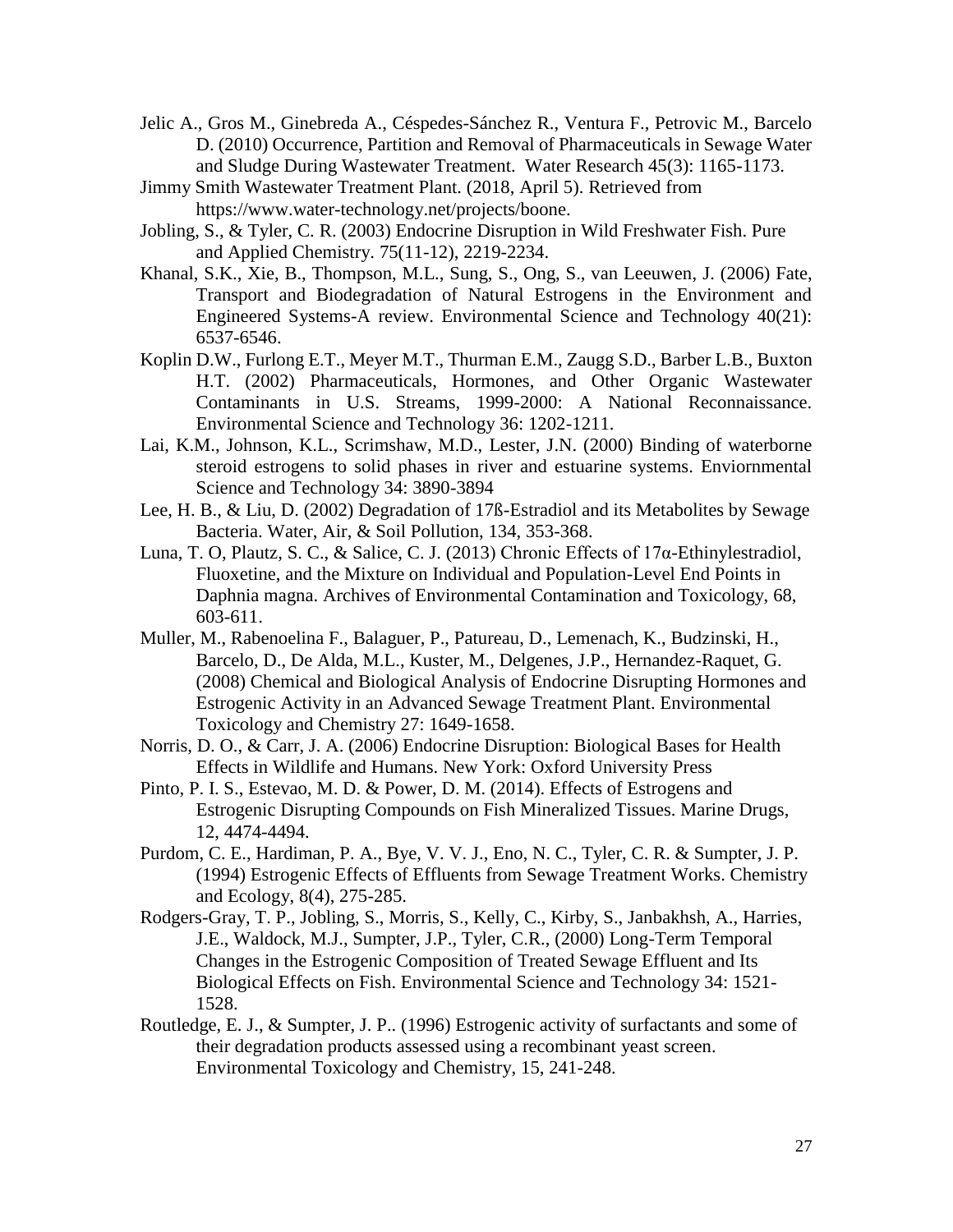- Sanfilippo, K., Pinto, B., Colombini, M. P., Bartolucci, U., & Reali, D. (2010) Determination of trace endocrine disruptors in ultrapure water from laboratory use by the yeast estrogen screen (YES) and chemical analysis (GC/MS). Journal of Chromatography *B*, 878, 1190-1194.
- Sappington, L.C., Mayer, F.L., Dwyer, J., Buckler, D.R., Jones, J.R., Ellersieck, M.R. (2001) Contaminant Sensitivity of Threatened and Endangered Fishes Compared to Standard Surrogate Species. Environmental Toxicology and Chemistry 20(12): 2869-2876.
- Schultis, T., & Metzger, J.W. (2004) Determination of estrogenic activity by LYES-assay (yeast estrogen screen-assay assisted by enzymatic digestion and lyticase). Chemosphere, 57, 1649-1655.
- Soto, A. M., C. Sonnenschein, K. L. Chung, M. R. Fernandez, N. Olea, and F. O. Serrano. (1995) The E-Screen Assay as a Tool to Identify Estrogens: An update on Estrogenic Environmental Pollutants. Environmental Health Perspectives 103:133-122.
- Thorpe, K.L., Hutchinson, T.H, Hetheridge, M.J., Scholze, M., Sumpter, J.P, Tyler, C.R. (2001) Assessing the Biological Potency of Binary Mixtures of Environmental Estrogens using Vitellogenin Induction in Juvenile Rainbow Trout (Oncorchynchus Mykiss). Environmental Science and Technology 35: 2476- 2481.
- Tourad, E., Roig, B., Sumpter, J.P., Coetsier, C. (2011) Drug Residues and Endocrine Disruptors in Drinking Water: Risk for Humans? International Journal of Hygiene and Environmental Health 214: 437-441.
- United States Environmental Protection Agency (USEPA) Office of Chemical Safety and Pollution Prevention. (2013) Proposed Endocrine Disruptor Screening Program (EDSP) Tier 2 Ecotoxicity Tests, FIFRA Scientific Advisory Panel Meeting. 151
- Van Aerle, R., Pounds, N. Hutchinson, T. H., Maddix, S., & tyler, C. R. (2002) Window of Sensitivity for the Estrogenic Effects of Ethinylestradiol in Early Life-Stages of Fathead Minnow, Pimephales promelas. Ecotoxicology, 11, 423-434.
- Vos, J. G., Dybing, E., Greim, H. A., Ladefoged, O., Lambre, C., Tarazona, J. V., Brandt, I., & Vethaak., A. (2000) Health Effects of Endocrine-Disrupting Chemicals on Wildlife, with Special Reference to the European Situation. Critical Reviews in Toxicology 30(1):71
- Wise, A., Brien, K.O., Woodruff, T., (2011) Are Oral Contraceptives a Significant Contributor to the Estrogenicity of Drinking Water? Environmental Science and Technology 45(1): 51-60.
- Xu H., Cooper W.J., Jung J., Song W. (2010) Photosensitized Degradation of Amoxicillin in Natural Organic Matter Isolate. Water Research 45(2): 632-638.
- Yuanxiang, J., Shu, L., Huang, F., Cao, L., Sun., L., & Fu, Z. (2011) Environmental Cues Influence EDC-Mediated Endocrine Disruption effects in Different Developmental Stages of Japanese Medaka (Oryzias Latipes). Aquatic Toxicology 101: 254-260.
- Yu, Z.Q., Huang, W.L., (2005) Competitive Sorption Between 17α-Ethinylestradiol and Naphthalene/Phenanthrene by Sediments. Environmental Science and Technology 39:4878-4885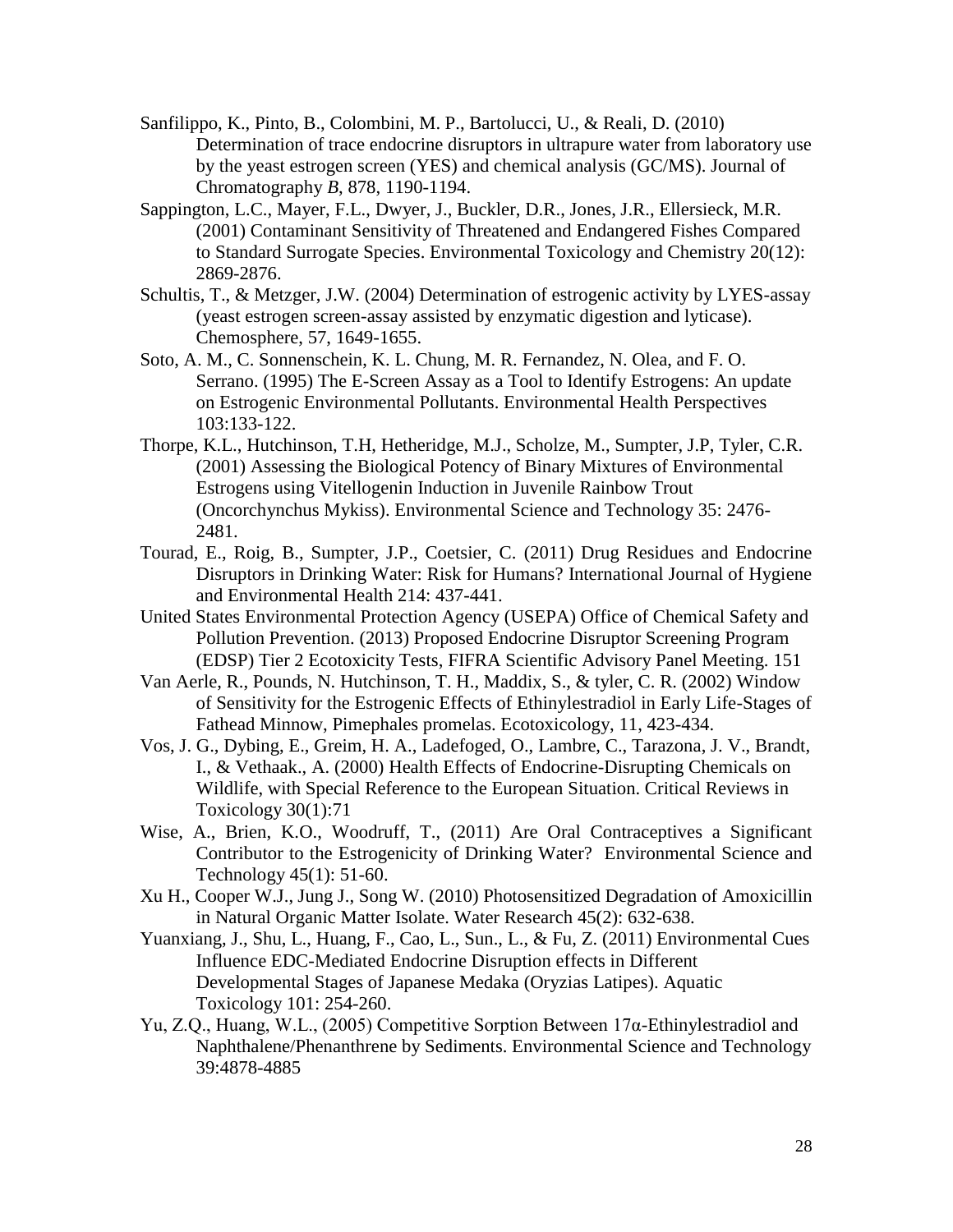Zhong, W., Maradit-Kremers, H., St. Sauver, J.L., Barbara, P.Y., Ebbert, J.O., Roger, V.L., Jacobson, D.J., McGree, M.E., Brue, S.M., Rocca, W.A. (2013) Age and Sex Patterns of Drug Prescribing in a Defined American Population. Mayo Clinic Proceedings 88: 697-707.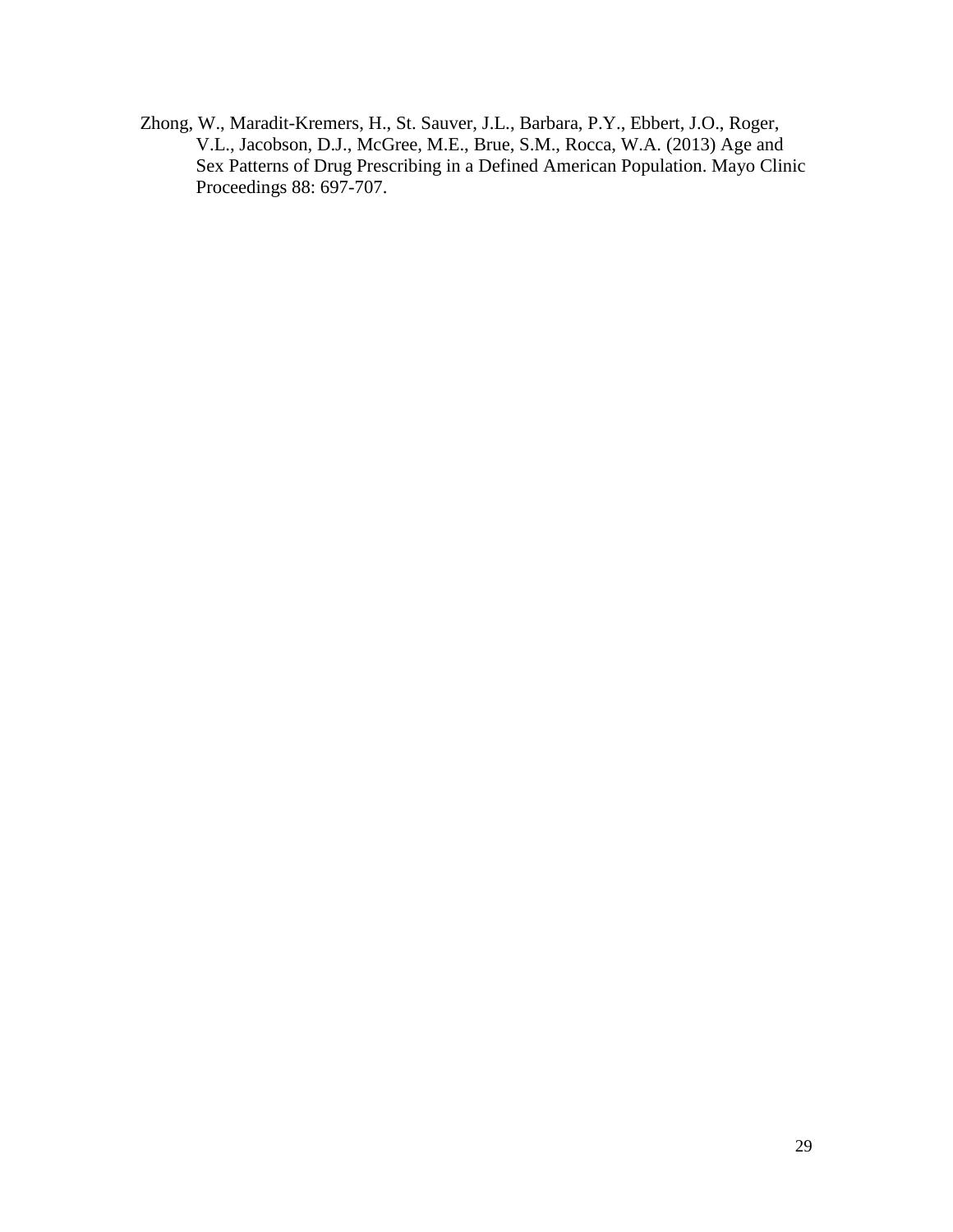# Tables and Figures

| Table 1. Correlation Data examining the relationship between the distance from sewage           |
|-------------------------------------------------------------------------------------------------|
| effluent and E2 equivalent concentration of the South Fork and Middle Fork of the New           |
| River. Significance ( $\leq 0.05$ ) of the correlation is indicated by an * beside the P-value. |

| <b>River</b> | <b>Season</b> | <b>Estrogen</b> | N              | <b>Pearson R</b> | <b>P-Value</b> |  |
|--------------|---------------|-----------------|----------------|------------------|----------------|--|
|              |               | Receptor        |                |                  | $(2-tailed)$   |  |
| South Fork   | Fall          | Alpha           | $\overline{7}$ | $-0.9892$        | $<0.0001***$   |  |
| of the New   |               | Beta a          | 7              | $-0.9799$        | $0.0001**$     |  |
| River        |               | Beta b          | $\overline{7}$ | $-0.9399$        | $0.0016**$     |  |
| Spring       |               | Alpha           | 7              | $-0.9682$        | $0.0003**$     |  |
|              |               | Beta a          | 7              | $-0.9699$        | $0.0003**$     |  |
|              |               | Beta b          | 7              | nd               | nd             |  |
|              | Summer        | Alpha           | 7              | $-0.9602$        | $0.0006**$     |  |
|              |               | Beta a          | 7              | $-0.953$         | $0.0009**$     |  |
|              |               | Beta b          | 7              | $-0.909$         | $0.0046**$     |  |
| Middle       | Fall          | Alpha           | 6              | $-0.8736$        | $0.0230*$      |  |
| Fork of the  |               | Beta a          | 6              | $-0.9045$        | $0.0132*$      |  |
| New River    |               | Beta b          | 6              | $-0.9646$        | $0.0019**$     |  |
|              | Spring        | Alpha           | 6              | $-0.9823$        | $0.0005**$     |  |
|              |               | Beta a          | 6              | $-0.9957$        | $<0.0001***$   |  |
|              |               | Beta b          | 6              | $-0.9948$        | $<0.0001***$   |  |
|              | Summer        | Alpha           | 6              | $-0.9364$        | $0.0059**$     |  |
|              |               | Beta a          | 6              | $-0.8698$        | $0.0243*$      |  |
|              |               | Beta b          | 6              | $-0.933$         | $0.0066**$     |  |

\*. Significant at 0.05 Level

\*\*. Significant at 0.01 Level

\*\*\*. Significant at >0.0001 Level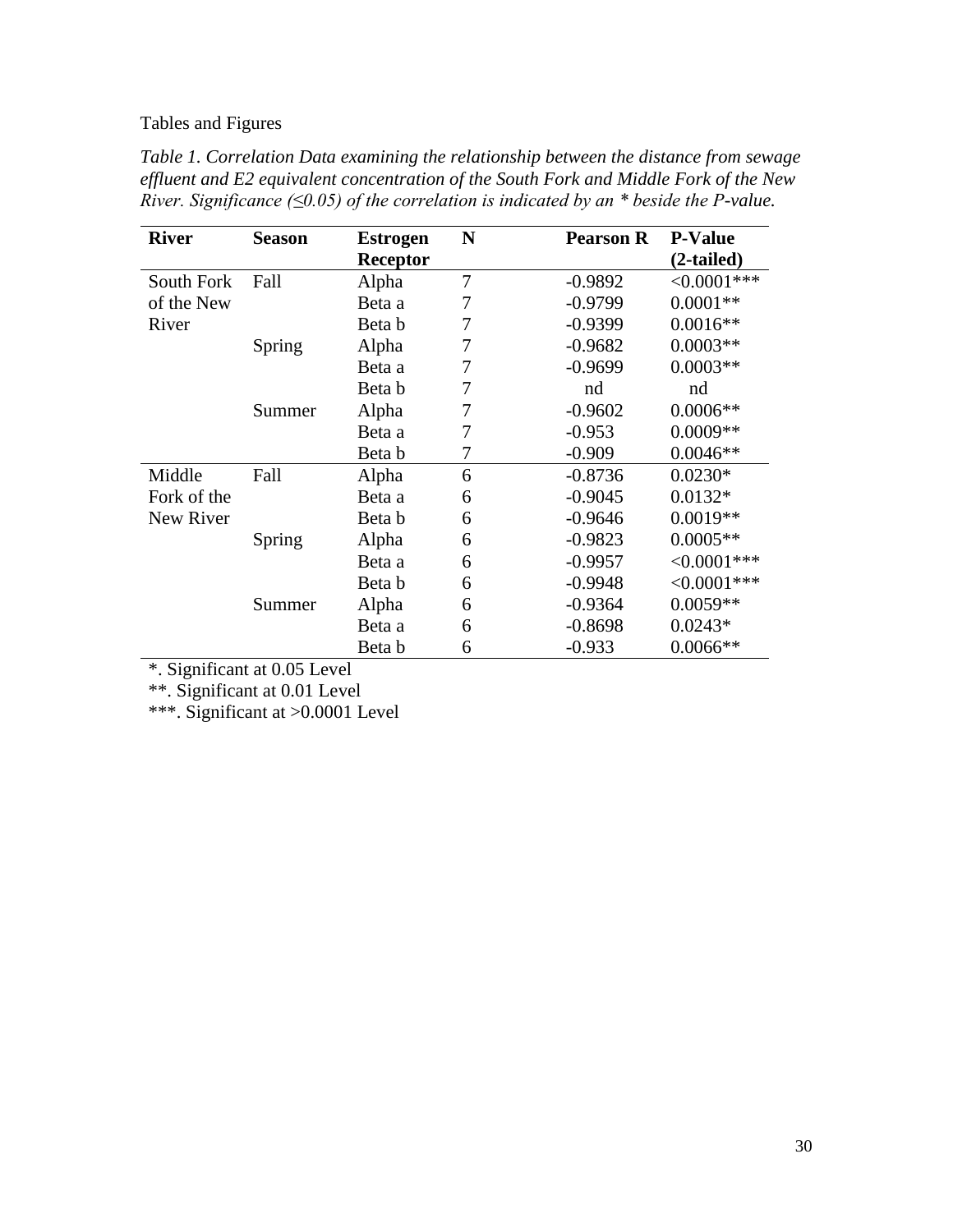

*Figure 1. South Fork of the New River E2 equivalent concentrations at increasing distances from sewage effluent taken during the Fall Season. E2 equivalent concentrations displayed from the three estrogen receptors acERα, acERβa, and acERβb. \*P<0.05, \*\*P<0.01, \*\*\*P<0.0001.*



*Figure 2. South Fork of the New River E2 equivalent concentrations at increasing distances from sewage effluent taken during the Spring Season. E2 equivalent concentrations displayed from the three estrogen receptors acERα, acERβa, and acERβb. \*P<0.05, \*\*P<0.01, \*\*\*P<0.0001.*



*Figure 3. South Fork of the New River E2 equivalent concentrations at increasing distances from sewage effluent taken during the Summer Season. E2 equivalent concentrations displayed from the three estrogen receptors acERα, acERβa, and acERβb. \*P<0.05, \*\*P<0.01, \*\*\*P<0.0001.*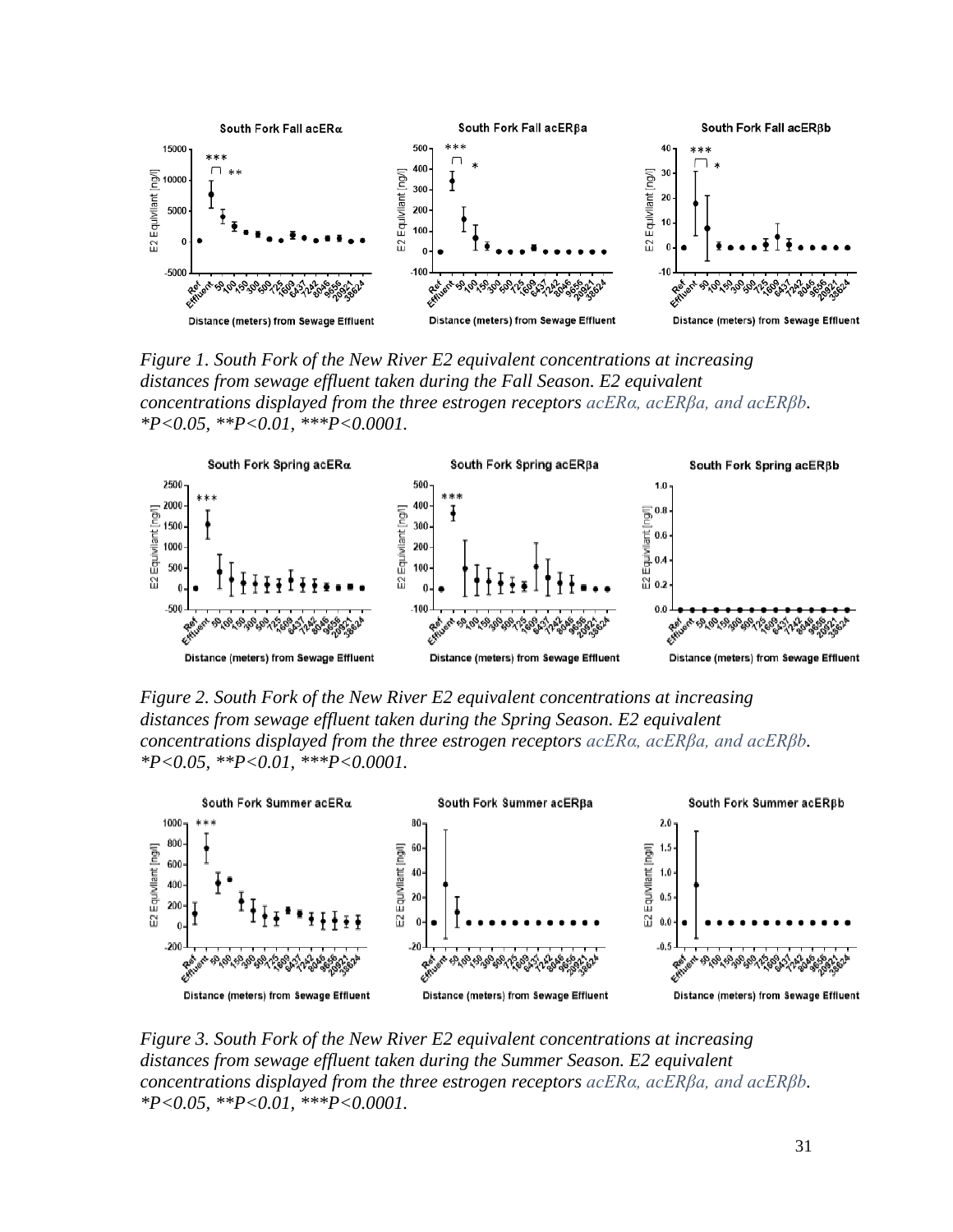

*Figure 4. Middle Fork of the New River E2 equivalent concentrations at increasing distances from sewage effluent taken during the Fall season. E2 equivalent concentrations displayed from the three estrogen receptors acERα, acERβa, and acERβb. \*P<0.05, \*\*P<0.01, \*\*\*P<0.0001.*



*Figure 5. Middle Fork of the New River E2 equivalent concentrations at increasing distances from sewage effluent taken during the spring season. E2 equivalent concentrations displayed from the three estrogen receptors acERα, acERβa, and acERβb. \*P<0.05, \*\*P<0.01, \*\*\*P<0.0001.*



*Figure 6. Middle Fork of the New River E2 equivalent concentrations at increasing distances from sewage effluent taken during the summer season. E2 equivalent concentrations displayed from the three estrogen receptors acERα, acERβa, and acERβb. \*P<0.05, \*\*P<0.01, \*\*\*P<0.0001.*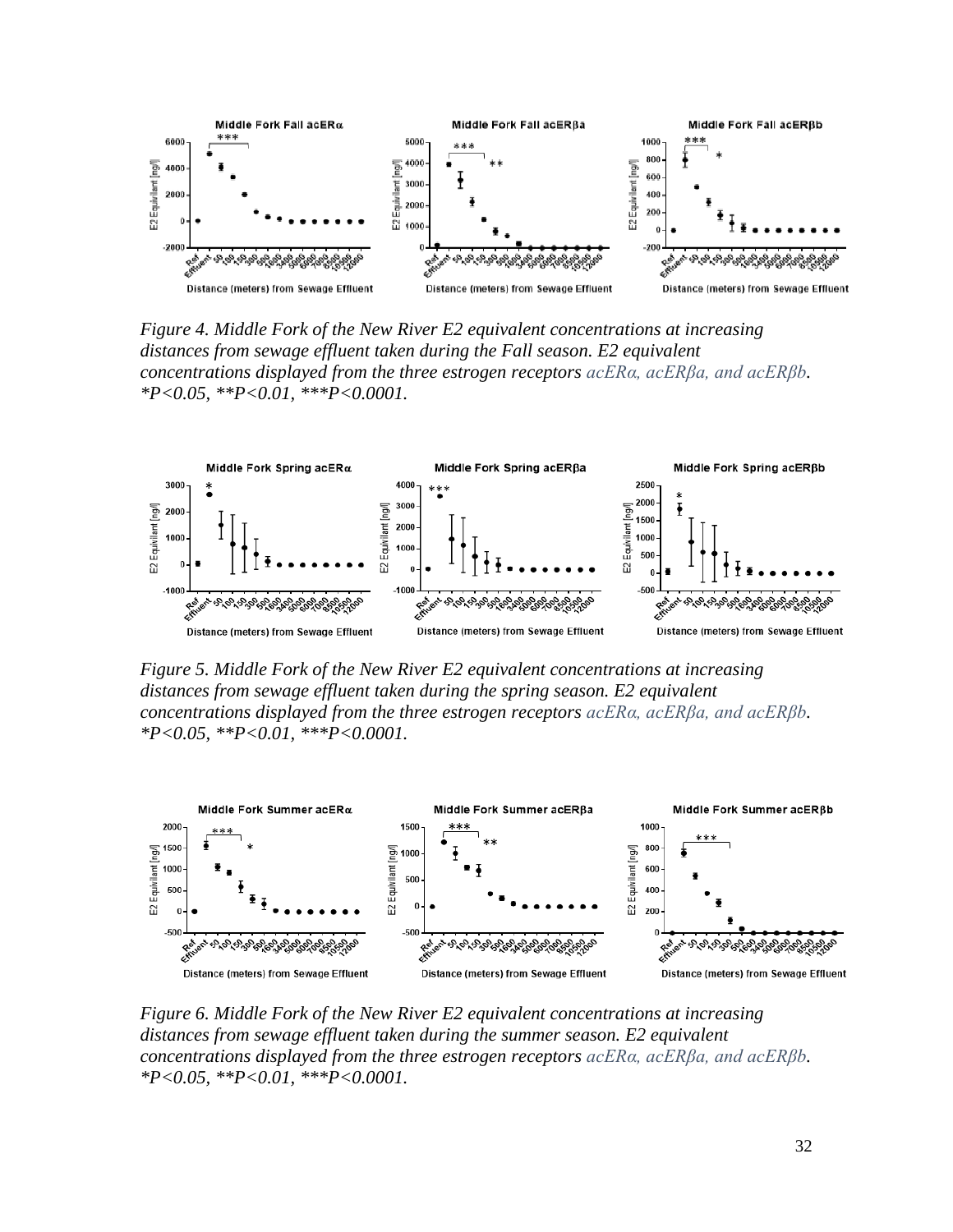| % Variation | P value                                                                                                                   | % Variation                                                                                                | P value                                                                                                          | %Variation                                                                                                                            | P value                                                                                                                  |                                                                                                                                 |
|-------------|---------------------------------------------------------------------------------------------------------------------------|------------------------------------------------------------------------------------------------------------|------------------------------------------------------------------------------------------------------------------|---------------------------------------------------------------------------------------------------------------------------------------|--------------------------------------------------------------------------------------------------------------------------|---------------------------------------------------------------------------------------------------------------------------------|
|             |                                                                                                                           |                                                                                                            |                                                                                                                  |                                                                                                                                       |                                                                                                                          |                                                                                                                                 |
|             |                                                                                                                           |                                                                                                            |                                                                                                                  |                                                                                                                                       |                                                                                                                          | df                                                                                                                              |
|             |                                                                                                                           |                                                                                                            |                                                                                                                  |                                                                                                                                       |                                                                                                                          |                                                                                                                                 |
|             |                                                                                                                           |                                                                                                            |                                                                                                                  |                                                                                                                                       |                                                                                                                          |                                                                                                                                 |
|             |                                                                                                                           |                                                                                                            |                                                                                                                  |                                                                                                                                       |                                                                                                                          | $\overline{2}$                                                                                                                  |
|             |                                                                                                                           |                                                                                                            |                                                                                                                  |                                                                                                                                       |                                                                                                                          | $\overline{2}$                                                                                                                  |
|             |                                                                                                                           |                                                                                                            |                                                                                                                  |                                                                                                                                       |                                                                                                                          | $\mathbf{1}$                                                                                                                    |
|             |                                                                                                                           |                                                                                                            |                                                                                                                  |                                                                                                                                       |                                                                                                                          |                                                                                                                                 |
| 1.774       | 0.4698                                                                                                                    | 15.8                                                                                                       | 0.0087                                                                                                           | 5.554                                                                                                                                 | 0.3586                                                                                                                   | $\mathbf{2}$                                                                                                                    |
| 78.45       | $<0.0001***$                                                                                                              | 19.78                                                                                                      | 0.0044                                                                                                           | 5.261                                                                                                                                 | 0.3764                                                                                                                   | $\overline{2}$                                                                                                                  |
| 1.153       | 0.3281                                                                                                                    | 61.34                                                                                                      | $<0.0001***$                                                                                                     | 67.3                                                                                                                                  | $0.0005**$                                                                                                               | $\mathbf{1}$                                                                                                                    |
|             |                                                                                                                           |                                                                                                            |                                                                                                                  |                                                                                                                                       |                                                                                                                          |                                                                                                                                 |
| 1.824       | 0.5494                                                                                                                    | 11.86                                                                                                      | 0.0923                                                                                                           | 3.651                                                                                                                                 | 0.7226                                                                                                                   | $\mathfrak{2}$                                                                                                                  |
| 82.66       | $0.0001**$                                                                                                                | 13.98                                                                                                      | 0.0671                                                                                                           | 3.621                                                                                                                                 | 0.7245                                                                                                                   | $\overline{2}$                                                                                                                  |
| 2.482       | 0.2193                                                                                                                    | 60.1                                                                                                       | $0.0003**$                                                                                                       | 43.83                                                                                                                                 | $0.0193*$                                                                                                                | $\mathbf{1}$                                                                                                                    |
|             |                                                                                                                           |                                                                                                            |                                                                                                                  |                                                                                                                                       |                                                                                                                          |                                                                                                                                 |
| 1.505       | 0.6306                                                                                                                    | 9.212                                                                                                      | 0.1874                                                                                                           | 8.114                                                                                                                                 | 0.5229                                                                                                                   | $\mathbf{2}$                                                                                                                    |
| 78.89       | $0.0002**$                                                                                                                | 9.539                                                                                                      | 0.1783                                                                                                           | 8.114                                                                                                                                 | 0.5229                                                                                                                   | $\overline{2}$                                                                                                                  |
|             | 0.1371                                                                                                                    | 62.93                                                                                                      | $0.0005**$                                                                                                       |                                                                                                                                       | $0.0401*$                                                                                                                | $\mathbf{1}$                                                                                                                    |
|             |                                                                                                                           |                                                                                                            |                                                                                                                  |                                                                                                                                       |                                                                                                                          |                                                                                                                                 |
| 9.774       | 0.1999                                                                                                                    | 15.81                                                                                                      | 0.0769                                                                                                           | 7.474                                                                                                                                 | 0.5593                                                                                                                   | $\mathbf{2}$                                                                                                                    |
|             | $0.0060**$                                                                                                                |                                                                                                            |                                                                                                                  |                                                                                                                                       |                                                                                                                          | $\overline{2}$                                                                                                                  |
|             |                                                                                                                           |                                                                                                            |                                                                                                                  |                                                                                                                                       |                                                                                                                          | $\mathbf{1}$                                                                                                                    |
|             |                                                                                                                           |                                                                                                            |                                                                                                                  |                                                                                                                                       |                                                                                                                          |                                                                                                                                 |
|             |                                                                                                                           |                                                                                                            |                                                                                                                  |                                                                                                                                       |                                                                                                                          | $\overline{2}$                                                                                                                  |
|             |                                                                                                                           |                                                                                                            |                                                                                                                  |                                                                                                                                       |                                                                                                                          | $\overline{2}$                                                                                                                  |
|             |                                                                                                                           |                                                                                                            |                                                                                                                  |                                                                                                                                       |                                                                                                                          | $\mathbf{1}$                                                                                                                    |
|             |                                                                                                                           |                                                                                                            |                                                                                                                  |                                                                                                                                       |                                                                                                                          |                                                                                                                                 |
|             |                                                                                                                           |                                                                                                            |                                                                                                                  |                                                                                                                                       |                                                                                                                          | $\mathfrak{2}$                                                                                                                  |
|             |                                                                                                                           |                                                                                                            |                                                                                                                  |                                                                                                                                       |                                                                                                                          | $\overline{2}$                                                                                                                  |
|             |                                                                                                                           |                                                                                                            |                                                                                                                  |                                                                                                                                       |                                                                                                                          | $\mathbf{1}$                                                                                                                    |
|             | $acER\alpha$<br>6.763<br>63.08<br>0.6309<br>4.13<br>48.18<br>0.8288<br>3.333<br>56.41<br>2.151<br>10.87<br>26.28<br>15.19 | 0.1217<br>$0.0002*$<br>0.4969<br>0.5807<br>0.5428<br>$0.0037**$<br>0.3820<br>0.2165<br>$0.0463*$<br>0.0504 | $acER\beta a$<br>10.84<br>17.77<br>73.16<br>14.64<br>52.64<br>18.72<br>17.21<br>51.45<br>34.54<br>16.12<br>13.87 | $<0.0001$ ***<br>$<0.0001***$<br>$<0.0001***$<br>0.0891<br>$0.0010**$<br>0.0367<br>0.0445<br>$0.0006**$<br>0.0608<br>0.2180<br>0.1112 | $acER\beta b$<br>14.7<br>14.15<br>72.77<br>33.43<br>7.474<br>32.52<br>12.15<br>12.15<br>23.06<br>23.26<br>19.86<br>9.077 | $<0.0001***$<br>$<0.0001***$<br>$<0.0001***$<br>0.5593<br>$0.0452*$<br>0.4129<br>0.4129<br>0.0862<br>0.2030<br>0.2481<br>0.2527 |

*Table 2. Percentage variation of three estrogen receptors calculated from two-way ANOVA between river and season. South Fork and Middle Fork were both analyzed against Spring, Summer, and Winter.* 

\*. Significant at 0.05 Level

\*\*. Significant at 0.05 Level

\*\*\*. Significant at >0.0001 Level